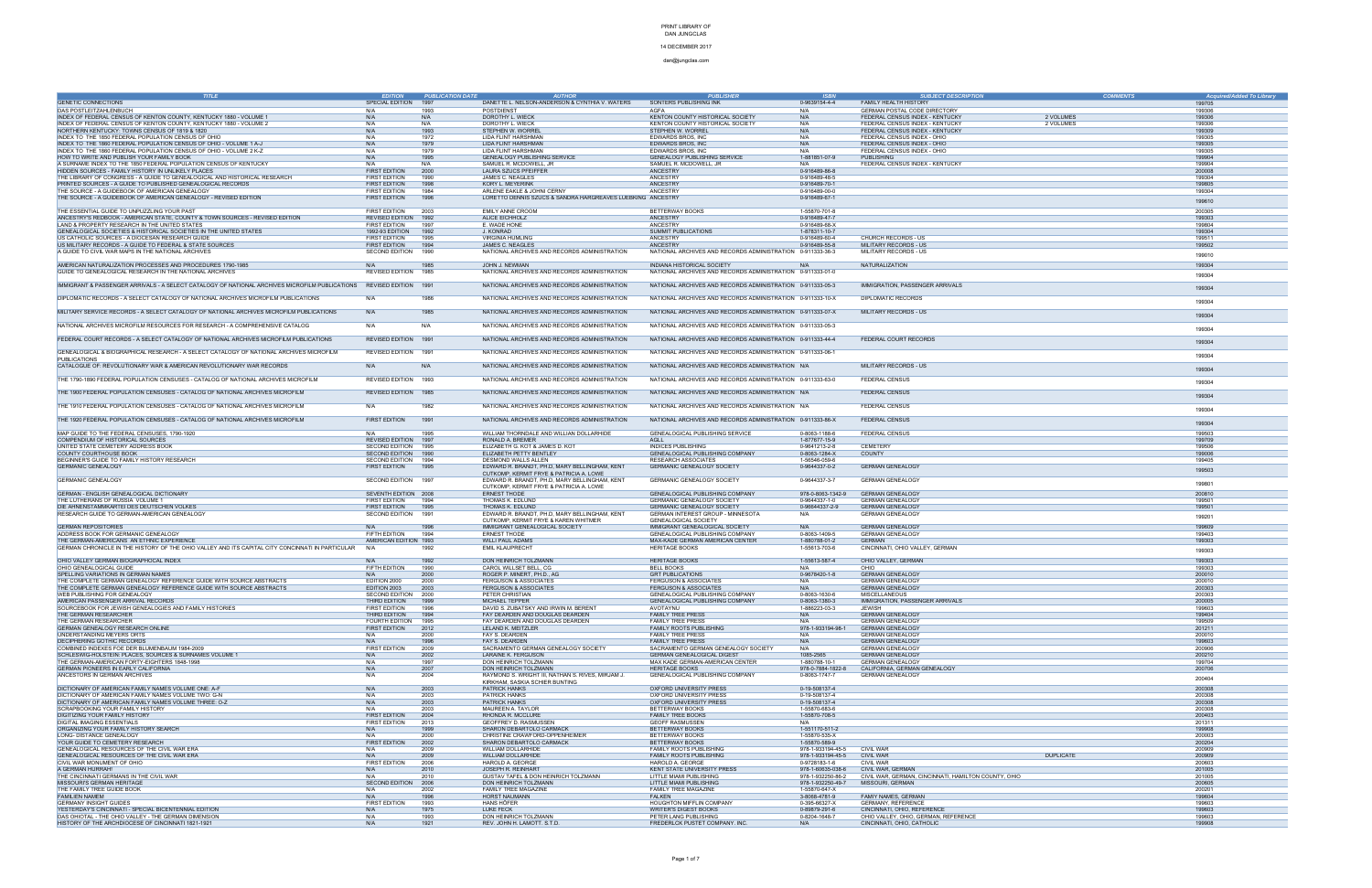14 DECEMBER 2017 dan@jungclas.com

| <b>TITLE</b>                                                                                                                             | <b>EDITION</b>                         | <b>PUBLICATION DATE</b> | <b>AUTHOR</b>                                                                                               | <b>PUBLISHER</b>                                                                   | <b>ISBN</b>                                | <b>SUBJECT DESCRIPTION</b>                                                 | <b>COMMENTS</b> | Acquired/Added To Library |
|------------------------------------------------------------------------------------------------------------------------------------------|----------------------------------------|-------------------------|-------------------------------------------------------------------------------------------------------------|------------------------------------------------------------------------------------|--------------------------------------------|----------------------------------------------------------------------------|-----------------|---------------------------|
| CAMPBELL COUNTY, KENTUCKY MARRIAGES 1795-1850                                                                                            | N/A                                    | 1992                    | STEPHEN W. WORREL                                                                                           | STEPHEN W. WORRE                                                                   | N/A                                        | CAMPBELL COUNTY, KENTUCKY, MARRIAGE                                        |                 | 199203                    |
| BOONE COUNTY, KENTUCKY COURT ORDERS 1799-1815                                                                                            | N/A                                    | 1994                    | STEPHEN W. WORREL                                                                                           | STEPHEN W. WORRE                                                                   | N/A                                        | BOONE COUNTY, KENTUCKY, MUNICIPAL RECORDS                                  |                 | 199405                    |
| BOONE COUNTY, KENTUCKY CEMETERIES                                                                                                        | N/A                                    | 1996                    | STEPHEN W. WORREL & ANNE W. FITZGERALD                                                                      | STEPHEN W. WORRE                                                                   | N/A                                        | BOONE COUNTY, KENTUCKY, CEMETERY                                           |                 | 199603                    |
| BOONE COUNTY, KENTUCKY MARRIAGES 1798-1850<br>KENTON COUNTY, KENTUCKY MARRIAGES 1840-1850                                                | N/A<br>N/A                             | 1991<br>1997            | STEPHEN W. WORREL & ANNE W. FITZGERALD<br>STEPHEN W. WORREL                                                 | STEPHEN W. WORREL<br>STEPHEN W. WORREI                                             | N/A<br>N/A                                 | BOONE COUNTY, KENTUCKY, MARRIAGE<br>KENTON COUNTY, KENTUCKY, MARRIAGE      |                 | 199705<br>199705          |
| THE ALSACE EMIGRATION BOOK VOLUME                                                                                                        | SECOND EDITION                         | 1993                    | CORNELIA SCHRADER MUGGENTHALER                                                                              | <b>CLOSSON PRESS</b>                                                               | 1-55856-035-1                              | <b>GERMAN, EMIGRATION</b>                                                  |                 | 199309                    |
| THE ALSACE EMIGRATION BOOK VOLUME                                                                                                        | N/A                                    | 1991                    | CORNELIA SCHRADER MUGGENTHALER                                                                              | <b>CLOSSON PRESS</b>                                                               | 1-55856-086-6                              | <b>GERMAN, EMIGRATION</b>                                                  |                 | 199309                    |
| THE ALSACE EMIGRATION BOOK VOLUME III                                                                                                    | N/A                                    | 1992                    | CORNELIA SCHRADER MUGGENTHALER                                                                              | <b>CLOSSON PRESS</b>                                                               | 1-55856-107-2                              | <b>GERMAN, EMIGRATION</b>                                                  |                 | 199309                    |
| PASSENGER ARRIVALS AT THE PORT OF BALTIMORE 1820-1834<br>GERMAN IMMIGRANTS - LISTS OF PASSENGERS BOUND FROM BREMEN TO NEW YORK 1847-1854 | N/A<br>THIRD EDITION                   | 1982<br>1993            | MICHAEL H. TEPPER                                                                                           | GENEALOGICAL PUBLISHING COMPANY<br><b>GENEALOGICAL PUBLISHING COMPANY</b>          | 0-8063-0996-2<br>0-8063-1128-2             | IMMIGRATION, PASSENGER ARRIVALS<br>IMMIGRATION, PASSENGER ARRIVALS, GERMAN |                 | 199603                    |
| GERMAN IMMIGRANTS - LISTS OF PASSENGERS BOUND FROM BREMEN TO NEW YORK 1855-1862                                                          | SECOND EDITION                         | 1993                    | GARY J. ZIMMERMAN & MARION WOLFERT<br>GARY J. ZIMMERMAN & MARION WOLFERT                                    | GENEALOGICAL PUBLISHING COMPANY                                                    | 0-8063-1160-6                              | IMMIGRATION, PASSENGER ARRIVALS, GERMAN                                    |                 | 199603<br>199603          |
| GERMAN IMMIGRANTS - LISTS OF PASSENGERS BOUND FROM BREMEN TO NEW YORK 1863-1867                                                          | N/A                                    |                         | GARY J. ZIMMERMAN & MARION WOLFERT                                                                          | GENEALOGICAL PUBLISHING COMPANY                                                    | 0-8063-1225-4                              | IMMIGRATION, PASSENGER ARRIVALS, GERMAN                                    |                 | 199603                    |
| GERMAN IMMIGRANTS - LISTS OF PASSENGERS BOUND FROM BREMEN TO NEW YORK 1868-1871                                                          | N/A                                    | 1993                    | <b>MARION WOLFERT</b>                                                                                       | GENEALOGICAL PUBLISHING COMPANY                                                    | 0-8063-1368-4                              | IMMIGRATION, PASSENGER ARRIVALS, GERMAN                                    |                 | 199603                    |
| THE WUERTTEMBERG EMIGRATION INDEX VOLUME ONE                                                                                             | N/A                                    | 1986                    | TRUDY SCHENK, RUTH FROELKE, AND INGE BORK                                                                   | <b>ANCESTRY</b>                                                                    | $0.916489 - 08 - 6$                        | <b>EMIGRATION, GERMAN</b>                                                  |                 | 199603                    |
| THE WUERTTEMBERG EMIGRATION INDEX VOLUME TWO                                                                                             | N/A                                    | 1986                    | TRUDY SCHENK AND RUTH FROELKE                                                                               | ANCESTRY                                                                           | 0-916489-15-9                              | <b>EMIGRATION, GERMAN</b>                                                  |                 | 199603                    |
| THE WUERTTEMBERG EMIGRATION INDEX VOLUME THREE<br>THE WUERTTEMBERG EMIGRATION INDEX VOLUME FOUR                                          | N/A<br>N/A                             | 1987<br>1988            | TRUDY SCHENK AND RUTH FROELKE<br>TRUDY SCHENK AND RUTH FROELKE                                              | <b>ANCESTRY</b><br>ANCESTRY                                                        | $0.916489 - 25 - 6$<br>$0.916489 - 26 - 4$ | <b>EMIGRATION, GERMAN</b><br><b>EMIGRATION, GERMAN</b>                     |                 | 199603<br>199603          |
| THE WUERTTEMBERG EMIGRATION INDEX VOLUME FIVE                                                                                            | N/A                                    | 1988                    | TRUDY SCHENK AND RUTH FROELKE                                                                               | <b>ANCESTRY</b>                                                                    | $0.916489 - 34 - 5$                        | <b>EMIGRATION, GERMAN</b>                                                  |                 | 199603                    |
| THE WUERTTEMBERG EMIGRATION INDEX VOLUME SIX                                                                                             | N/A                                    | 1992                    | TRUDY SCHENK AND RUTH FROELKE                                                                               | ANCESTRY                                                                           | $0.916489 - 36 - 1$                        | <b>EMIGRATION, GERMAN</b>                                                  |                 | 199603                    |
| THE WUERTTEMBERG EMIGRATION INDEX VOLUME SEVEN                                                                                           | N/A                                    | 1998                    | TRUDY SCHENK AND RUTH FROELKE                                                                               | <b>ANCESTRY</b>                                                                    | $0.916489 - 82 - 5$                        | <b>EMIGRATION, GERMAN</b>                                                  |                 | 199603                    |
| THE WUERTTEMBERG EMIGRATION INDEX VOLUME EIGHT                                                                                           |                                        | 2002                    | TRUDY SCHENK AND RUTH FROELKE                                                                               | ANCESTRY                                                                           | $0.916489 - 39 - 6$                        | <b>EMIGRATION, GERMAN</b>                                                  |                 | 200203                    |
| EMIGRANTS FROM BADEN AND WUERTTEMBERY IN THE EIGHTEENTH CENTURY VOLUME 1 BADEN-DURLACH AND N/A                                           |                                        | 1996                    | <b>BRIGITTE BURKETT</b>                                                                                     | <b>PICTON PRESS</b>                                                                | 0-89725-244-6                              | <b>EMIGRATION, GERMAN</b>                                                  |                 | 199603                    |
| <b>VICINITY</b><br><b>GERMAN CHURCH BOOKS</b>                                                                                            | N/A                                    | 1989                    | KENNETH L. SMITH                                                                                            | <b>PICTON PRESS</b>                                                                | 0-929539-50-8                              | <b>GERMAN, CHURCH RECORDS</b>                                              |                 | 199604                    |
| DICTIONARY OF GERAMN NAMES                                                                                                               | N/A                                    | 1993                    | HANS BAHLOW & EDDA GENTRY                                                                                   | MAX-KADE GERMAN AMERICAN CENTER                                                    | 0-924119-35-7                              | <b>GERMAN, REFERENCE</b>                                                   |                 | 199605                    |
| THE GERMAN RESEARCH COMPANION                                                                                                            | N/A                                    | 1997                    | SHIRLEY J. RIEMER                                                                                           | <b>LORELEI PRESS</b>                                                               | 0-9656761-4-5                              | <b>GERMAN, REFERENCE</b>                                                   |                 | 199801                    |
| <b>RESEARCHING IN GERMANY</b>                                                                                                            | N/A                                    | 2001                    | ROGER P. MINERT AND SHIRLEY J. RIEMER                                                                       | <b>LORELEI PRESS</b>                                                               | 0-9656761-5-3                              | <b>GERMAN, REFERENCE</b>                                                   |                 | 200106                    |
| <b>GERMAN-AMERICANA IN EUROPE</b>                                                                                                        | N/A                                    | 1997                    | DON HEINRICH TOLZMANN                                                                                       | <b>HERITAGE BOOKS</b>                                                              | 0-7884-0674-4                              | <b>GERMAN, REFERENCE</b>                                                   |                 | 199708                    |
| THE GERMAN AMERICANS                                                                                                                     | N/A                                    | 1989                    | ANNE GALICICH                                                                                               | CHELSEA HOUSE PUBLISHERS                                                           | 0-7910-0265-9                              | <b>GERMAN, REFERENCE</b>                                                   |                 | 199603                    |
| FINDING YOUR GERMAN ANCESTORS                                                                                                            | N/A                                    | 1990                    | DR. RONALD M. SMELSER                                                                                       | ANCESTRY                                                                           | 0-916489-51-5                              | <b>GERMAN, REFERENCE</b>                                                   |                 | 199603                    |
| IN SEARCH OF YOUR GERMAN ROOTS<br>GERMAN GENEALOGICAL RESEARCH                                                                           | THIRD EDITION<br>N/A                   | 1996<br>1992            | ANGUS BAXTER<br><b>GEORGE K. SCHWEITZER</b>                                                                 | GENEALOGICAL PUBLISHING COMPANY<br><b>GEORGE K. SCHWEITZER</b>                     | 0-8063-1447-8<br>0-913857-15-7             | <b>GERMAN, REFERENCE</b><br><b>GERMAN, REFERENCE</b>                       |                 | 199603<br>199603          |
| GERMAN IMMIGRATION TO AMERICA IN THE NINETEENTH CENTURY: A GENEALOGIST'S GUIDE                                                           | N/A                                    | 1985                    | MARALYN A. WELLAUER                                                                                         | ROOTS INTERNATIONAL                                                                | 0-932019-06-4                              | IMMIGRATION, PASSENGER ARRIVALS, GERMAN                                    |                 | 199603                    |
| <b>CINCINNATI'S GERMAN HERITAGE</b>                                                                                                      | N/A                                    | 1994                    | DON HEINRICH TOLZMANN                                                                                       | <b>HERITAGE BOOKS</b>                                                              | 1-55613-986-1                              | <b>GERMAN, REFERENCE</b>                                                   |                 | 199603                    |
| THE CINCINNATI GERMANS AFTER THE GREAT WAR                                                                                               | N/A                                    | 1987                    | DON HEINRICH TOLZMANN                                                                                       | PETER LANG PUBLISHING                                                              | 0-8204-0276-1                              | <b>GERMAN, REFERENCE</b>                                                   |                 | 199603                    |
| GERMAN-ENGLISH READERS FOR CATHOLIC SCHOOLS                                                                                              | N/A                                    | 1909                    | <b>BENZIGER BROTHERS</b>                                                                                    | <b>BENZIGER BROTHERS</b>                                                           | N/A                                        | <b>GERMAN, REFERENCE</b>                                                   |                 | 199603                    |
| GERMAN HERITAGE GUIDE TO THE GREATER CINCINNATI AREA                                                                                     | N/A                                    | 2003                    | DON HEINRICH TOLZMANN                                                                                       | LITTLE MIAMI PUBLISHING COMPANY                                                    | 1-932250-07-7                              | GERMAN, CINCINNATI, OHIO, REFERENCE                                        |                 | 200401                    |
| COVINGTON'S GERMAN HERITAGE                                                                                                              | N/A                                    | 1998                    | DON HEINRICH TOLZMANN                                                                                       | <b>HERITAGE BOOKS</b>                                                              | $0.7884 - 1059 - 8$                        | GERMAN, COVINGTON, KENTUCKY, REFERENCE                                     |                 | 199806                    |
| CINCINNATI: A CHRONOLOGOCAL & DOCUMENTARY HISTORY 1676-1970                                                                              | N/A<br>N/A                             | 1975<br>1987            | ROBERT I. VEXLER                                                                                            | <b>OCEANA PUBLICATIONS</b>                                                         | 0-379-00603-0                              | CINCINNATI, OHIO, REFERENCE                                                |                 | 199603<br>199603          |
| THE WPA GUIDE TO CINCINNATI<br>OHIO SOURCE RECORDS FROM THE OHIO GENEALOICAL QUARTERLY                                                   | <b>SECOND EDITION</b>                  | 1993                    | THE CINCINNATI HISTORICAL SOCIETY<br>THE OHIO GENEALOGICAL SOCIETY                                          | THE CINCINNATI HISTORICAL SOCIETY<br>GENEALOGICAL PUBLISHING COMPANY               | 0-911497-04-8<br>0-8063-1137-1             | CINCINNATI, OHIO, REFERENCE<br>OHIO                                        |                 | 199603                    |
| OHIO GENEALOGICAL RESEARCH                                                                                                               | N/A                                    | 1994                    | GEORGE K. SCHWEITZER, PH.D                                                                                  | GEORGE K. SCHWEITZER, PH.D.                                                        | 0-913857-16-5                              | OHIO                                                                       |                 | 199603                    |
| GENEALOGICAL RESEARCH IN OHIO                                                                                                            | N/A                                    | 1997                    | <b>KIP SPERRY</b>                                                                                           | GENEALOGICAL PUBLISHING COMPANY                                                    | 0-8063-1531-8                              | OHIO                                                                       |                 | 199603                    |
| OHIO TOWNS AND TOWNSHIPS TO 1900: A LOCATION GUIDE                                                                                       | <b>FIRST EDITION</b>                   | 2000                    | JULIE MINOT OVERTON                                                                                         | PENOBSCOT PRESS                                                                    | 0-89725-396-5                              | OHIO                                                                       |                 | 200010                    |
| KENTUCKY GENEALOGICAL RESEARCH                                                                                                           | N/A                                    | 1987                    | GEORGE K. SCHWEITZER, PH.D.                                                                                 | GEORGE K. SCHWEITZER, PH.D                                                         | 0-913857-02-5                              | <b>KENTUCKY</b>                                                            |                 | 199603                    |
| <b>KENTUCKY ANCESTRY</b>                                                                                                                 | N/A                                    | 1992                    | ROSEANN REINEMUTH HOGAN, PH.D.                                                                              | ANCESTRY                                                                           | 0-916489-49-3                              | <b>KENTUCKY</b>                                                            |                 | 199603                    |
| YEARBOOK OF GERMAN-AMERICAN STUDIES VOLUME 31                                                                                            | N/A                                    | 1996                    | THE SOCIETY FOR GERMAN-AMERICAN STUDIES                                                                     | THE SOCIETY FOR GERMAN-AMERICAN STUDIES                                            | 0741-2827                                  | <b>GERMAN, REFERENCE</b>                                                   |                 | 199603                    |
| YEARBOOK OF GERMAN-AMERICAN STUDIES VOLUME 32<br>YEARBOOK OF GERMAN-AMERICAN STUDIES VOLUME 33                                           | N/A<br>N/A                             | 1997<br>1998            | THE SOCIETY FOR GERMAN-AMERICAN STUDIES<br>THE SOCIETY FOR GERMAN-AMERICAN STUDIES                          | THE SOCIETY FOR GERMAN-AMERICAN STUDIES<br>THE SOCIETY FOR GERMAN-AMERICAN STUDIES | 0741-2827<br>0741-2827                     | <b>GERMAN, REFERENCE</b><br><b>GERMAN, REFERENCE</b>                       |                 | 199802<br>199802          |
| <b>CITE YOUR SOURCES</b>                                                                                                                 | N/A                                    | 1980                    | RICHARD S. LACKEY                                                                                           | UNIVERSITY PRESS OF MISSISSIPPI                                                    | 0-87805-286-0                              | GENEALOGY, REFERENCE                                                       |                 | 199603                    |
| KINSHIP: IT'S ALL RELATIVE                                                                                                               | <b>SECOND EDITION</b>                  | 1994                    | JACKIE SMITH ARNOLD                                                                                         | GENEALOGICAL PUBLISHING COMPANY                                                    | 0-8063-1444-3                              | <b>GENEALOGY, REFERENCE</b>                                                |                 | 199603                    |
| A PRESERVATION GUIDE                                                                                                                     | N/A                                    | 1995                    | <b>BARBARA SAGRAVES</b>                                                                                     | ANCESTRY                                                                           | 0-916489-59-0                              | GENEALOGY, REFERENCE                                                       |                 | 199603                    |
| HOW TO GET THE MOST OUT OF DEATH CERTIFICATES                                                                                            | N/A                                    | 1991                    | CAROLYN EARLE BILLINGSLEY AND DESMOND WALLS ALLEN RESEARCH ASSOCIATES                                       |                                                                                    | N/A                                        | GENEALOGY, DEATH RECORDS, REFERENCE                                        |                 | 199603                    |
|                                                                                                                                          |                                        |                         |                                                                                                             |                                                                                    |                                            |                                                                            |                 |                           |
| HOW TO BECOME A PROFESSIONAL GENEALOGIST                                                                                                 | <b>SECOND EDITION</b>                  | 1994                    | CAROLYN EARLE BILLINGSLEY AND DESMOND WALLS ALLEN RESEARCH ASSOCIATES                                       |                                                                                    | 1-56546-061-8                              | GENEALOGY, REFERENCE                                                       |                 | 199603                    |
| WHERE TO WRITE FOR COUNTY MAPS                                                                                                           | SECOND EDITION 1995                    |                         | CAROLYN EARLE BILLINGSLEY AND DESMOND WALLS ALLEN RESEARCH ASSOCIATES                                       |                                                                                    | 1-56546-062-6                              | GENEALOGY, COUNTY, REFERENCE                                               |                 |                           |
|                                                                                                                                          |                                        |                         |                                                                                                             |                                                                                    |                                            |                                                                            |                 | 199603                    |
| SOCIAL SECURITY APPLICATIONS: A GENEALOGICA RESOURCE                                                                                     | THIRD EDITION                          | 1995                    | CAROLYN EARLE BILLINGSLEY AND DESMOND WALLS ALLEN RESEARCH ASSOCIATES                                       |                                                                                    | $1.56546 - 069 - 3$                        | GENEALOGY, SOCIAL SECURITY, REFERENCE                                      |                 |                           |
|                                                                                                                                          |                                        |                         |                                                                                                             |                                                                                    |                                            |                                                                            |                 | 199603                    |
| TENNESSEE RECORDS: TOMBSTONE INSCRIPTIONS AND MANUSCRIPTS                                                                                | N/A                                    | 1998                    | JEANNETTE TILLOTSON ACKLEN                                                                                  | CLEARFIELD                                                                         | 0-8063-0001-9                              | TENNESSEE, DEATH RECORDS                                                   |                 | 199805                    |
| THE ENCYCLOPEDIA OF JEWISH GENEALOGY                                                                                                     | N/A                                    | 1991                    | ARTHUR KURZWEIL AND MIRIAM WEINER                                                                           | JASON ARONSON INC.                                                                 | 1-56821-998-9                              | JEWISH, REFERENCE, GENEALOGY                                               |                 | 199603                    |
| UNITED STATES COUNTY COURTHOUSE ADDRESS BOOK<br><b>STATE CENSUS RECORDS</b>                                                              | THIRD EDITION<br><b>SECOND EDITION</b> | 1991<br>1993            | LELAND K. MEITZLER<br>ANN S. LAINHART                                                                       | <b>HERITAGE QUEST</b><br>GENEALOGICAL PUBLISHING COMPANY                           | 0-945433-03-4<br>0-8063-1362-5             | COUNTY, REFERENCE<br>STATE, REFERENCE, CENSUS                              |                 | 199603<br>199603          |
| THE RESEARCHER'S GUIDE TO AMERICAN GENEALOGY                                                                                             | <b>SECOND EDITION</b>                  | 1990                    | VAL D GREENWOOD                                                                                             | GENEALOGICAL PUBLISHING COMPANY                                                    | 0-8063-1267-X                              | UNITED STATES, REFERENCE                                                   |                 | 199603                    |
| MELTING POT SOLDIERS - THE UNION'S ETHNIC REGIMENTS                                                                                      | SECOND EDITION                         | 1998                    | <b>WILLIAM L. BURTON</b>                                                                                    | FORDHAM UNIVERSITY PRESS                                                           | 0-8232-1827 -9                             | UNITED STATES, CIVIL WAR, REFERENCE                                        |                 | 199808                    |
| THE UNION: A GUIDE TO FEDERAL ARCHIVES RELATING TO THE CIVIL WAR                                                                         | N/A                                    |                         | KENNETH W. MUNDEN AND HENRY PUTNEY BEERS                                                                    | NATIONAL ARCHIVES AND RECORDS ADMINISTRATION 0-911333-46-0                         |                                            | UNITED STATES, CIVIL WAR, REFERENCE                                        |                 | 199603                    |
|                                                                                                                                          |                                        |                         |                                                                                                             | WASHINGTON, DC                                                                     |                                            |                                                                            |                 |                           |
| TRACING YOUR CIVIL WAR ANCESTOR                                                                                                          | <b>SEVENTH</b>                         | 1992                    | <b>BERTRAM H. GROENE</b>                                                                                    | JOHN F. BLAIR, PUBLISHER                                                           | 0-89587-055-X                              | UNITED STATES, CIVIL WAR, REFERENCE                                        |                 | 199603                    |
| <b>CIVIL WAR GENEALOGY</b><br>IN SEARCH OF YOUR CANADIAN ROOTS                                                                           | SECOND EDITION                         | 1995                    | GEORGE K. SCHWEITZER, PH.D.<br>ANGUS BAXTER                                                                 | GEORGE K. SCHWEITZER, PH.D.<br>GENEALOGICAL PUBLISHING COMPANY                     | 0-913857-00-9<br>0-8063-141-6              | UNITED STATES, CIVIL WAR, REFERENCE<br>CANADA, REFERENCE                   |                 | 199604<br>199603          |
| GUIDE TO NATURALIZATION RECORDS OF THE UNITED STATES                                                                                     | N/A                                    | 1997                    | CHRISTINA K. SCHAEFER                                                                                       | GENEALOGICAL PUBLISHING COMPANY                                                    | 0-8063-1532-6                              | UNITED STATES, NATURALIZATION, REFERENCE                                   |                 | 199801                    |
| LOCATING YOUR IMMIGRANT ANCESTOR: A GUIDE TO NATURALIZATION RECORDS                                                                      | N/A                                    | 1986                    | JAMES C. NEAGLES AND LILA LEE NEAGLES                                                                       | <b>EVERTON PUBLISHERS</b>                                                          | N/A                                        | IMMIGRATION, NATURALIZATION, UNITED STATES, REFERENCE                      |                 | 199603                    |
| THE PENGUIN ATLAS OF RECENT HISTORY - EUROPE SINCE 1815                                                                                  |                                        |                         | COLIN MCEVEDY                                                                                               | PENGUIN GROUP                                                                      | 0-14-051154-7                              | HISTORY, MAPS, EUROPE, REFERENCE                                           |                 |                           |
| GENEALOGICAL & LOCAL HISTORY BOOKS IN PRINT- U.S. SOURCES & RESOURCES VOLUME - ALABAMA- NEW YORK FIFTH EDITION                           |                                        | 1997                    | <b>MARIAN HOFFMAN</b>                                                                                       | GENEALOGICAL PUBLISHING COMPANY                                                    | 0-8063-1536-9                              | GENEALOGY, UNITED STATES, REFERENCE                                        |                 | 199710                    |
| GENEALOGICAL & LOCAL HISTORY BOOKS IN PRINT- U.S. SOURCES & RESOURCES VOLUME - NORTH CAROLINA - FIFTH EDITION                            |                                        | 1997                    | MARIAN HOFFMAN                                                                                              | GENEALOGICAL PUBLISHING COMPANY                                                    | 0-8063-1537-7                              | GENEALOGY, UNITED STATES, REFERENCE                                        |                 |                           |
| <b>WYOMING</b>                                                                                                                           |                                        |                         |                                                                                                             |                                                                                    |                                            |                                                                            |                 | 199710                    |
| GENEALOGICAL & LOCAL HISTORY BOOKS IN PRINT - GENERAL REFERENCE & WORLD RESOURCES VOLUME                                                 | FIFTH EDITION                          | 1997                    | MARIAN HOFFMAN                                                                                              | GENEALOGICAL PUBLISHING COMPANY                                                    | 0-8063-1538-5                              | GENEALOGY, REFERENCE                                                       |                 | 199806                    |
| GENEALOGICAL & LOCAL HISTORY BOOKS IN PRINT - FAMILY HISTORY VOLUME                                                                      | FIFTH EDITION                          | 1996                    | <b>MARIAN HOFFMAN</b>                                                                                       | GENEALOGICAL PUBLISHING COMPANY                                                    | 0-8063-1513-X                              | <b>GENEALOGY, REFERENCE</b>                                                |                 | 199603                    |
| THEY CAME IN SHIPS                                                                                                                       | <b>FIRST EDITION</b>                   | 1989                    | JOHN PHILIP COLLETTA, PH.D.                                                                                 | ANCESTRY                                                                           | 0-916489-42-6                              | <b>IMMIGRATION</b>                                                         |                 | 199603                    |
| ANCESTRY'S GUIDE TO RESEARCH                                                                                                             | FIRST EDITION                          | 1985                    | JOHNI CERNY & ARLENE EAKLE                                                                                  | ANCESTRY                                                                           | 0-916489-01-9                              | GENEALOGY, REFERENCE                                                       |                 | 199603<br>199603          |
| GET THE FACTS ON ANYONE<br>FIND ANYONE FAST BY PHONE, FAX, MAIL AND COMPUTER                                                             | SECOND EDITION<br>N/A                  | 1995<br>1995            | <b>DENNIS KING</b><br>RICHARD S. JOHNSON                                                                    | MACMILLAN<br>MLE PUBLISHING                                                        | 0-02-860026-6<br>1-877639-20-6             | <b>REFERENCE</b><br><b>REFERENCE</b>                                       |                 | 199603                    |
| YOU, TOO, CAN FIND ANYBODY                                                                                                               | N/A                                    | 1996                    | JOSEPH J. CULLIGAN                                                                                          | <b>HALLMARK PRESS</b>                                                              | 0-9630621-0-7                              | <b>REFERENCE</b>                                                           |                 | 199603                    |
| THE GENEALOGIST'S ENCYCLOPEDIA                                                                                                           | <b>FOURTH EDITION</b>                  | 1977                    | L. G. PINE                                                                                                  | <b>COLLIER BOOKS</b>                                                               | N/A                                        | GENEALOGY, REFERENCE                                                       |                 | 199603                    |
| POSTLEITZAHLEN-VERZEICHNIS                                                                                                               | N/A                                    | 1990                    | <b>POSTDIENST</b>                                                                                           | <b>POSTDIENST</b>                                                                  | N/A                                        | GERMAN POSTAL CODE DIRECTORY                                               |                 | 199603                    |
| QUAKENBRÜCK UND DAS ARTLAND                                                                                                              | N/A                                    | 1983                    | <b>HEINRICH BÖNING</b>                                                                                      | <b>VERLAG KLAUS LAASER</b>                                                         | 3-9800115-2-6                              | QUAKENBRÜCK, GERMAN                                                        |                 | 199603                    |
| DINKLAGE IM WANDEL DER ZEIT                                                                                                              | N/A                                    | 1985                    | N/A                                                                                                         | <b>GEMEINDE DINKLAGE</b>                                                           | N/A                                        | DINKLAGE, GERMAN                                                           |                 | 199603                    |
| LOHNE (OLDENBURG) 980-1980                                                                                                               | N/A                                    | 1980                    | CLEMENS BECKER, WALTER SCHERBRING, JOSEF SOMMER                                                             | VECHTAER DRUCKEREI UND VERLAG GMBH. VECHTA 3-88441-000-8                           |                                            | LOHNE, GERMAN                                                              |                 | 200809                    |
| LOHNER FAMILIEN                                                                                                                          | N/A                                    | 1927                    | <b>CLEMENS PAGENSTERT</b>                                                                                   | <b>CLEMENS PAGENSTERT</b>                                                          | N/A                                        | LOHNE, GERMAN                                                              |                 | 200809                    |
| LOHNER FAMILIEN                                                                                                                          | N/A                                    | 1975                    | <b>CLEMENS PAGENSTERT</b>                                                                                   | VERLAG HEIMATVEREIN HERRLICHKEIT DINKLAGE                                          | N/A                                        | LOHNE, GERMAN                                                              |                 | 200809                    |
| DAS VERZEICHNIS DER GRUNDBESITZER UND HEUERLEUTE IM KIRCHSPIEL LOHNE 1846                                                                | N/A                                    | 2002                    | <b>BRUNO HUHNT</b>                                                                                          | <b>BRUNO HUHNT</b>                                                                 | N/A                                        | LOHNE, GERMAN                                                              |                 | 200809                    |
| WIR LOHNER SCHÜTZEN - FESTSCHRIFT 400 JAHRE SCHÜTZENVEREIN LOHNE 1608-2008                                                               | N/A                                    | 2008                    | SCHÜTZENVEREIN LOHNE                                                                                        | DRUCKHAUS BREYER GMBH                                                              | N/A                                        | LOHNE, GERMAN                                                              |                 | 200810                    |
| LOHNE GESICHT EINER STADT                                                                                                                | N/A                                    | 1993                    | DR. KARL VEIT RIEDEL                                                                                        | STADT LOHNE                                                                        | 3-9800328-1-7                              | LOHNE, GERMAN                                                              |                 | 200809                    |
| LOHNE GESICHT EINER STADT                                                                                                                | N/A                                    | 1980                    | DR. KARL VEIT RIEDEL                                                                                        | STADT LOHNE                                                                        | 3-9800328-0-9                              | LOHNE, GERMAN                                                              |                 | 200810                    |
| LOHNE ZWISCHEN GESTERN UND MORGEN<br>IN LOHNE ZU HAUSE                                                                                   | N/A<br>N/A                             | 1990<br>200?            | IRMTRUD RIEßELMANN UND WERNER BÖMEKE<br>BENNO DRÄGER, ALFRED WEGHOFF, IRMTRUD RIEßELMANN HEIMATVEREIN LOHNE | WERBE-STUDIO LOHNE                                                                 | N/A<br>N/A                                 | LOHNE, GERMAN<br>LOHNE, GERMAN                                             |                 | 200809                    |
|                                                                                                                                          |                                        |                         |                                                                                                             |                                                                                    |                                            |                                                                            |                 | 200809                    |
| EINBLICKE IN DIE LOHNER LANDWIRTSCHAFT ZUE KAISERZEIT (1871-1918)                                                                        | N/A                                    | 2004                    | <b>GERT HOHMANN</b>                                                                                         | HEIMATVEREIN LOHNE                                                                 | 3-9808151-6-1                              | LOHNE, GERMAN                                                              |                 | 200809                    |
| <b>TWISTRINGEN</b>                                                                                                                       | N/A                                    | 1986                    | OTTO BACH & FRIEDRICH KRATZSCH                                                                              | STADT TWISTRINGEN                                                                  | 3-923965-02-8                              | TWISTRINGEN, GERMAN                                                        |                 | 201108                    |
| 700 JAHRE TWISTRINGEN 1250-1950                                                                                                          | N/A                                    | 1950                    | STADT TWISTRINGEN                                                                                           | STADT TWISTRINGEN                                                                  | N/A                                        | TWISTRINGEN, GERMAN                                                        |                 | 201108                    |
| TWISTRINGEN IN ALTEN ANSICHTEN                                                                                                           | N/A                                    | 1979                    | OTTO BACH & FRIEDRICH KRATZSCH                                                                              | EUROPÄISCHE BIBLIOTHEK                                                             | N/A                                        | TWISTRINGEN, GERMAN                                                        |                 | 201108                    |
| KENNST DU DEINE HEIMAT BEITRÄGE ZUR GESCHICHTE DER KIRCHSPIELE TWISTRINGEN UND HEILIGENLOH<br>HEIMAT-HEFTE FÜR DORF UND KIRCHSPIEL ANKUM | N/A                                    | 1998<br>1998            | OTTO BACH & FRIEDRICH KRATZSCH                                                                              | STADT TWISTRINGEN                                                                  | N/A                                        | TWISTRINGEN, GERMAN                                                        |                 | 201108                    |
| DIE KIRCHE UND DAS KIRCHENWESEN ZU ANKUM                                                                                                 | N/A<br>N/A                             | 1998                    | WILHELM KRÜMPELMANN<br>J.B. HARLING                                                                         | HEIMAT- UND VERKEHRSVEREIN ANKUM<br>J.B. HARLING                                   | 3-9806181-0-2<br>N/A                       | ANKUM, GERMAN<br>ANKUM, GERMAN                                             |                 | 201108<br>201108          |
| RÜCKBLICKE AUS DEM KIRCHSPIEL ANKUM                                                                                                      | N/A                                    | 2002                    | WILHELM KRÜMPELMANN                                                                                         | HEIMAT- UND VERKEHRSVEREIN ANKUM                                                   | 3-9806181-8-8                              | ANKUM, GERMAN                                                              |                 | 201108                    |
|                                                                                                                                          |                                        |                         |                                                                                                             |                                                                                    |                                            |                                                                            |                 |                           |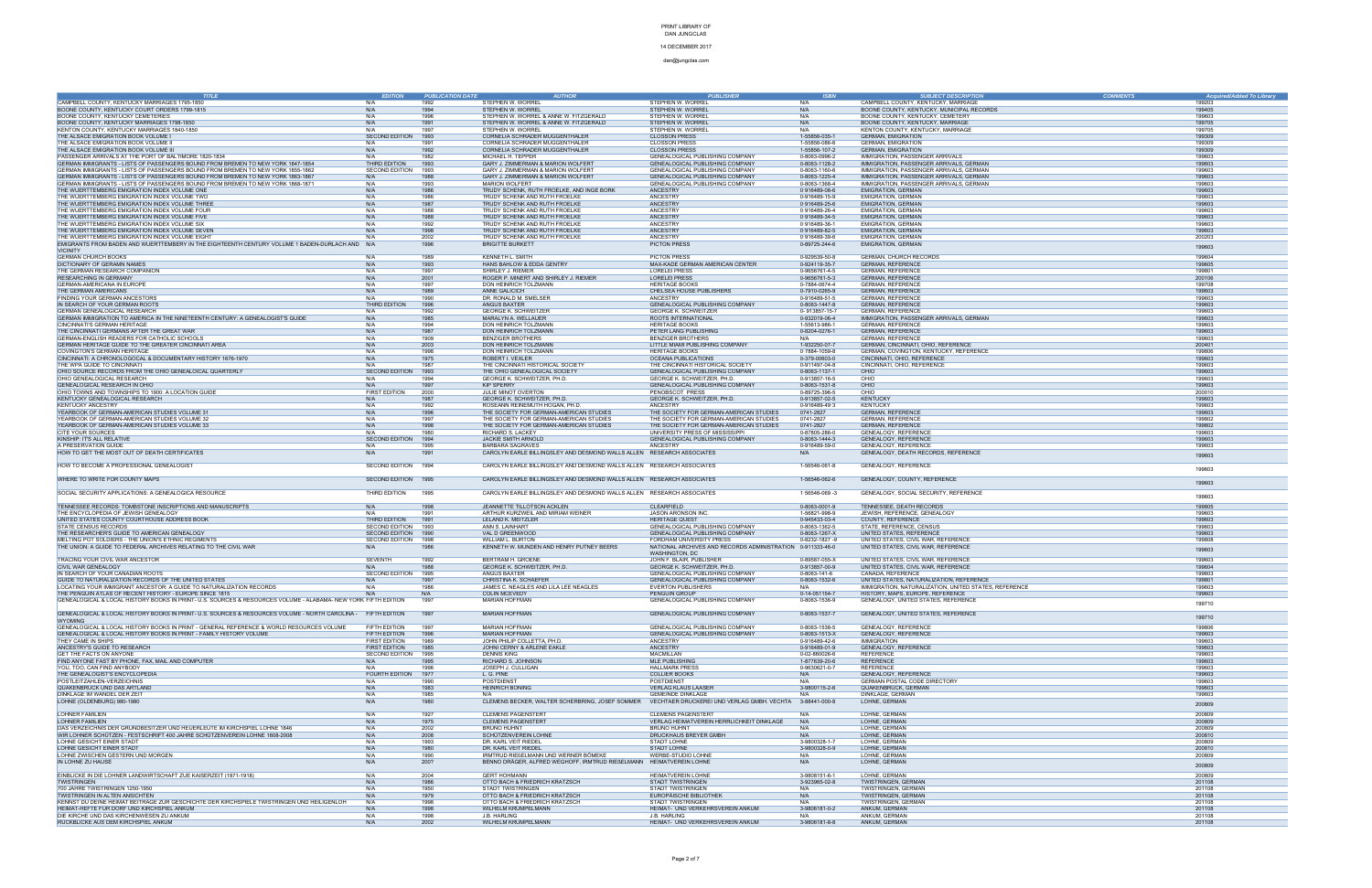### 14 DECEMBER 2017

| <b>TITLE</b>                                                                                              |                      | <b>PUBLICATION DATE</b> | <b>AUTHOR</b>                                                     | <b>PUBLISHER</b>                                                  |                                        | <b>SUBJECT DESCRIPTION</b>                                                             | <b>Acquired/Added To Library</b> |
|-----------------------------------------------------------------------------------------------------------|----------------------|-------------------------|-------------------------------------------------------------------|-------------------------------------------------------------------|----------------------------------------|----------------------------------------------------------------------------------------|----------------------------------|
| 1000 JAHRE ANKUM 977-1977                                                                                 | N/A                  | 1976                    | ERNST TÜTING                                                      | ERNST TÜTING                                                      | N/A                                    | ANKUM, GERMAN                                                                          | 201108                           |
| 1000 JAHRE ANKUM 977-1977 FESTSCHRIFT                                                                     | N/A                  | 1977                    | <b>GEMEINDE ANKUM</b>                                             | <b>GEMEINDE ANKUM</b>                                             | N/A                                    | ANKUM, GERMAN                                                                          | 201108                           |
| UUSER BERSENBRÜCKER LAND                                                                                  | N/A                  | 2003                    | HEINRICH BÖNING                                                   | <b>HEINRICH BÖNING</b>                                            | 3-921176-95-6                          | BERSENBRÜCK, GERMAN                                                                    | 200807                           |
| UUSER BERSENBRÜCKER LAND                                                                                  | N/A                  | 1987                    | <b>HEINRICH BÖNING</b>                                            | KREISSPARKASSE BERSENBRÜCK                                        | 3-921176-58-1                          | BERSENBRÜCK, GERMAN                                                                    | 200807                           |
| KREIS BERSENBRÜCK LAND UND LEUTI                                                                          | N/A                  | 1966                    | ALBERT SCHMIDT                                                    | VERLAG DES KREISHEIMATBUNDES BERSENBRÜCK                          | N/A                                    | BERSENBRÜCK, GERMAN                                                                    | 20080                            |
| HEIMATBUCH DES KREISES BERSENBRÜCK                                                                        | N/A                  | 1933                    | <b>HERMANN ROTHERT</b>                                            | VERLAG VON ROBERT KLEINERT                                        |                                        | BERSENBRÜCK, GERMAN                                                                    | 200807                           |
| DER ALTKREIS BERSENBRÜCK<br>BERSENBRÜCK - STADT IM OSNABRÜCKER LAND - 1231-1981                           | N/A<br>N/A           | 1979<br>1981            | WERNER DOBELMANN<br>STADT BERSENBRÜCK                             | VERLAGSBUCHHANDLUNG TH. THOBEN<br>STADT BERSENBRÜCK               | 3-921176-32-8<br>N/A                   | BERSENBRÜCK, GERMAN<br>BERSENBRÜCK, GERMAN                                             | 200807<br>200807                 |
| HAUSINSCHRIFTEN DER KREISES BERSENBRÜCK                                                                   | N/A                  | 1973                    | DR. HERBERT CLAUB                                                 | BUCH- UND OFFSETDRUCKEREI PFOTENHAUER,                            | N/A                                    | BERSENBRÜCK, GERMAN                                                                    |                                  |
|                                                                                                           |                      |                         |                                                                   | ANKUM                                                             |                                        |                                                                                        | 200807                           |
| KREISHEIMATBUND BERSENBRÜCK 1885,1933, 1951-2001                                                          | N/A                  | 2001                    | KREISHEIMATBUND BERSENBRÜCK                                       | KREISHEIMATBUND BERSENBRÜCK                                       | N/A                                    | BERSENBRÜCK, GERMAN                                                                    | 200807                           |
| 750 JAHRE, 25 JAHRE STADT BERSENBRÜCK 1281-1981                                                           | N/A                  | 1981                    | STADT BERSENBRÜCK                                                 | STADT BERSENBRÜCK                                                 | N/A                                    | BERSENBRÜCK, GERMAN                                                                    | 200801                           |
| BERSENBRÜCK IN ALTEN ANSICHTEN                                                                            | N/A                  | 1978                    | OTTO ZU HOENE                                                     | EUROPÄISCHE BIBLIOTHEK                                            | N/A                                    | BERSENBRÜCK, GERMAN                                                                    | 200807                           |
| BERSENBRÜCK IN ALTEN ANSICHTEN BAND 2                                                                     | N/A                  | 1980                    | OTTO ZU HOENE                                                     | EUROPÄISCHE BIBLIOTHEK                                            | 90-288-1218-0                          | BERSENBRÜCK, GERMAN                                                                    | 200807                           |
| HEIMATKUNDE DES KREISES BERSENBRÜCK                                                                       | N/A                  | 1957                    | <b>GERHARD HÜLSKÄMPER</b>                                         | <b>KREISES BERSENBRÜCK</b>                                        | N/A                                    | BERSENBRÜCK, GERMAN                                                                    | 200807                           |
| QUAKENBRÜCK                                                                                               | N/A                  | 1985                    | HEINRICH BÖNING                                                   | <b>VERLAG KLAUS LAASER</b>                                        | N/A                                    | QUAKENBRÜCK, GERMAN                                                                    | 200807                           |
| QUAKENBRÜCK                                                                                               | N/A                  | <b>UNK</b>              | STADT QUAKENBRÜCK                                                 | STADT QUAKENBRÜCK                                                 | N/A                                    | QUAKENBRÜCK, GERMAN                                                                    | 200807                           |
| HISTORISCHES AUS QUAKENBRÜCK<br>QUAKENBRUCK                                                               | N/A<br>N/A           | 2010<br>2007            | HEINRICH BÖNING UND HEIKO BOCKSTIEGEL<br><b>HEINRICH BÖNING</b>   | <b>SUTTON VERLAG</b><br><b>SUTTON VERLAG</b>                      | 978-3-86680-628-3<br>978-3-86680-085-4 | QUAKENBRÜCK, GERMAN<br>QUAKENBRÜCK, GERMAN                                             | 201103<br>200807                 |
| 725 JAHRE QUAKENBRÜCK FESTSCHRIFT                                                                         | N/A                  | 1960                    | <b>FRANZ HALL</b>                                                 | STADT QUAKENBRÜCK                                                 | N/A                                    | QUAKENBRÜCK, GERMAN                                                                    | 200807                           |
| 700 JAHRE QUAKENBRÜCK FESTSCHRIFT                                                                         | N/A                  | 1935                    | ROBERT KLEINERT                                                   | STADT QUAKENBRÜCK                                                 | N/A                                    | QUAKENBRÜCK, GERMAN                                                                    | 200807                           |
| 750 JAHRE QUAKENBRÜCK 1235-1985                                                                           | N/A                  | 1985                    | HEINRICH BÖNING UND THEODOR THOBEN                                | VERLAGE THEODOR THOBEN                                            | 3-921176-44-1                          | QUAKENBRÜCK, GERMAN                                                                    | 200807                           |
| QUAKENBRÜCK AUF ALTEN ANSICHTEN BAND 2                                                                    | N/A                  | 1991                    | <b>HEINRICH BÖNING</b>                                            | EUROPÄISCHE BIBLIOTHEK                                            | 90-288-5140-2                          | QUAKENBRÜCK, GERMAN                                                                    | 200807                           |
| WANDERUNGEN DURCG DAS OLDENBURGER MÜNSTERLAND                                                             | N/A                  | 1923                    | DR. GEORG REINKE                                                  | VECHTAER DRUCKEREI UND VERLAG GMBH. VECHTA                        | N/A                                    | DINKLAGE, GERMAN                                                                       | 200807                           |
|                                                                                                           |                      |                         |                                                                   |                                                                   |                                        |                                                                                        |                                  |
| WAPPENBUCH LANDKREIS VECHTA                                                                               | N/A                  | 1970                    | FRANZ HELLBERND UND DR. HERMANN WEGMANN                           | VECHTAER DRUCKEREI UND VERLAG GMBH. VECHTA N/A                    |                                        | DINKLAGE, LOHNE, VECHTA, GERMAN                                                        | 201206                           |
|                                                                                                           |                      |                         |                                                                   |                                                                   |                                        |                                                                                        |                                  |
| DAS HEUERLINGSWESEN M NORDTEIL LES ALTKREISES BERSENBRÜCK IM AUSGEHENDEN 19. OND 20<br><b>JAHRHUNDERT</b> | N/A                  | 1987                    | <b>HANS TRIPBAUS</b>                                              | VERLAG THEODOR THOBEN                                             | 3-921176-62-X                          | ALFHAUSEN, GERMAN                                                                      | 200803                           |
| 1000 JAHRE GEHRDE 977-1977                                                                                | N/A                  | 1977                    | OTTO BURZLAFF                                                     | <b>GEMEINDE GEHRDE</b>                                            | N/A                                    | GEHRDE, GERMAN                                                                         | 200804                           |
| HAUSINSCHRIFTEN UND GIEBEL IM OLDENBURGER MÜNSTERLAND                                                     | N/A                  | 1981                    | CLEMENS WOLTERMANN UND WALTER DEEKEN                              | VECHTAER DRUCKEREI UND VERLAG GmbH                                | 3-88441-010-5                          | OLDENBURG, MÜNSTERLAND, GERMAN                                                         | 201206                           |
| OSNABRUCKER LAND                                                                                          | N/A                  | <b>UNK</b>              | OSNABRÜCKER LAND                                                  | OSNABRÜCKER LAND                                                  | N/A                                    | OSNABRÜCK, GERMAN                                                                      | 200804                           |
| NEUENKIRCHEN (OLDENBURG) IN ALTEN ANSICHTEN                                                               | N/A                  | 1982                    | ERHARD PÖHLKING                                                   | EUROPÄISCHE BIBLIOTHEK                                            | 90-288-2103-1                          | NEUENKIRCHEN, OLDENBURG, GERMAN                                                        | 200804                           |
| ALFHAUSEN: ST. JOHANNIS, ANKUMER HOHE, ALFSEE, HEEKER KLAUSE                                              | N/A                  | 2010                    | <b>BUCHER GRUPPE</b>                                              | <b>BUCHER GRUPPE</b>                                              | 9.78116E+12                            | ALFHAUSEN, GERMAN                                                                      | 201101                           |
| PFARRGEMEINDEFEST DER KATHOLISCHEN KIRCHENGEMEINDE ALFHAUSEN FESTSCHRIFT UND PROGRAMM 23.                 | N/A                  | 1974                    | KIRCHENGEMEINDE ALFHAUSEN                                         | KIRCHENGEMEINDE ALFHAUSEN                                         | N/A                                    | ALFHAUSEN, GERMAN                                                                      | 199603                           |
| BIS 26. MAI 1974                                                                                          |                      |                         |                                                                   |                                                                   |                                        |                                                                                        |                                  |
| ST. JOHANNIS ALFHAUSEN                                                                                    | N/A                  | 1992                    | PFARRARCHIV ALFHAUSEN                                             | PFARRARCHIV ALFHAUSEN                                             | N/A                                    | ALFHAUSEN, ST. JOHANNIS, GERMAN, CATHOLIC<br>ALFHAUSEN, ST. JOHANNIS, GERMAN, CATHOLIC | 199603<br>199603                 |
| PFARRKIRCHE ST. JOHANNIS ALFHAUSEN<br>ALFHAUSEN EINE CHRONIK IN BILDERN                                   | N/A<br>N/A           | 1983<br>1979            | PFARRGEMEINDE ST. JOHANNIS ALFHAUSEN<br><b>GEMEINDE ALFHAUSEN</b> | PFARRGEMEINDE ST. JOHANNIS ALFHAUSEN<br><b>GEMEINDE ALFHAUSEN</b> | N/A<br>N/A                             | ALFHAUSEN, GERMAN                                                                      | 199603                           |
| 1000 JAHRE ALFHAUSEN 977-1977 FESTSCHRIFT                                                                 | N/A                  | 1977                    | <b>GEMEINDE ALFHAUSEN</b>                                         | <b>GEMEINDE ALFHAUSEN</b>                                         | N/A                                    | ALFHAUSEN, GERMAN                                                                      | 199603                           |
| GESCHICHTE(N) AUD DEM KIRCHSPIEL ALFHAUSEN                                                                | <b>FIRST EDITION</b> | 2012                    | <b>KLAUS STARMANN</b>                                             | <b>KLAUS STARMANN</b>                                             | 978-3-8442-3180-9                      | ALFHAUSEN, GERMAN                                                                      | 201205                           |
| 1000 JAHRE ALFHAUSEN 977-1977                                                                             | N/A                  | 1977                    | <b>GEMEINDE ALFHAUSEN</b>                                         | <b>GEMEINDE ALFHAUSEN</b>                                         | N/A                                    | ALFHAUSEN, GERMAN                                                                      | 199603                           |
| HAUSINSCHRIFTEN UND FACHWERK IN DER GEMEINDE ALFHAUSEN                                                    | <b>FIRST EDITION</b> | 2005                    | <b>ALOYS BARLAGE</b>                                              | HEIMATVEREIN ALFHAUSEN                                            | 3-9807102-5-4                          | ALFHAUSEN, GERMAN                                                                      | 200506                           |
| 1025 JAHRE ALFHAUSEN                                                                                      | FIRST EDITION        | 2002                    | <b>GEMEINDE ALFHAUSEN</b>                                         | <b>GEMEINDE ALFHAUSEN</b>                                         | 3-9807102-5-4                          | ALFHAUSEN, GERMAN                                                                      | 200208                           |
| HEEKE 8 JAHRHUNDERTE IN WORT UND BILD 1200-2000                                                           | N/A                  | 2000                    | JOSEF WESSELKAMP                                                  | NEUE ERDE DDRCK MALGARTEN                                         | N/A                                    | ALFHAUSEN, HEEKE, GERMAN                                                               | 200102                           |
| KIRCHENFÜHRER PFARRKIRCGE ST. JOHANNIS ALFHAUSEN                                                          | N/A                  | UNK                     | ST. JOHANNIS ALFHAUSEN                                            | ST. JOHANNIS ALFHAUSEN                                            | N/A                                    | ALFHAUSEN, GERMAN                                                                      | 199603                           |
| WILLIAM F. HOLZGREFE, MAN OF FAMILY, MAN OF FAITH                                                         | <b>FIRST EDITION</b> | 2004                    | WILLIAM F. HOLZGREFE/CRAMER                                       | <b>DIETZ PRESS</b>                                                | N/A                                    | ALFHAUSEN, GERMAN                                                                      | 200407                           |
| DINKLAGE 1231-1981<br>DINKLAGER FAMILIAN 1. BAND                                                          | N/A<br>N/A           | 1981<br>1977            | <b>GEMEINDE DINKLAGE</b><br><b>CLEMENS HEITMANN</b>               | <b>GEMEINDE DINKLAGE</b><br><b>CLEMENS HEITMANN</b>               | N/A<br>N/A                             | DINKLAGE, GERMAN<br>DINKLAGE, GERMAN                                                   | 199603<br>199603                 |
| DINKLAGER FAMILIAN 2. BAND - 825 JAHRE SCHWEGE                                                            | N/A                  | 1985                    | <b>CLEMENS HEITMANN</b>                                           | <b>CLEMENS HEITMANN</b>                                           | N/A                                    | DINKLAGE, GERMAN                                                                       | 199603                           |
| DINKLAGER FAMILIAN 3. BAND                                                                                | N/A                  | 1991                    | <b>CLEMENS HEITMANN</b>                                           | <b>CLEMENS HEITMANN</b>                                           | N/A                                    | DINKLAGE, GERMAN                                                                       | 199603                           |
| DINKLAGER ANSICHTEN                                                                                       | N/A                  | 1997                    | KARL MÖNKEDIEK                                                    | KARL MÖNKEDIEK                                                    | N/A                                    | DINKLAGE, GERMAN                                                                       | 199804                           |
| DIE BAUERNHÖFE IM AMTE VECHTA                                                                             | N/A                  | 1997                    | <b>CLEMENS PAGENSTERT</b>                                         | VERLAG HEIMATVEREIN HERRLICHKEIT DINKLAGE E.V. X- 2000-5387-9     |                                        | DINKLAGE, VECHTA, GERMAN                                                               |                                  |
|                                                                                                           |                      |                         |                                                                   |                                                                   |                                        |                                                                                        | 201206                           |
| ST. CATHARINA DINKLAGE                                                                                    | N/A                  | 1971                    | <b>CLEMENS HEITMANN</b>                                           | VERLAG: HEIMATVEREIN HERRLICHKEIT DINKLAGE E.V. N/A               |                                        | DINKLAGE, GERMAN, ST. CATHARINA, CATHOLIC                                              | 201206                           |
|                                                                                                           |                      |                         |                                                                   |                                                                   |                                        |                                                                                        |                                  |
| DINKLAGE IN ALTEN ANSICHTEN                                                                               | N/A                  | 1998                    | ANDREAS KATHE                                                     | EUROPÄISCHE BIBLIOTHEK                                            | 90-288-6554-3                          | DINKLAGE, GERMAN                                                                       | 201206                           |
| 1100 JAHRE BAUERNSCHAFT BÜNNE 872-1972 - MITTEILUNGEN                                                     | N/A                  | 1972                    | JOSEF HÜRKAMP                                                     | VERLAG: HEIMATVEREIN HERRLICHKEIT DINKLAGE E.V. N/A               |                                        | DINKLAGE, GERMAN                                                                       | 20106                            |
| <b>DAMME</b>                                                                                              | <b>FIRST EDITION</b> | 1993                    | JAN THORBECKE VERLAG                                              | JAN THORBECKE VERLAG                                              | 3-7995-4163-2                          | DAMME, GERMAN                                                                          | 201206                           |
| <b>VECHTA</b>                                                                                             | <b>FIRST EDITION</b> | 2011                    | JUERGEN WOLTMANN                                                  | <b>ISENSEE VERLAG</b>                                             | 978-3-89995-781-5                      | VECHTA, GERMAN                                                                         | 201206                           |
| VECHTA-RHEINE OSNABRUECK NO.59 KARTE                                                                      | N/A                  | 1953                    | <b>GROSSBLATT</b>                                                 | <b>GROSSBLATT</b>                                                 | N/A                                    | VECHTA, GERMAN                                                                         |                                  |
| VON HEUERLEUTEN UND FARMERN                                                                               | FIRST EDITION        | 1999                    | WALTER D. KAMPHOEFNER, PETER MARSCHALCK AND BIRGIT RASCH VERLAG   |                                                                   | 3-934005-11-X                          | OSNABRÜCK, GERMAN<br>GERMAN AND ENGLISH TOGETHER                                       | 200107                           |
|                                                                                                           |                      |                         | NOLTE-SCHUSTER                                                    |                                                                   |                                        |                                                                                        |                                  |
| DIE SCHWÄLMER TÖPFERFAMILIE Roß UND DIE GEBERSDORFER TÖPFEREI                                             | N/A                  | 1988                    | KARL BAEUMERTH                                                    | ANGELIKA BAEUMERTH                                                | 3-9801952-1-X                          | SCHWALMSTADT, TREYSA, GERMAN                                                           | 199608                           |
| TREYSA 1249-1949                                                                                          | N/A                  | 1949                    | <b>WILHELM REINER</b>                                             | STADT TREYSA                                                      | N/A                                    | SCHWALMSTADT, TREYSA, GERMAN                                                           | 199610                           |
| TREYSA GESCHICHTE UND BAUDENKMÄLER<br>700 JAHRFEIER DER STADT TREYSA                                      | N/A<br>N/A           | 1965<br>1949            | <b>JÜRGEN HOHMEYER</b><br>STADT TREYSA                            | VERLAG K. WILHELM STUMPF<br>STADT TREYSA                          | N/A<br>N/A                             | SCHWALMSTADT, TREYSA, GERMAN<br>SCHWALMSTADT, TREYSA, GERMAN<br>PAGE 5 - JUNGCLAS AD   | 199610<br>199610                 |
| 1200 JAHRE TREYSA 786-198                                                                                 | N/A                  | 1986                    | KARL ZULAUF                                                       | STADT SCHWALMSTADT                                                | N/A                                    | SCHWALMSTADT, TREYSA, GERMAN<br>PAGES 55 & 63 JUNGCLAS NOTATION                        | 199610                           |
| ZEITSCHRIFT DES VEREINS FÜR HESSISCHE GESCHICHTE UND LANDESKUNDE - BAND 54                                | N/A                  | 1924                    | IM SELBSTVERLAGE DES VEREINS                                      | IM SELBSTVERLAGE DES VEREINS                                      | N/A                                    | SCHWALMSTADT, TREYSA, GERMAN                                                           | 199610                           |
| FESTSCHRIFT 1950 GRAFSCHAFT ZIEGENHAIN 500 JAHRE BEI HESSEN                                               | N/A                  | 1950                    | STADT ZIEGENHAIN                                                  | STADT ZIEGENHAIN                                                  | N/A                                    | SCHWALMSTADT, ZIEGENHAIN, TREYSA, GERMAN                                               | 199610                           |
| 500 JAHRE DER ZUGEHORIGKEIT DER GRAFSCHAFT ZIEGENHAIN ZU HESSEN                                           | N/A                  | 150                     | BUCHDRUCKEREI L. ORDEMANN                                         | BUCHDRUCKEREI L. ORDEMANN                                         | N/A                                    | SCHWALMSTADT, ZIEGENHAIN, TREYSA, GERMAN                                               | 199610                           |
| <b>HESSISCHE SAGEN</b>                                                                                    | N/A                  | 1986                    | ULF DIEDERICHS & CHRISTA HINZE                                    | SAGEN DEUTSCHER LANDSCHAFTEN                                      | 3-548-20624-7                          | SCHWALMSTADT, TREYSA, GERMAN                                                           | 199610                           |
| DESCENDANTS AND ANCESTORS OF JOHANN MARTIN BORNTRAEGER                                                    | N/A                  | 1979                    | MARION G. BONTRAGEF                                               | MARION G. BONTRAGER                                               | N/A                                    | SCHWALMSTADT, TREYSA, GERMAN                                                           | 199610                           |
| <b>MARBURG</b>                                                                                            | N/A                  | 1992                    | <b>HERMANN BAUER</b>                                              | <b>VERLAG KLAUS LASSER</b>                                        | N/A                                    | MARBURG, GERMAN                                                                        | 199610                           |
| THE ELIZABETH CHURCH IN MARBURG<br>MARBURG UNIVERSITY MUSEUM OF CULTURAL HISTORY                          | N/A<br>N/A           | 1988<br>N/A             | VICTOR ZGUSTITUS & EBERHARD LEPPIN<br>MARBURG UNIVERSITY MUSEUM   | THE EVANGELICAL PRESS ASSOCIATION<br>MARBURG UNIVERSITY MUSEUM    | 3-920310-64-0<br>N/A                   | ST. ELIZABETH, MARBURG, GERMAN<br>MARBURG, GERMAN                                      | 199610<br>199610                 |
| MARBURG A POCKET GUIDE THROUGH THE OLD TOWN AND ITS SURROUNDINGS                                          | N/A                  | 1989                    | ANNE BRAUN-ELWERT                                                 | N. G. ELWERT VERLAG MARBURG                                       | 3-7708-0910-6                          | MARBURG, GERMAN                                                                        | 199610                           |
| KLEINE REISE IN DIE SCHWALM                                                                               | N/A                  | 1971                    | E. M. SCHUHMACHER                                                 | <b>VERLAG LUDWIG SIMON</b>                                        | N/A                                    | SCHWALM, SCHWALMSTADT, TREYSA, GERMAN                                                  | 199610                           |
| KLEINE REISE IN DIE SCHWALM                                                                               | N/A                  | N/A                     | E. M. SCHUHMACHER                                                 | <b>VERLAG LUDWIG SIMON</b>                                        | N/A                                    | SCHWALM, SCHWALMSTADT, TREYSA, GERMAN                                                  | 199610                           |
| DIE KÜNSTLERKOLONIE WILLINGSHAUSEN                                                                        | N/A                  | 1980                    | <b>STADT KASSEL</b>                                               | STADT KASSEL                                                      | N/A                                    | SCHWALM, SCHWALMSTADT, TREYSA, WILLINGSHAUSEN, GERMAN                                  | 199610                           |
|                                                                                                           |                      |                         |                                                                   |                                                                   |                                        |                                                                                        |                                  |
| HESSEN IN DER DEUTSCHEN MALEREI                                                                           | N/A                  | 1950                    | CARL BANTZER                                                      | N.G. ELWERT'SCHE VERLAGSBUCHHANDLUNG                              | N/A                                    | SCHWALM, SCHWALMSTADT, TREYSA, WILLINGSHAUSEN, HESSEN,                                 | 199610                           |
|                                                                                                           |                      |                         |                                                                   |                                                                   |                                        | <b>GERMAN</b>                                                                          |                                  |
| HESSEN IN DER DEUTSCHEN MALEREI                                                                           | N/A                  | 1979                    | CARL BANTZER                                                      | ELWERT VERLAG                                                     | N/A                                    | SCHWALM, SCHWALMSTADT, TREYSA, WILLINGSHAUSEN, HESSEN, REPRINT                         | 199610                           |
| HESSEN IN DER DEUTSCHEN MALEREI                                                                           | <b>FIRST EDITION</b> | 1950                    | CARL BANTZER                                                      | ELWERT VERLAG                                                     | 1950                                   | <b>GERMAN</b><br>HESSEN, GERMAN                                                        | 199610                           |
| MALER DER SCHWALM                                                                                         | N/A                  | N/A                     | DER WILLINGSHAÜSER KREIS                                          | DER WILLINGSHAÜSER KREIS                                          | N/A                                    | SCHWALM, SCHWALMSTADT, TREYSA, WILLINGSHAUSEN, HESSEN,                                 |                                  |
|                                                                                                           |                      |                         |                                                                   |                                                                   |                                        | <b>GERMAN</b>                                                                          | 199610                           |
| LEBEN UND ARBEIT IN DER SCHWALM                                                                           | N/A                  | 1995                    | SANDRA GROTHMANN                                                  | KREISPARKASSE SCHWALM                                             | N/A                                    | SCHWALM, SCHWALMSTADT, TREYSA, GERMAN                                                  | 199610                           |
| SCHWÄLMER KOCHBUCH                                                                                        | N/A                  | 2004                    | <b>VERLAG DIRK ORDEMANN</b>                                       | <b>VERLAG DIRK ORDEMANN</b>                                       | 1-980200&-1-9                          | SCHWALM, SCHWALMSTADT, TREYSA, WILLINGSHAUSEN, HESSEN,                                 |                                  |
|                                                                                                           |                      |                         |                                                                   |                                                                   |                                        | GERMAN, COOK BOOK                                                                      | 200408                           |
| DIE SCHWÄLMER WEIBSTICKEREI                                                                               | N/A                  | 1981                    | THEKLA GOMBERT                                                    | FRECH-VERLAG                                                      | 3-7724-0516-9                          | SCHWALM, EMBROIDERY                                                                    | 199610                           |
| DIE SCHWALM                                                                                               | N/A                  | 1995                    | <b>KURT FREYTAG</b>                                               | <b>LIONS INTERNATIONAL</b>                                        | N/A                                    | SCHWALM, SCHWALMSTADT, TREYSA, GERMAN                                                  | 199610                           |
| MUSEEN IN DER SCHWALM                                                                                     | N/A                  | N/A                     | MUSEEN IN DER SCHWALM                                             | MUSEEN IN DER SCHWALM                                             | N/A                                    | SCHWALM, SCHWALMSTADT, TREYSA, GERMAN                                                  | 199608                           |
| KÜNSTLERKOLONIE WILLINGSHAUSEN                                                                            | N/A                  | 2006                    | <b>BERND KÜSTER</b>                                               | <b>VERLAG ATELIER</b>                                             | 3-88-132-253-1                         | SCHWALM, SCHWALMSTADT, TREYSA, WILLINGSHAUSEN, GERMAN                                  | 200610                           |
|                                                                                                           |                      | 1981                    | HELLMUTH HEINZ                                                    | VERLAG DER KUNST DRESDEN                                          | N/A                                    | SCHWALM, SCHWALMSTADT, TREYSA, WILLINGSHAUSEN, GERMAN                                  |                                  |
| MALER UND WERK BANTZER                                                                                    | N/A                  |                         |                                                                   |                                                                   |                                        |                                                                                        | 199610                           |
| HESSE A NEW GERMAN STATE                                                                                  | N/A                  | 1948                    | DEXTER L. FREEMAN                                                 | VERLAGSHAUS FRANKFURT                                             | N/A                                    | HESSE, GERMAN                                                                          | 199610                           |
| SCHWÄLMER TANZ                                                                                            | N/A                  | 2005                    | <b>HENNING SCHAEFER</b>                                           | <b>SCHAEFER VERLAG</b>                                            | 3000167315                             | SCHWALM, GERMAN                                                                        | 200505                           |
| AROUND THE WORLD COOKBOOK                                                                                 | FIRST EDITION        | 1996                    | AMERICAN HEART ASSOCIATION                                        | TIMES BOOKS (RANDOM HOUSE)                                        | 0-8129-2344-8                          | SCHWALM, SCHWALMSTADT, TREYSA, GERMAN                                                  | 199610                           |
| LOST WORLDS: HOW OUR EUROPEAN ANCESTORS COPED WITH EVERYDAY LIFE AND WHY LIFE IS SO HARD                  | <b>FIRST EDITION</b> | 1996                    | ARTHUR E. IMHOF                                                   | UNIVERSITY PRESS OF VIRGINIA                                      | 0-8139-1659-3                          | TREYSA, GERMANY                                                                        | 199610                           |
| TODAY                                                                                                     |                      |                         |                                                                   |                                                                   |                                        |                                                                                        |                                  |
| GERMAN VILLAGES IN CRISIS: RORAL LIFE IN HESSE-KASSEL AND THE THRITY YEARS' WAR, 1580-1720                | FIRST EDITION        | 1995                    | <b>JOHN THEIBAULT</b>                                             | <b>HUMANITIES PRESS</b>                                           | 0-391-03839-7                          | TREYSA, GERMANY                                                                        | 199610                           |
| AUF DEN SPUREN DER BRÜDER GRIMM                                                                           | N/A                  | 2000                    | EBERHARD MICHAEL IBA                                              | LIBRI BOOKS ON DEMAND                                             | 2-9599793-0-3                          | TREYSA, GERMANY                                                                        | 200008                           |
| THE GERMAN FAIRY TALE LANDSCAPE: THE STORIED WORLD OF THE BROTHERS GRIMM                                  | N/A                  | 2006                    | EBERHARD MICHAEL IBA & THOMAS L. JOHNSON                          | <b>KLARTEXT GMBH</b>                                              | 3-9808714-8-7                          | TREYSA, GERMANY                                                                        | 200603                           |
| CADOLZBURG                                                                                                | N/A                  | 1993                    | MICHAEL KRONNER                                                   | L. WALBINGER                                                      | N/A                                    | CADOLZBURG, GERMAN                                                                     | 201007                           |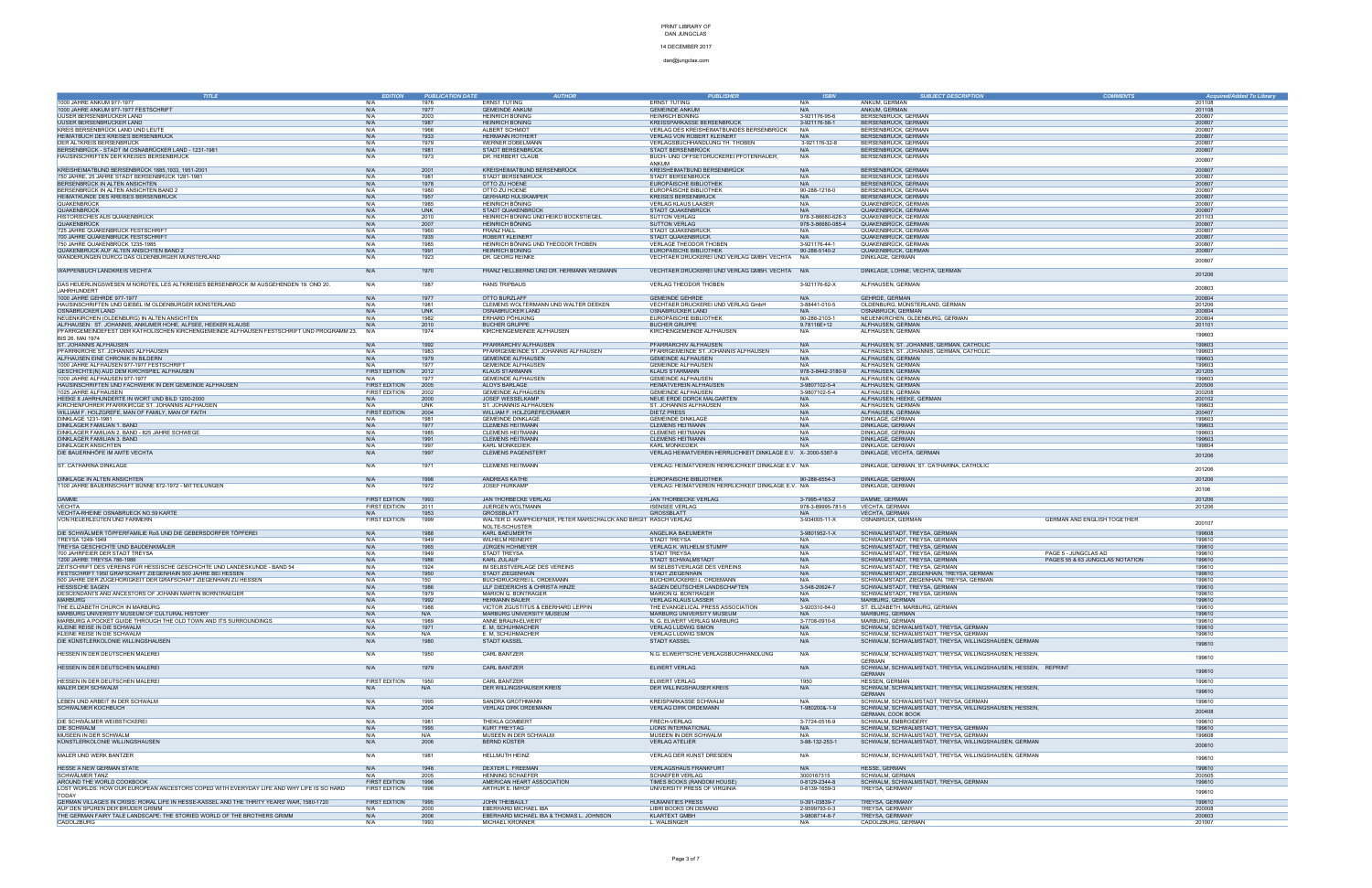### 14 DECEMBER 2017

| <b>TITLE</b>                                                                                                      | <b>EDITION</b>        | <b>PUBLICATION DATE</b> | <b>AUTHOR</b>                                        | <b>PUBLISHER</b>                       | <b>ISBN</b>         | <b>SUBJECT DESCRIPTION</b>                           | <b>COMMENTS</b>                                | <b>Acquired/Added To Library</b> |
|-------------------------------------------------------------------------------------------------------------------|-----------------------|-------------------------|------------------------------------------------------|----------------------------------------|---------------------|------------------------------------------------------|------------------------------------------------|----------------------------------|
| 850 JAHRE CADOLZBURG 1157-2007                                                                                    | N/A                   | 2007                    | <b>GÜNTER RENNER</b>                                 | <b>EDITION PERSEIS</b>                 | N/A                 | CADOLZBURG, GERMAN                                   |                                                | 201007                           |
| 800 JAHRE CADOLZBURG                                                                                              | N/A                   | 1957                    | VALENTIN FURSTTENHOFER                               | REINHARDT & CO.                        | N/A                 | CADOLZBURG, GERMAN                                   |                                                | 201007                           |
| CADOLZBURG UND SEINE MENSCHEN                                                                                     | N/A                   | 2006                    | HANS WERNER KRESS                                    | <b>GEIGER VERLAG</b>                   | 978=3-86595-127-4   | CADOLZBURG, GERMAN                                   |                                                | 201007                           |
| FURTH DISTRICT: CADOLZBURG ET AL.                                                                                 | N/A                   | 2010                    | <b>BOOKS LLC</b>                                     | <b>BOOKS LLC</b>                       | N/A                 | CADOLZBURG, GERMAN                                   |                                                | 201007                           |
| 1200 JAHRE MECKENHEIM (PFALZ)                                                                                     | N/A                   | 1968                    | <b>JOHANNA PRIESTER</b>                              | <b>GEMEINDE MECKENHEIM (PFALZ)</b>     | N/A                 | MECKENHEIM (PFALZ), GERMAN                           |                                                | 199905                           |
| A PICTORIAL HISTORY OF MONROE COUNTY 1876-1941                                                                    | N/A                   | 1995                    | MONROE EVENING NEWS                                  | MONROE PUBLISHING COMPANY              | N/A                 | MONROE COUNTY, MICHIGAN, UNITED STATES               |                                                | 199606                           |
| SHIPS OF OUR ANCESTORS                                                                                            | N/A                   | 1996                    | MICHAEL J. ANUTA                                     | GENEALOGICAL PUBLISHING COMPANY        | 0-8063-1381-1       | IMMIGRATION, SHIPS, REFERENCE                        | CONTAINS PHOTOS OF SHIPS THAT OUT ANCESTORS    | 199609                           |
|                                                                                                                   |                       |                         |                                                      |                                        |                     |                                                      |                                                |                                  |
| WE WERE THE NINTH: A HISTORY OF THE NINTH REGIMENT, OHIO VOLUNTEER INFANTRY APRIL 17, 1861, TO JUNE FIRST EDITION |                       | 1987/2009               | CONSTANTIN GREBNER AND FREDERIC TRAUTMANN            | THE KENT STATE UNIVERSITY PRESS        | 978-1-60635-029-4   | CIVIL WAR, OHIO, REFERENCE                           | ENGLISH VERSION - CONTAINS RECORD OF AUGUST    |                                  |
|                                                                                                                   |                       |                         |                                                      |                                        |                     |                                                      | JUNGCLAS; PAPERBACK CIVIL WAR                  | 200910                           |
|                                                                                                                   |                       |                         |                                                      |                                        |                     |                                                      | SESQUICENTENNIAL EDITION                       |                                  |
| WE WERE THE NINTH: A HISTORY OF THE NINTH REGIMENT, OHIO VOLUNTEER INFANTRY APRIL 17, 1861, TO JUNE N/A           |                       | 1987/1897               | CONSTANTIN GREBNER AND FREDERIC TRAUTMANN            | THE KENT STATE UNIVERSITY PRESS        | 0-87338-337-0       | CIVIL WAR, OHIO, REFERENCE                           | ENGLISH VERSION - CONTAINS RECORD OF AUGUST    | 200910                           |
|                                                                                                                   |                       |                         |                                                      |                                        |                     |                                                      | <b>JUNGCLAS</b>                                |                                  |
| DIE NEUNER (WE WERE THE NINTH): A HISTORY OF THE NINTH REGIMENT, OHIO VOLUNTEER INFANTRY APRIL 17, N/A            |                       | 1897                    | <b>CONSTANTIN GREBNER</b>                            | S. ROSENTHAL                           | N/A                 | CIVIL WAR, OHIO, REFERENCE                           | GERMAN VERSION (ORIGINAL) - CONTAINS RECORD OF | 200910                           |
| 1861, TO JUNE 7, 1864                                                                                             |                       |                         |                                                      |                                        |                     |                                                      | AUGUST JUNGCLAS                                |                                  |
| NOTHING LESS THAN VICTORY                                                                                         | <b>FIRST EDITION</b>  | 1994                    | <b>RUSSELL MILLER</b>                                | WILLIAM MORROW AND COMPANY             | 0-688-10209-3       | WWII                                                 | REFERENCES RAYMONG JUNGCLAS, JR.               | 199606                           |
| SURROUNDED BY HEROES: SIX CAMPAIGNS WITH DIVISION HEADQUARTERS, 82 AIRBORNE DIVISION, 1942-1945                   | <b>FIRST EDITION</b>  | 2007                    | <b>LEN LEBENSON</b>                                  | <b>CASEMATE PUBLISHERS</b>             | 1-932033-58-8       | <b>WWI</b>                                           | REFERENCES RAYMONG JUNGCLAS, JR.               | 200711                           |
| GEORG JUNGCLAS 1902-1975                                                                                          | <b>FIRST EDITION</b>  | 1980                    | <b>JUNIUS VERLAG GMBH</b>                            | JUNIS VERLAG GMBH                      | 3-88506-106-6       | <b>GEORG JUNGCLAS</b>                                |                                                | 199606                           |
| FESTSCHRIFT FOR THE GERMAN-AMERICAN TRICENTENNIAL JUBILEE CINCINNATI, 1983                                        | N/A                   | 1983                    | DON HEINRICH TOLZMANN                                | CINCINNATI HISTORICAL SOCIETY          | N/A                 | CINCINNATI, OHIO                                     |                                                | 199606                           |
| CINCINNATI AND THE CIVIL WAR                                                                                      | N/A                   | 1992                    | <b>ROBERT J. WIMBERG</b>                             | OHIO BOOK STORE                        |                     | CINCINNATI, OHIO, CIVIL WAR                          |                                                | 199606                           |
| CINCINNATI'S GENERAL PROTESTANT ORPHAN HOME                                                                       | <b>FIRST EDITION</b>  | 2011                    | CHRISTINE HALL & NATASHA REZAIAN                     | ARCADIA PUBLISHING                     | 978-0-7385-7801-9   | CINCINNATI, OHIO                                     |                                                | 201103                           |
| OVER-THE-RHINE TOUR GUIDE                                                                                         | <b>FIRST EDITION</b>  | 2011                    | DON HEINRICH TOLZMANN                                | LITTLE MIAMI PUBLISHING COMPANY        | 978-1-932250-95-4   | CINCINNATI, OHIO, CIVIL WAR                          |                                                | 201104                           |
| CINCINNATI: OVER-THE-RHINE                                                                                        | SECOND EDITION        | 1988                    | <b>ROBERT J. WIMBERG</b>                             | OHIO BOOK STORE                        | N/A                 | CINCINNATI, OHIO, OVER-THE-RHINE                     |                                                | 199606                           |
| OVER-THE-RHINE - A DESCRIPTLON AND HISTORY                                                                        | N/A                   | 1995                    | CHRISTOPHER A. CAIN                                  | <b>CITY OF CINCINNATI</b>              | N/A                 | CINCINNATI, OHIO, OVER-THE-RHINE                     |                                                | 199606                           |
| SPRING GROVE AND ITS CREATOR: H. A. RATTERMANN'S BIOGRAPHY OF ADOLPH STRAUCH                                      | N/A                   | 1988                    | DON HEINRICH TOLZMANN                                | OHIO BOOK STORE                        | N/A                 | CINCINNATI, OHIO, SPRING GROVE CEMETERY              |                                                | 199606                           |
| HISTORIC PHOTOS OF CINCINNATI                                                                                     | N/A                   | 2006                    | LINDA BAILEY                                         | TURNER PUBLISHING COMPANY              | 1-59652-267-4       | CINCINNATI, OHIO                                     |                                                | 200604                           |
| THE CITY ON SEVEN HILLS                                                                                           | <b>SECOND EDITION</b> | 1938                    | <b>CAROLINE WILLIAMS</b>                             | THE CINCINNATI ENQUIRER                | N/A                 | CINCINNATI, OHIO                                     |                                                | 199606                           |
| KRAMER'S PICTURESQUE CINCINNAT                                                                                    | N/A                   | 1898/1985               | AO & GA KRAEMER                                      | AO & GA KRAEMER                        |                     | CINCINNATI, OHIO                                     |                                                | 199606                           |
| CINCINNATI'S OVER-THE-RHINE                                                                                       | N/A                   | 2003                    | KEVIN GRACE AND TOM WHITI                            | ARCADIA PUBLISHING                     | 978-0-7385-3157-1   | CINCINNATI, OHIO, OVER-THE-RHINE                     |                                                | 200310                           |
| CINCINNATI REVEALED                                                                                               | N/A                   | 2002                    | <b>KEVIN GRACE AND TOM WHITE</b>                     | <b>ARCADIA PUBLISHING</b>              | 978-0-7385-1955-5   | CINCINNATI, OHIO                                     |                                                | 200310                           |
| <b>GERMAN CINCINNAT</b>                                                                                           | N/A                   | 2005                    | DON HEINRICH TOLZMANN                                | ARCADIA PUBLISHING                     | 978-0-7385-4004-7   | CINCINNATI, OHIO, GERMAN                             |                                                | 200504                           |
| CINCINNATI CEMETERIES - THE QUEEN CITY UNDERGROUND                                                                | N/A                   | 2004                    | KEVIN GRACE AND TOM WHITE                            | ARCADIA PUBLISHING                     | 0-7385-3348-3       | CINCINNATI, OHIO, CEMETERY                           |                                                | 200410                           |
| <b>JEWS OF CINCINNATI</b>                                                                                         | N/A                   | 2007                    | JOHN S. FINE AND FREDERIC J. KROME                   | ARCADIA PUBLISHING                     | 978-0-7385-5106-7   | CINCINNATI, OHIO, JEWISH                             |                                                | 200701                           |
| OLD SAINT MARY'S CHURCH CINCINNATI, OHIO                                                                          | N/A                   | 2006                    | JEFFREY HERBERT                                      | LITTLE MIAMI PUBLISHING COMPANY        | 1-932250-45-X       | CINCINNATI, OHIO, OLD SAINT MARY'S CHURCH, CATHOLIC  |                                                | 200609                           |
| GERMAN HERITAGE GUIDE TO THE STATE OF OHIO                                                                        | N/A                   | 2005                    | <b>DON HEINRICH TOLZMANN</b>                         | LITTLE MIAMI PUBLISHING COMPANY        | 10-932250-25-5      | OHIO. GERMAN                                         |                                                | 200510                           |
| GERMAN HERITAGE GUIDE TO THE GREATER CINCINNATI AREA                                                              | <b>SECOND EDITION</b> | 2007                    | DON HEINRICH TOLZMANN                                | LITTLE MIAMI PUBLISHING COMPANY        | 978-1-932250-57-2   | CINCINNATI, OHIO, GERMAN                             |                                                | 200711                           |
| DAYTON'S GERMAN HERITAGE                                                                                          | N/A                   | 2000                    | <b>DON HEINRICH TOLZMANN</b>                         | <b>HERITAGE BOOKS</b>                  | 0-7884-1774-6       | DAYTON, GERMAN                                       |                                                | 200009                           |
| DAYTON                                                                                                            | N/A                   | 2006                    | <b>CURT DALTON</b>                                   | <b>ARCADIA PUBLISHING</b>              | 978-0-7385-4079-5   | DAYTON, OHIO                                         |                                                | 200606                           |
| OHIO'S GERMAN HERITAGE                                                                                            | N/A                   | 2002                    | DON HEINRICH TOLZMANN                                | <b>HERITAGE BOOKS</b>                  | 0-7884-2035-6       | OHIO, GERMAN                                         |                                                | 200206                           |
| KENTUCKY'S GERMAN PIONEERS - H.A. RATTERMANN'S HISTORY                                                            | N/A                   | 2001                    | DON HEINRICH TOLZMANN                                | <b>HERITAGE BOOKS</b>                  | 0-7884-1735-5       | <b>KENTUCKY, GERMAN</b>                              |                                                | 200105                           |
| NEWPORT IN VINTAGE POSTCARDS                                                                                      | N/A                   | 2005                    | ROBERT YODEL                                         | ARCADIA PUBLISHING                     | 0-7385-1812-3       | NEWPORT, KENTUCKY                                    |                                                | 200510                           |
| <b>COVINGTON</b>                                                                                                  | N/A                   | 2003                    | KENTON COUNTY PUBLIC LIBRARY                         | <b>ARCADIA PUBLISHING</b>              | 978-0-7385-1543-4   | <b>COVINGTON, KENTUCKY</b>                           |                                                | 200309                           |
| COVINGTON, KENTUCKY, A HISTORICAL GUIDE                                                                           | N/A                   | 2007                    | TOM DUNHAM                                           | AUTHORHOUSE                            | 978-1-4259-7250-9   | COVINGTON, KENTUCKY                                  |                                                | 200708                           |
| 1860 CENSUS INDEX FOR KENTON COUNTY, KENTUCKY                                                                     | N/A                   | 1983                    | DOROTHY L. WIECK                                     | THE KENTON COUNTY HISTORICAL SOCIETY   |                     | 1860 FEDERAL CENSUS INDEX - KENTON, COUNTY, KENTUCKY |                                                | 199606                           |
| 1870 CENSUS INDEX FOR KENTON COUNTY, KENTUCKY                                                                     | N/A                   | 1986                    | DOROTHY L. WIECK                                     | THE KENTON COUNTY HISTORICAL SOCIETY   | N/A                 | 1870 FEDERAL CENSUS INDEX - KENTON, COUNTY, KENTUCKY |                                                | 199603                           |
| THEN & NOW INDIANAPOLIS                                                                                           | N/A                   | 2003                    | W.C. MADDEN                                          | ARCADIA PUBLISHING                     | 0-7385-2344-5       | INDIANAPOLIS, INDIANA                                | BUILDING BUILT BY WILLIAM JUNGCLAS, PAGE 42    | 200305                           |
| ILLINOIS' GERMAN HERITAGE                                                                                         | N/A                   | 2005                    | DON HEINRICH TOLZMANN                                | LITTLE MIAMI PUBLISHING COMPANY        | 1.932250-27-1       | ILLINOIS, GERMAN                                     |                                                | 200508                           |
| <b>GERMAN CHICAGO REVISITED</b>                                                                                   | <b>FIRST EDITION</b>  | 2001                    | <b>RAYMOND LOHNE</b>                                 | ARCADIA PUBLISHING                     | 0-7385-1864-6       | CHICAGO, ILLINOIS, GERMAN                            |                                                | 200110                           |
| HESSISCHE TRUPPEN IM AMERIKANISCHEN UNABHANGIGKEITSKREIG BD, 1 - NR.12                                            | N/A                   | 1984                    | ARCHIVSCHULE MARBURG                                 | ARCHIVSCHULE MARBURG                   | N/A                 | <b>HESSE, GERMAN</b>                                 |                                                | 199606                           |
| HESSISCHE AUSWANDERER (HESAUS) BD. II AUSWANDERER AUS HESSEN-KASSEL 1840-1850 - NR.10                             | N/A                   | 1988                    | ARCHIVSCHULE MARBURG                                 | ARCHIVSCHULE MARBURG                   | 3-923833-24-5       | HESSE, GERMAN                                        |                                                | 199606                           |
| DIE STADTBEFESTIGUNG VON TREYSA                                                                                   | N/A                   | 1964                    | <b>HORST HOFFMANN</b>                                | HORST HOFFMANN                         |                     | SCHWALM, SCHWALMSTADT, TREYSA, GERMAN                |                                                | 199606                           |
| HAMILTON COUNTY, OHIO BIRTH RECORDS 1874-1875 VOLUME 1, A-K                                                       | N/A                   | 1993                    | LOIS E. HUGHES                                       | LITTLE MIAMI PUBLISHING COMPANY        | 1-55613-915-2       | HAMILTON COUNTY, OHIO, BIRTH RECORDS                 |                                                | 199606                           |
| HAMILTON COUNTY, OHIO BIRTH RECORDS 1874-1875 VOLUME 1, L-Z                                                       | N/A                   | 1993                    | LOIS E. HUGHES                                       | LITTLE MIAMI PUBLISHING COMPANY        | 1-55613-915-2       | HAMILTON COUNTY, OHIO, BIRTH RECORDS                 |                                                | 199606                           |
| SELECTED HAMILTON COUNTY OHIO CHURCH BAPTISM RECORDS EARLY-1859                                                   | N/A                   | 2003                    | <b>JEFFREY HERBERT</b>                               | LITTLE MIAMI PUBLISHING COMPANY        | 1-932250-03-4       | HAMLITON COUNTY, OHIO, BAPTISM RECORDS               |                                                | 200301                           |
| SELECTED HAMILTON COUNTY OHIO CHURCH BAPTISM RECORDS 1860-1869                                                    | N/A                   | 2004                    | <b>JEFFREY HERBERT</b>                               | LITTLE MIAMI PUBLISHING COMPANY        | $1.932250 - 14. X$  | HAMLITON COUNTY, OHIO, BAPTISM RECORDS               |                                                | 200410                           |
| SELECTED HAMILTON COUNTY OHIO CHURCH BAPTISM RECORDS 1870-1879                                                    | N/A                   | 2005                    | <b>JEFFREY HERBERT</b>                               | LITTLE MIAMI PUBLISHING COMPANY        | 1-932250-26-3       | HAMLITON COUNTY, OHIO, BAPTISM RECORDS               |                                                | 200507                           |
| SELECTED HAMILTON COUNTY OHIO CHURCH BAPTISM RECORDS 1880-1889                                                    | N/A                   | 2007                    | <b>JEFFREY HERBERT</b>                               | LITTLE MIAMI PUBLISHING COMPANY        | 978-1-932250-53-4   | HAMLITON COUNTY, OHIO, BAPTISM RECORDS               |                                                | 200708                           |
| SELECTED HAMILTON COUNTY OHIO CHURCH BAPTISM RECORDS 1890-1899                                                    | N/A                   | 2007                    | <b>JEFFREY HERBERT</b>                               | LITTLE MIAMI PUBLISHING COMPANY        | 978-1-932250-58-9   | HAMLITON COUNTY, OHIO, BAPTISM RECORDS               |                                                | 200708                           |
| HAMILTON COUNTY, OHIO BURIAL RECORDS VOLUME ONE - WESLEYAN CEMETERY 1842-1971                                     | N/A                   | 1984                    | MARY H. REMLER                                       | THE HAMILTON COUNTY CHAPTER OF HE OHIO | N/A                 | HAMLITON COUNTY, OHIO, BURIAL RECORDS                |                                                | 199606                           |
|                                                                                                                   |                       |                         |                                                      | <b>GENEALOGICAL SOCIETY</b>            |                     |                                                      |                                                |                                  |
| HAMILTON COUNTY, OHIO BURIAL RECORDS VOLUME TWO - ANDERSON TOWNSHIP 1800-1989                                     | N/A                   | 1990                    | <b>MARY H. REMLER</b>                                | THE HAMILTON COUNTY CHAPTER OF HE OHIO | N/A                 | HAMLITON COUNTY, OHIO, BURIAL RECORDS                |                                                | 199606                           |
|                                                                                                                   |                       |                         |                                                      | <b>GENEALOGICAL SOCIETY</b>            |                     |                                                      |                                                |                                  |
| HAMILTON COUNTY, OHIO BURIAL RECORDS VOLUME THREE - VINE STREET HILL CEMETERY 1852-1977                           | N/A                   | 1991                    | <b>MARY H. REMLER</b>                                | THE HAMILTON COUNTY CHAPTER OF HE OHIO | N/A                 | HAMLITON COUNTY, OHIO, BURIAL RECORDS                |                                                | 199606                           |
|                                                                                                                   |                       |                         |                                                      | <b>GENEALOGICAL SOCIETY</b>            |                     |                                                      |                                                |                                  |
| HAMILTON COUNTY, OHIO BURIAL RECORDS VOLUME VOLUME 4 - MIAMI TOWNSHIP CEMETERIES                                  | N/A                   | 1993                    | THE HAMILTON COUNTY CHAPTER OF HE OHIO               | <b>HERITAGE BOOKS</b>                  | 1-55613-827-X       | HAMLITON COUNTY, OHIO, BURIAL RECORDS                |                                                | 199606                           |
|                                                                                                                   |                       |                         | <b>GENEALOGICAL SOCIETY</b>                          |                                        |                     |                                                      |                                                |                                  |
| HAMILTON COUNTY, OHIO BURIAL RECORDS VOLUME VOLUME 5 - CROSBY & WHITEWATER TOWNSHIP                               | N/A                   | 1993                    | THE HAMILTON COUNTY CHAPTER OF HE OHIO               | <b>HERITAGE BOOKS</b>                  | 1-55613-917-9       | HAMLITON COUNTY, OHIO, BURIAL RECORDS                |                                                | 199606                           |
| <b>CEMETERIES</b>                                                                                                 |                       |                         | GENEALOGICAL SOCIETY                                 |                                        |                     |                                                      |                                                |                                  |
| HAMILTON COUNTY, OHIO BURIAL RECORDS VOLUME SIX - COLERAIN TOWNSHIP CEMETERIES                                    | N/A                   | 1994                    | MARY H. REMLER                                       | THE HAMILTON COUNTY CHAPTER OF HE OHIO | N/A                 | HAMLITON COUNTY, OHIO, BURIAL RECORDS                |                                                | 199606                           |
|                                                                                                                   |                       |                         |                                                      | <b>GENEALOGICAL SOCIETY</b>            |                     |                                                      |                                                |                                  |
| HAMILTON COUNTY, OHIO BURIAL RECORDS VOLUME SEVEN - SPRINGFIELD TOWNSHIP CEMETERIES                               | N/A                   | 1994                    | THE HAMILTON COUNTY CHAPTER OF HE OHIO               | <b>HERITAGE BOOKS</b>                  | 0-7884-0081-9       | HAMLITON COUNTY, OHIO, BURIAL RECORDS                |                                                | 199606                           |
| HAMILTON COUNTY, OHIO BURIAL RECORDS VOLUME EIGHT - SYCAMORE TOWNSHIP CEMETERIES                                  | N/A                   | 1994                    | <b>GENEALOGICAL SOCIETY</b><br><b>MARY H. REMLER</b> | <b>HERITAGE BOOKS</b>                  | 0-7884-0105-X       | HAMLITON COUNTY, OHIO, BURIAL RECORDS                |                                                |                                  |
|                                                                                                                   |                       |                         |                                                      | <b>HERITAGE BOOKS</b>                  |                     |                                                      |                                                |                                  |
| HAMILTON COUNTY, OHIO BURIAL RECORDS VOLUME 9 - UNION BAPTIST AFRICAN ADLERICAN CEMETERY PART 1 N/A               |                       |                         | ELEANOR DOOKS BARDES AND MARY H. REMLER              |                                        | $0.7884 - 0638 - 8$ | HAMLITON COUNTY, OHIO, BURIAL RECORDS                |                                                | 199709                           |
| HAMILTON COUNTY, OHIO BURIAL RECORDS VOLUME 9 - UNION BAPTIST AFRICAN ADLERICAN CEMETERY PART 2 N/A               |                       | 1997                    | ELEANOR DOOKS BARDES AND MARY H. REMLER              | <b>HERITAGE BOOKS</b>                  | $0.7884 - 0638 - 8$ | HAMLITON COUNTY, OHIO, BURIAL RECORDS                |                                                |                                  |
|                                                                                                                   |                       |                         |                                                      |                                        |                     |                                                      |                                                | 199709                           |
| HAMILTON COUNTY, OHIO BURIAL RECORDS VOLUME 10 - GREEN TOWNSHIP                                                   | N/A                   | 1998                    | MARY H. REMLER                                       | <b>HERITAGE BOOKS</b>                  | 0-7884-0856-9       | HAMLITON COUNTY, OHIO, BURIAL RECORDS                |                                                | 199802                           |
| HAMILTON COUNTY, OHIO BURIAL RECORDS VOLUME 11 - COLUMBIA TOWNSHIP                                                | N/A                   | 1998                    | <b>MARY H. REMLER</b>                                | <b>HERITAGE BOOKS</b>                  | 0-1884-1062-8       | HAMLITON COUNTY, OHIO, BURIAL RECORDS                |                                                | 199802                           |
| HAMILTON COUNTY, OHIO BURIAL RECORDS VOLUME 12 - CALVARY CEMETERY                                                 | N/A                   | 2000                    | MARY H. REMLER                                       | <b>HERITAGE BOOKS</b>                  | 0-7884-1433-X       | HAMLITON COUNTY, OHIO, CEMETERY                      |                                                | 200011                           |
| HAMILTON COUNTY, OHIO BURIAL RECORDS VOLUME 13 - FIRST GERMAN PROTESTANT CEMETERY OF AVONDALE N/A                 |                       | 2001                    | JEFFREY HERBERT                                      | <b>HERITAGE BOOKS</b>                  | 0-7884-1729-0       | HAMLITON COUNTY, OHIO, CEMETERY                      |                                                |                                  |
| & MARINI UNITED CHURCH OF CHRIST RECORDS                                                                          |                       |                         |                                                      |                                        |                     |                                                      |                                                | 200110                           |
| HAMILTON COUNTY, OHIO BURIAL RECORDS VOLUME 14 - HARRISON TOWNSHIP                                                | N/A                   | 2001                    | HAZEL L. BERRY & MARY H. REMLER                      | <b>HERITAGE BOOKS</b>                  | 0-7884-1753-3       | HAMLITON COUNTY, OHIO, CEMETERY                      |                                                | 200110                           |
| HAMILTON COUNTY, OHIO BURIAL RECORDS VOLUME 15 - WALNUT HILLS UNITED JEWISH CEMETERY 1850-2002                    | N/A                   | 2003                    | ANITA S. MARKS & MARY H. REMLER                      | LITTLE MIAMI PUBLISHING COMPANY        | 1-932250-05-0       | HAMLITON COUNTY, OHIO, CEMETERY                      |                                                |                                  |
|                                                                                                                   |                       |                         |                                                      |                                        |                     |                                                      |                                                | 200307                           |
| HAMILTON COUNTY, OHIO BURIAL RECORDS VOLUME 16 - WALNUT HILLS (ORIGINALLY: GERMAN PROTESTANT                      | N/A                   | 2004                    | BETTY HEIS BATTISTONE                                | LITTLE MIAMI PUBLISHING COMPANY        | 1-932250-17-4       | HAMLITON COUNTY, OHIO, CEMETERY                      |                                                |                                  |
| CEMETERY) 1843-1993                                                                                               |                       |                         |                                                      |                                        |                     |                                                      |                                                | 200407                           |
| HAMILTON COUNTY, OHIO BURIAL RECORDS VOLUME 17 - DELHI TOWNSHIP 1800S-2004                                        | N/A                   | 2005                    | <b>MARY H. REMLER</b>                                | LITTLE MIAMI PUBLISHING COMPANY        | 1-932250-31-X       | HAMLITON COUNTY, OHIO, CEMETERY                      |                                                | 200511                           |
| HAMILTON COUNTY, OHIO BURIAL RECORDS VOLUME 18 - NEW ST. JOSEPH IRISH CEMETERY 1850-1894                          | N/A                   | 2008                    | <b>JEFFREY HERBERT</b>                               | LITTLE MIAMI PUBLISHING COMPANY        | 978-1-932250-65-7   | HAMLITON COUNTY, OHIO, CEMETERY                      |                                                | 200809                           |
| HAMILTON COUNTY, OHIO BURIAL RECORDS VOLUME 19 - OLD ST. JOSEPH GERMAN CEMETERY 1845-1879                         | N/A                   | 2010                    | <b>JEFFREY HERBERT</b>                               | LITTLE MIAMI PUBLISHING COMPANY        | 978-1-932250-75-6   | HAMLITON COUNTY, OHIO, CEMETERY                      |                                                | 201008                           |
| HAMILTON COUNTY, OHIO BURIAL RECORDS VOLUME 20 - ST. JOHN GERMAN CEMETERY 1849-1879                               | N/A                   | 2008                    | JEFFREY HERBERT                                      | LITTLE MIAMI PUBLISHING COMPANY        | 978-1-932250-79-4   | HAMLITON COUNTY, OHIO, CEMETERY                      |                                                | 200809                           |
| HAMILTON COUNTY, OHIO BURIAL RECORDS VOLUME 21 - SYMMES TOWNSHIP CEMETERY INDEX 1800s-2012                        | N/A                   | 2013                    | <b>CAROL SIMS</b>                                    | LITTLE MIAMI PUBLISHING COMPANY        | 978-0-9882553-5-7   | HAMLITON COUNTY, OHIO, CEMETERY                      |                                                | 201304                           |
| HAMILTON COUNTY, OHIO BURIAL RECORDS VOLUME 22 - BALTINORE PIKE CEMETERY 1853-2010                                | N/A                   | 2013                    | JAMES DEMPSEY AND MARY H. REMLER                     | <b>HCOGS</b>                           | 978-0692246498      | HAMLITON COUNTY, OHIO, CEMETERY                      |                                                | 201304                           |
| HAMILTON COUNTY, OHIO BURIAL RECORDS 1850-1859                                                                    | N/A                   | 2000                    | JEFFREY HERBERT                                      | LITTLE MIAMI PUBLISHING COMPANY        | 0-9666489-3-5       | HAMLITON COUNTY, OHIO, DEATH RECORDS                 |                                                | 200010                           |
| HAMILTON COUNTY, OHIO BURIAL RECORDS 1860-1869                                                                    | N/A                   | 2000                    | <b>JEFFREY HERBERT</b>                               | LITTLE MIAMI PUBLISHING COMPANY        | 0-9666489-4-3       | HAMLITON COUNTY, OHIO, DEATH RECORDS                 |                                                | 200010                           |
| HAMILTON COUNTY, OHIO BURIAL RECORDS 1870-1879                                                                    | N/A                   | 2001                    | <b>JEFFREY HERBERT</b>                               | LITTLE MIAMI PUBLISHING COMPANY        | 0-9713657-2-5       | HAMLITON COUNTY, OHIO, DEATH RECORDS                 |                                                | 200105                           |
| HAMILTON COUNTY, OHIO BURIAL RECORDS 1880-1889                                                                    | N/A                   | 2006                    | <b>JEFFREY HERBERT</b>                               | LITTLE MIAMI PUBLISHING COMPANY        | 1-932250-43-3       | HAMLITON COUNTY, OHIO, DEATH RECORDS                 |                                                | 200608                           |
| HAMILTON COUNTY, OHIO BURIAL RECORDS 1890-1899                                                                    | N/A                   | 2015                    | <b>JEFFREY HERBERT</b>                               | <b>HCOGS</b>                           | 978-0692546581      | HAMLITON COUNTY, OHIO, DEATH RECORDS                 |                                                | 201504                           |
| INDEX TO CINCINNATI, OHIO DEATH RECORDS 1878-1881                                                                 | N/A                   | 2010                    | KENNY R. BURCK, JEAN OVERMEIER NATHAN, & DORIS       | LITTLE MIAMI PUBLISHING COMPANY        | 978-1-932250-85-9   | HAMLITON COUNTY, OHIO, DEATH RECORDS                 |                                                |                                  |
|                                                                                                                   |                       |                         | <b>THOMSON</b>                                       |                                        |                     |                                                      |                                                | 201003                           |
| INDEX TO CINCINNATI, OHIO DEATH RECORDS 1882-1884                                                                 | N/A                   | 2007                    | KENNY R. BURCK & DORIS THOMSON                       | LITTLE MIAMI PUBLISHING COMPANY        | 978-1-932250-52-7   | HAMLITON COUNTY, OHIO, DEATH RECORDS                 |                                                | 200710                           |
| INDEX TO CINCINNATI, OHIO DEATH RECORDS 1885-1887                                                                 | N/A                   | 2005                    | KENNY R. BURCK & DORIS THOMSON                       | LITTLE MIAMI PUBLISHING COMPANY        | 978-1-932250-34-3   | HAMLITON COUNTY, OHIO, DEATH RECORDS                 |                                                | 200508                           |
| INDEX TO CINCINNATI, OHIO DEATH RECORDS 1888-1890                                                                 | N/A                   | 2005                    | KENNY R. BURCK, DORIS THOMSON & KAY M. RYAN          | LITTLE MIAMI PUBLISHING COMPANY        | 978-1-932250-35-0   | HAMLITON COUNTY, OHIO, DEATH RECORDS                 |                                                | 200511                           |
| INDEX TO CINCINNATI, OHIO DEATH RECORDS 1891-1893                                                                 | N/A                   | 2004                    | KENNY R. BURCK & DORIS THOMSON                       | LITTLE MIAMI PUBLISHING COMPANY        | 1-952250-13-1       | HAMLITON COUNTY, OHIO, DEATH RECORDS                 |                                                | 200405                           |
| INDEX TO CINCINNATI, OHIO DEATH RECORDS 1894-1896                                                                 | N/A                   | 2003                    | KENNY R. BURCK & DORIS THOMSON                       | LITTLE MIAMI PUBLISHING COMPANY        | 1-952250-08-5       | HAMLITON COUNTY, OHIO, DEATH RECORDS                 |                                                | 200407                           |
| INDEX TO CINCINNATI, OHIO DEATH RECORDS 1900-1902                                                                 | N/A                   | 2006                    | KENNY R. BURCK, DORIS THOMSON & KAY M. RYAN          | LITTLE MIAMI PUBLISHING COMPANY        | 978-1-932250-41-1   | HAMLITON COUNTY, OHIO, DEATH RECORDS                 |                                                | 200608                           |
| INDEX TO CINCINNATI, OHIO DEATH RECORDS 1903-1905                                                                 | N/A                   | 2003                    | KENNY R. BURCK & MARILYN WOOD ARMSTRONG              | LITTLE MIAMI PUBLISHING COMPANY        | 1-952250-09-3       | HAMLITON COUNTY, OHIO, DEATH RECORDS                 |                                                | 200407                           |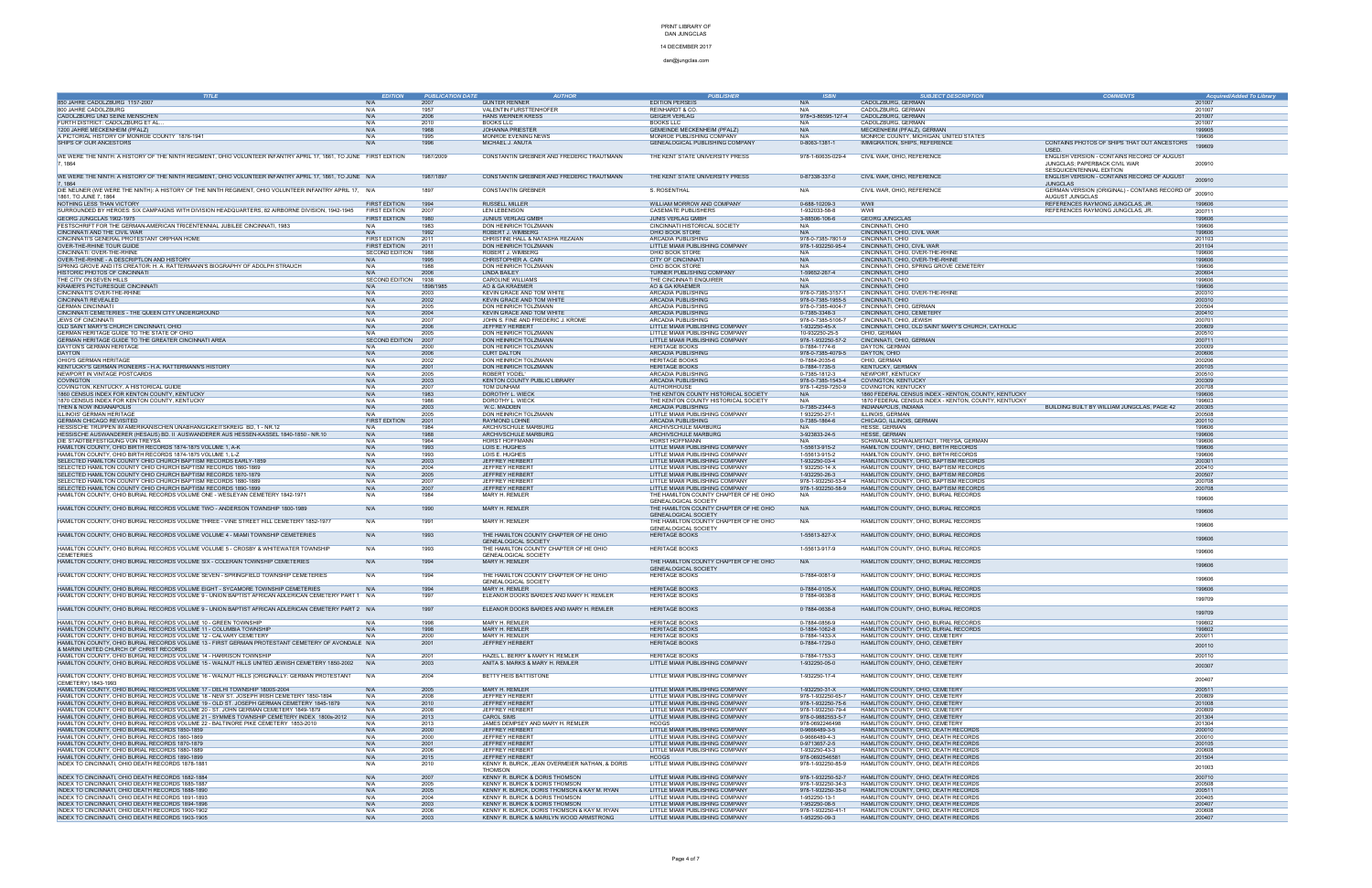### 14 DECEMBER 2017

| <b>TITLE</b>                                                                                                                             | <b>EDITION</b>                        | <b>PUBLICATION DATE</b> | <b>AUTHOR</b>                                                   | <b>PUBLISHER</b>                                                     | <b>ISBN</b>                        | <b>SUBJECT DESCRIPTION</b>                                                                                  | <b>COMMENTS</b> | <b>Acquired/Added To Library</b> |
|------------------------------------------------------------------------------------------------------------------------------------------|---------------------------------------|-------------------------|-----------------------------------------------------------------|----------------------------------------------------------------------|------------------------------------|-------------------------------------------------------------------------------------------------------------|-----------------|----------------------------------|
| INDEX TO CINCINNATI, OHIO DEATH RECORDS 1906-1908                                                                                        | N/A                                   | 2003                    | KENNY R. BURCK & DORIS THOMSON                                  | LITTLE MIAMI PUBLISHING COMPANY                                      | 1-952250-06-9                      | HAMLITON COUNTY, OHIO, DEATH RECORDS                                                                        |                 | 200407                           |
| HAMILTON COUNTY, OHIO CHURCH DEATH RECORDS 1811-1849                                                                                     | N/A                                   | 1999                    | JEFFREY HERBERT                                                 | <b>HERITAGE BOOKS</b>                                                | 0-7884-1504-2                      | HAMLITON COUNTY, OHIO, CHURCH RECORDS, DEATH RECORDS                                                        |                 | 200005                           |
| HAMILTON COUNTY, OHIO DEATH RECORDS 1865-1869 VOLUME 1                                                                                   | N/A                                   | 1992                    | LOIS E. HUGHES                                                  | <b>HERITAGE BOOKS</b>                                                | 1-55613-676-5                      | HAMLITON COUNTY, OHIO, DEATH RECORDS                                                                        |                 | 200005                           |
| HAMILTON COUNTY, OHIO DEATH RECORDS 1870-1873 VOLUME 2, A-K                                                                              | N/A                                   | 1992                    | LOIS E. HUGHES                                                  | <b>HERITAGE BOOKS</b>                                                | 1-55613-677-3                      | HAMLITON COUNTY, OHIO, DEATH RECORDS                                                                        |                 | 200005                           |
| HAMILTON COUNTY, OHIO DEATH RECORDS 1870-1873 VOLUME 2, L-Z                                                                              | N/A                                   | 1992                    | LOIS E. HUGHES                                                  | <b>HERITAGE BOOKS</b>                                                | 1-55613-677-3                      | HAMLITON COUNTY, OHIO, DEATH RECORDS                                                                        |                 | 200005                           |
| HAMILTON COUNTY, OHIO DEATH RECORDS 1874-1877 VOLUME 3, A-K                                                                              | N/A                                   | 1993                    | LOIS E. HUGHES                                                  | <b>HERITAGE BOOKS</b>                                                | 1-55613-902-0                      | HAMLITON COUNTY, OHIO, DEATH RECORDS                                                                        |                 | 200005                           |
| HAMILTON COUNTY, OHIO DEATH RECORDS 1874-1877 VOLUME 3, L-Z<br>INDEX OF DEATH NOTICES APPEARING IN THE CINCINNATI VOLKSBLATT 1846 - 1918 | N/A<br>N/A                            | 1993<br>1998            | LOIS E. HUGHES<br>JEFFREY HERBERT                               | <b>HERITAGE BOOKS</b><br><b>HERITAGE BOOKS</b>                       | 1-55613-902-0<br>1-7884-0891-7     | HAMLITON COUNTY, OHIO, DEATH RECORDS<br>HAMLITON COUNTY, OHIO, DEATH RECORDS                                |                 | 200005<br>200005                 |
| INDEX OF DEATH NOTICES APPEARING IN THE CINCINNATI DAILY TIMES 1840 - 1879                                                               | N/A                                   | 1994                    | JEFFREY HERBERT                                                 | <b>HERITAGE BOOKS</b>                                                | 0-7884-0063-0                      | HAMLITON COUNTY, OHIO, DEATH RECORDS                                                                        |                 | 200005                           |
| INDEX OF DEATH NOTICES APPEARING IN THE CINCINNATI COMMERCIAL 1858 - 1899 PART 1: A-L                                                    | N/A                                   | 1993                    | JEFFREY HERBERT                                                 | <b>HERITAGE BOOKS</b>                                                | 1-55613-803-2                      | HAMLITON COUNTY, OHIO, DEATH RECORDS, OTHER RECORDS                                                         |                 | 200005                           |
| INDEX OF DEATH NOTICES APPEARING IN THE CINCINNATI COMMERCIAL 1858 - 1899 PART 2: L-Z                                                    | N/A                                   | 1993                    | JEFFREY HERBERT                                                 | <b>HERITAGE BOOKS</b>                                                | 1-55613-803-2                      | HAMLITON COUNTY, OHIO, DEATH RECORDS, OTHER RECORDS                                                         |                 | 200005                           |
| INDEX OF DEATH AND OTHER NOTICES APPEARING IN THE CINCINNATI FREIE PRESSE 1874-1920 PART 1                                               | N/A                                   | 1993                    | JEFFREY HERBERT                                                 | <b>HERITAGE BOOKS</b>                                                | 1-55613-803-2                      | HAMLITON COUNTY, OHIO, DEATH RECORDS, OTHER RECORDS                                                         |                 | 200005                           |
| INDEX OF DEATH AND OTHER NOTICES APPEARING IN THE CINCINNATI FREIE PRESSE 1874-1920 PART 2                                               | N/A                                   | 1993                    | JEFFREY HERBERT                                                 | <b>HERITAGE BOOKS</b>                                                | 1-55613-755-9                      | HAMLITON COUNTY, OHIO, DEATH RECORDS, MARRIAGE RECORDS                                                      |                 | 200005                           |
|                                                                                                                                          |                                       |                         |                                                                 |                                                                      |                                    |                                                                                                             |                 |                                  |
| INDEX OF DEATH AND MARRIAGE NOTICES APPEARING IN THE CINCINNATI DAILY GAZETTE 1827-1881 PART 1                                           | N/A                                   | 1993                    | JEFFREY HERBERT                                                 | <b>HERITAGE BOOKS</b>                                                | 1-55613-755-9                      | HAMLITON COUNTY, OHIO, DEATH RECORDS, MARRIAGE RECORDS                                                      |                 | 199603                           |
| INDEX OF DEATH AND MARRIAGE NOTICES APPEARING IN THE CINCINNATI DAILY GAZETTE 1827-1881 PART 2                                           |                                       |                         |                                                                 |                                                                      |                                    |                                                                                                             |                 |                                  |
|                                                                                                                                          | N/A                                   | 1991                    | JEFFREY HERBERT                                                 | THE HAMILTON COUNTY CHAPTER OF HE OHIO<br>GENEALOGICAL SOCIETY       | N/A                                | HAMLITON COUNTY, OHIO, DEATH RECORDS, MARRIAGE RECORDS                                                      |                 | 199603                           |
| INDEX OF DEATH AND MARRIAGE NOTICES APPEARING IN THE CINCINNATI VOLKSFREUND 1850 - 1908                                                  | N/A                                   | 1999                    | JEFFREY HERBERT                                                 | <b>HERITAGE BOOKS</b>                                                | 0-7884-1206-X                      | HAMLITON COUNTY, OHIO, DEATH RECORDS                                                                        |                 | 200005                           |
| INDEX OF DEATH LISTS APPEARING IN THE CICINNATIER ZEITUNG 1887-1901                                                                      | N/A                                   | 1991                    | LOIS E. HUGHES                                                  | <b>HERITAGE BOOKS</b>                                                | 1-55613-542-4                      | HAMLITON COUNTY, OHIO, DEATH RECORDS, WILLS                                                                 |                 | 199603                           |
| INDEX OFNOTICES APPEARING IN 23 EARLY CINCINNATI NEWSPAPERS 1793-1853                                                                    | N/A                                   | 2015                    | JEFFREY HERBERT                                                 | THE HAMILTON COUNTY CHAPTER OF HE OHIO                               | 978-0692378038                     | HAMLITON COUNTY, OHIO, NOTICES                                                                              |                 |                                  |
|                                                                                                                                          |                                       |                         |                                                                 | GENEALOGICAL SOCIETY                                                 |                                    |                                                                                                             |                 | 201504                           |
| WILLS FILED IN PROBATE COURT HAMILTON COUNTY, OHIO 1791 - 1901 VOLUME I: A - K                                                           | N/A                                   | 1991                    | LOIS E. HUGHES                                                  | <b>HERITAGE BOOKS</b>                                                | 1-55613-542-4                      | HAMLITON COUNTY, OHIO, DEATH RECORDS, WILLS                                                                 |                 | 199603                           |
| WILLS FILED IN PROBATE COURT HAMILTON COUNTY, OHIO 1791 - 1901 VOLUME 2: L-Z                                                             | N/A                                   |                         | ALICE M. CORNELL                                                | ALICE M. CORNELL                                                     | N/A                                | HAMLITON COUNTY, OHIO, DEATH RECORDS, WILLS                                                                 |                 | 199603                           |
| WILLS FILED IN PROBATE COURT HAMILTON COUNTY, OHIO 1791 - 1852                                                                           | N/A                                   | 2006                    | <b>KENNY R. BURCK</b>                                           | LITTLE MIAMI PUBLISHING COMPANY                                      | 0-932250-44-1                      | HAMLITON COUNTY, OHIO, DEATH RECORDS                                                                        |                 | 200611                           |
| T. P. WHITE AND SONS FUNERAL HOME INDEX CINCINNATI, OHIO 1935-1976                                                                       | N/A                                   | 1991                    | LOIS E. HUGHES                                                  | <b>HERITAGE BOOKS</b>                                                | 1-55613-421-5                      | HAMLITON COUNTY, OHIO, NATURALLIZATION                                                                      |                 | 199604                           |
| DEATH AND MARRIAGES APPEARING IN THE CINCINNATI ENQUIRER 1818-1869<br>HAMILTON COUNTY, OHIO CITIZENSHIP RECORD ABSTRACTS 1837-1916       | FIRST EDITION<br>N/A                  | 2013<br>2006            | JEFFREY HERBERT<br>KAY M. RYAN & KENNY R. BURCK                 | LITTLE MIAMI PUBLISHING COMPANY<br>LITTLE MIAMI PUBLISHING COMPANY   | 978-0-9882553-4-0<br>1-932250-46-8 | HAMILTON COUNTY, OHIO DEATH AND MARRIAGE RECORDS<br>HAMLITON COUNTY, OHIO, CENUS RECORDS, MILITARY RECORDS, |                 | 201305                           |
|                                                                                                                                          |                                       |                         |                                                                 |                                                                      |                                    | <b>CIVIL WAR</b>                                                                                            |                 | 200608                           |
| INDEX TO HAMILTON COUNTY OHIO SPECIAL CENSUS 1890 UNION VETERANS & WIDOWS OF THE CIVIL WAR                                               | N/A                                   | 2004                    | MARGIE AND MICHAEL MOHR                                         | LITTLE MIAMI PUBLISHING COMPANY                                      | 1-932250-18-2                      | HAMLITON COUNTY, OHIO, DEATH RECORDS                                                                        |                 | 200404                           |
| HAMILTON COUNTY, OHIO AND CINCINNATI, OHIO MORGUE RECORDS JUNE 1887 TO 1992                                                              | N/A                                   | 2007                    | WILLIAM H. GRAVER AND EILEEN MULLEN                             | LITTLE MIAMI PUBLISHING COMPANY                                      | 978-1-932250-54-1                  | CINCINNATI, HAMLITON COUNTY, OHIO                                                                           |                 | 200704                           |
| ABSTRACT OF BOOK 1 & BOOK A PROBATE RECORD 1791-1826 HAMILTON COUNTY, OHIO                                                               | N/A                                   | 1977                    | HAMILTON COUNTY CHAPTER OF THE OHIO GENEALOGICAL                | HAMILTON COUNTY CHAPTER OF THE OHIO                                  | N/A                                | HAMILTON COUNTY, OHIO, MUNICIPAL RECORDS                                                                    |                 | 199603                           |
|                                                                                                                                          |                                       |                         | SOCIETY                                                         | GENEALOGICAL SOCIETY                                                 |                                    |                                                                                                             |                 |                                  |
| ABSTRACT OF BOOK 4 PROBATE RECORD 1834-1837 HAMILTON COUNTY, OHIO                                                                        | N/A                                   | N/A                     | HAMILTON COUNTY CHAPTER OF THE OHIO GENEALOGICAL                | HAMILTON COUNTY CHAPTER OF THE OHIO                                  | N/A                                | HAMILTON COUNTY, OHIO, MUNICIPAL RECORDS                                                                    |                 | 199603                           |
|                                                                                                                                          |                                       |                         | <b>SOCIETY</b>                                                  | <b>GENEALOGICAL SOCIETY</b>                                          |                                    |                                                                                                             |                 |                                  |
| HAMILTON COUNTY, OHIO INDEX OF LESSER KNOWN GERMAN RESOURCES                                                                             | FIRST EDITION                         | 2013                    | HAMILTON COUNTY CHAPTER OF THE OHIO GENEALOGICAL                | HAMILTON COUNTY CHAPTER OF THE OHIO                                  | 978-0-9882553-3-3                  | HAMILTON COUNTY, OHIO GERMAN                                                                                |                 | 201309                           |
|                                                                                                                                          |                                       |                         | SOCIETY                                                         | GENEALOGICAL SOCIETY                                                 |                                    |                                                                                                             |                 |                                  |
| SPELLING VARIATIONS IN GERMAN NAMES: SOLVING FAMILY HISTORY PROBLEMS THROUGH APPLICATIONS OF                                             | <b>FIRST EDITION</b>                  | 2000                    | ROGER P. MINERT                                                 | <b>GRT PUBLICATIONS</b>                                              | 0-9678420-1-8                      | <b>GERMAN NAMES</b>                                                                                         |                 | 201710                           |
| <b>GERMAN AND ENGLISH PHONETICS</b>                                                                                                      |                                       |                         |                                                                 |                                                                      |                                    |                                                                                                             |                 |                                  |
| DECIPHERING HANDWRITING IN GERMAN DOCUMENTS - ANALYZING GERMAN, LATIN, AND FRENCH IN HISTORICAL SECOND EDITION 2013                      |                                       |                         | ROGER P. MINERT                                                 | <b>GRT PUBLICATIONS</b>                                              | 978-0-9716906-9-1                  | GERMAN SCRIPT AND HANDWRITING                                                                               |                 | 201710                           |
| <b>MANUSCRIPTS</b>                                                                                                                       |                                       |                         |                                                                 |                                                                      |                                    |                                                                                                             |                 |                                  |
| DER ST.MARIEN-WALLFAHRTSORT BETHEN                                                                                                       | <b>FIRST EDITION</b><br>FIRST EDITION | 2012                    | <b>DIRK FASS</b><br>HEINZ STRICKMANN & KLAUS DEUX               | <b>ISENSEE VERLAG</b>                                                | 978-3-89995-867-6                  | CLOPPENBURG, BETHEN, KRAPENDORF, OLDENBURG, GERMAN<br>CLOPPENBURG, BETHEN, KRAPENDORF, OLDENBURG, GERMAN    |                 | 201708<br>201708                 |
| GESCHICHTE UND GROSS EREIGNISSE DES WALLFAHRTSORTES BETHEN<br>MARIENWALLFAHRTSORT BETHEN                                                 | FIRST EDITION                         | 1982<br>1988            | HANS GUNTHER SCHNEIDER                                          | BUCHHANDLUNG JANSSEN<br><b>VERLAG SCHNELL &amp; STEINER</b>          | 3-922861-09-7<br>N/A               | CLOPPENBURG, BETHEN, KRAPENDORF, OLDENBURG, GERMAN                                                          |                 | 201708                           |
| CLOPPENBURG IN ALTEN BIDERN 1895-1920 - BAND 1                                                                                           | <b>FIRST EDITION</b>                  | 1988                    | MARGIT & GUNTHER KNEIFEL                                        | HEINZ HOLZBERG VERLAG                                                | 3-87358-317-8                      | CLOPPENBURG, BETHEN, KRAPENDORF, OLDENBURG, GERMAN                                                          |                 | 201708                           |
| CLOPPENBURG IN ALTEN BIDERN 1920-1945 - BAND 2                                                                                           | FIRST EDITION                         | 2004                    | <b>MARGIT &amp; GUNTHER KNEIFEL</b>                             | <b>VERLAG FRIEDR. SCHMUECKER</b>                                     | N/A                                | CLOPPENBURG, BETHEN, KRAPENDORF, OLDENBURG, GERMAN                                                          |                 | 201708                           |
| CLOPPENBURG ANNO DAZUMAL                                                                                                                 | <b>FIRST EDITION</b>                  | 1985                    | G. KNEIFEL                                                      | VERSAND F. NIERMANN                                                  | N/A                                | CLOPPENBURG, BETHEN, KRAPENDORF, OLDENBURG, GERMAN                                                          |                 | 201708                           |
| GESCHICHTE DESMUENSTER'FCHEN AMTES KLOPPENBURG                                                                                           | FIRST EDITION                         | 1976                    | C. L. NIEMANN                                                   | <b>VERLAG SCHUSTER</b>                                               | 3-7963-0135-5                      | CLOPPENBURG, BETHEN, KRAPENDORF, OLDENBURG, GERMAN                                                          |                 | 201708                           |
| TWISTRINGER MUEHLENGESCHICHTE                                                                                                            | <b>FIRST EDITION</b>                  | 1984                    | OTTO BACH                                                       | VERLAG D. C. LAMPE                                                   | N/A                                | TWISTRINGEN, GERMAN                                                                                         |                 | 201708                           |
| 100 JAHRE SCHULE BETHEN                                                                                                                  | FIRST EDITION                         | 1980                    | <b>KARL KEMPER</b>                                              | <b>KARL KEMPER</b>                                                   | N/A                                | CLOPPENBURG, BETHEN, KRAPENDORF, OLDENBURG, GERMAN                                                          |                 | 201709                           |
| 250 JAHRE PFARRKIRCHE ST. ANDREAS CLOPPENBURG                                                                                            | <b>FIRST EDITION</b>                  | 1979                    | DECHANT ALFONS KUEHLING                                         | PFARRGEMEINDE ST. ANDREAS                                            | N/A                                | CLOPPENBURG, BETHEN, KRAPENDORF, OLDENBURG, GERMAN                                                          |                 | 201709                           |
| THE FAMILY TREE GUIDE TO DNA TESTING AND GENETIC GENEALOGY                                                                               | FIRST EDITION                         | 2016                    | <b>BLAINE T BETTINGER</b>                                       | <b>FAMILY TREE BOOKS</b>                                             | 978-1-4403-4532-6                  | <b>DNA</b>                                                                                                  |                 | 201709                           |
| TRACE YOUR GERMAN ROOTS ONLINE<br>MECKENHEIM AUS SEINER GESCHICHTE                                                                       | <b>FIRST EDITION</b><br>FIRST EDITION | 2017<br>1965            | JAMES M. BEIDLER<br><b>GEORG FEIL</b>                           | <b>FAMILY TREE BOOKS</b><br>GEMEINDEVERWALTUNG MECKENHEIM            | 978-1-4403-4518-0<br>N/A           | <b>GERMAN, ONLINE</b><br>MECKENHEIM (PFALZ), GERMAN                                                         |                 | 201708<br>201709                 |
| MECKENHEIMER FAMILIEN 1590-1904                                                                                                          | <b>FIRST EDITION</b>                  | 2014                    | <b>WALTER SATTEL</b>                                            | GEMEINDE MECKENHEIM (PFALZ)                                          | N/A                                | MECKENHEIM (PFALZ), GERMAN                                                                                  |                 | 201708                           |
| GESCHICHTE DER FAMILIEN DARRELMANN UND DER ANGEHEIRATETEN FAMILIEN                                                                       | FIRST EDITION                         | 1962                    | <b>GERHARD TAPHORN</b>                                          | <b>BUCHDRUCKEREI RUD</b>                                             | N/A                                | CLOPPENBURG, BETHEN, KRAPENDORF, OLDENBURG, GERMAN                                                          |                 |                                  |
| OUR DAILY BREAD - GERMAN VILLAGE LIFE 1500-1850                                                                                          | <b>FIRST EDITION</b>                  | 2010                    | TEVA J. SCHEER                                                  | <b>ADVENTIS PRESS</b>                                                | 978-1-453-72169-8                  | <b>GERMAN VILLAGE LIFE</b>                                                                                  |                 | 201710                           |
| GENETIC GENEALOGY IN PRACTICE                                                                                                            | FIRST EDITION                         | 2016                    | <b>BLAINE T BETTINGER</b>                                       | NATIONAL GENEALOGICAL SOCIETY                                        | 978-1-935815-22-8                  | DNA                                                                                                         |                 | 201011                           |
| THE GENEALOGIST'S GOOGLE TOOLBOX                                                                                                         | SECOND EDITION 2015                   |                         | LIA LOUISE COOKE                                                | LISA LOUISE COOKE                                                    | 978-0-9845229-3-4                  | GOOGLE                                                                                                      |                 | 201711                           |
| GERMAN IMMIGRANTS IN AMERICAN CHURCH RECORDS VOLUME 19: MISSOURI (EXCLUDING ST. LOUIS COUNTY)                                            | <b>FIRST EDITION</b>                  | 2016                    | ROGER P. MINERT                                                 | FAMILY ROOTS PUBLISHING                                              | 978-1-62859-093-7                  | MISSOURI, GERMAN IMMIGRANTS                                                                                 |                 | 201711                           |
| GERMAN IMMIGRANTS IN AMERICAN CHURCH RECORDS VOLUME 20: MISSOURI (ST. LOUIS COUNTY AND CITY I)                                           | <b>FIRST EDITION</b>                  | 2017                    | ROGER P. MINERT                                                 | FAMILY ROOTS PUBLISHING                                              | 978-1-62859-174-3                  | MISSOURI, GERMAN IMMIGRANTS                                                                                 |                 | 201711                           |
| GERMAN IMMIGRANTS IN AMERICAN CHURCH RECORDS VOLUME 21: MISSOURI (ST. LOUIS II)                                                          | <b>FIRST EDITION</b>                  | 2017                    | ROGER P. MINERT<br>JOHN JAMES MAHLMANN                          | FAMILY ROOTS PUBLISHING                                              | 978-1-62859-175-0<br>N/A           | MISSOURI, GERMAN IMMIGRANTS                                                                                 |                 | 201712                           |
| REMINISCENCES OF AN ANCIENT MARINER<br>HAMILTON COUNTY, OHIO, INDEX OF EARLY DEED BOOKS 1804-1806 AND 1814-1817                          | 2017 REPRINT<br>N/A                   | 1918<br>2003            | WILLIAM H. GRAVER                                               | JOHN JAMES MAHLMANN<br>LITTLE MIAMI PUBLISHING COMPANY               | 1-952250-02-6                      | MAHLMANN<br>HAMILTON COUNTY, OHIO, MUNICIPAL RECORDS                                                        |                 | 201708<br>200305                 |
| HAMILTON COUNTY, OHIO GUIDE TO RECORDER'S INDEXES AND DOCUMENTS 1794-1988                                                                | N/A                                   | 2005                    | WILLIAM H. GRAVER & EILEEN MULLEN                               | LITTLE MIAMI PUBLISHING COMPANY                                      | 1-932250-33-6                      | HAMILTON COUNTY, OHIO                                                                                       |                 | 200507                           |
| HAMILTON COUNTY, OHIO, INDEX OF PEOPLE, ROADS, CHURCHES, ETC., ON 1835,1847,1848,1869,& 1884 MAPS AND FIFTH EDITION                      |                                       | 2006                    | WILLIAM H. GRAVER & EILEEN MULLEN                               | LITTLE MIAMI PUBLISHING COMPANY                                      | 1-932250-42-5                      | HAMILTON COUNTY, OHIO                                                                                       |                 |                                  |
| <b>ATLASES</b>                                                                                                                           |                                       |                         |                                                                 |                                                                      |                                    |                                                                                                             |                 | 200608                           |
| GUIDE TO GENEALOGICAL RESOURCES IN CINCINNATI & HAMILTON COUNTY, OHIO                                                                    | FIFTH EDITION                         | 2006                    | CONNIE STUNKEL TERHEIDEN & KENNY R. BURCK                       | LITTLE MIAMI PUBLISHING COMPANY                                      | 1-932250-42-5                      | HAMILTON COUNTY, OHIO                                                                                       |                 | 200610                           |
| GUIDE TO GENEALOGICAL RESOURCES IN CINCINNATI & HAMILTON COUNTY, OHIO                                                                    | FOURTH EDITION                        | 2003                    | CONNIE STUNKEL TERHEIDEN & KENNY R. BURCK                       | LITTLE MIAMI PUBLISHING COMPANY                                      | 1-932250-01-8                      | HAMILTON COUNTY, OHIO                                                                                       |                 | 200311                           |
| GUIDE TO GENEALOGICAL RESOURCES IN CINCINNATI & HAMILTON COUNTY, OHIO                                                                    | FIRST EDITION                         | 1998                    | CONNIE STUNKEL TERHEIDEN & KENNY R. BURCK                       | THE HAMILTON COUNTY CHAPTER OF HE OHIO                               | N/A                                | HAMILTON COUNTY, OHIO                                                                                       |                 | 199805                           |
|                                                                                                                                          |                                       |                         |                                                                 | <b>GENEALOGICAL SOCIETY</b>                                          |                                    |                                                                                                             |                 |                                  |
| FIRST FAMILIES OF HAMILTON COUNTY, OHIO - OFFICIAL ROSTER. VOLUME 1                                                                      | N/A                                   | 1997                    | JOAN IRENE HUGHES, MELANIE M. HUNT AND MARY N.                  | THE HAMILTON COUNTY CHAPTER OF HE OHIO                               | N/A                                | HAMILTON COUNTY, OHIO                                                                                       |                 | 199805                           |
| FIRST FAMILIES OF HAMILTON COUNTY, OHIO - OFFICIAL ROSTER. VOLUME 2                                                                      | N/A                                   | 2003                    | <b>THOLKING</b><br>K. ROGER TROUTMAN                            | GENEALOGICAL SOCIETY<br>THE OHIO GENEALOGICAL SOCIETY                | 0-935057-98-6                      | OHIO. CEMETERY RECORDS. DEATH RECORDS                                                                       |                 | 200305                           |
| OHIO CEMETERIES: 1803 - 2003                                                                                                             | N/A                                   | 1998                    | MAXINE HARTMANN SMITH                                           | THE OHIO GENEALOGICAL SOCIETY                                        | N/A                                | OHIO, CEMETERY RECORDS, DEATH RECORDS                                                                       |                 | 199805                           |
| OHIO CEMETERIES                                                                                                                          | N/A                                   | 1990                    | TERESA L. M. KLAIBER                                            | <b>GATEWAY PRESS</b>                                                 | N/A                                | OHIO, CEMETERY RECORDS, DEATH RECORDS                                                                       |                 | 200305                           |
| OHIO CEMETERIES ADDENDUM                                                                                                                 | N/A                                   | N/A                     | <b>JANA SLOAN BROGLIN</b>                                       | THE OHIO GENEALOGICAL SOCIETY                                        | N/A                                | HAMLITON COUNTY, OHIO, CENUS RECORDS, MILITARY RECORDS,                                                     |                 |                                  |
|                                                                                                                                          |                                       |                         |                                                                 |                                                                      |                                    | WAR WITH SPAIN                                                                                              |                 | 200305                           |
| INDEX TO OFFICIAL ROSTER OF OHIO SOLDIERS IN THE WAR WITH SPAIN, 1898-1899                                                               | N/A                                   | 1912                    | REV. CHARLES FREDERIC GOSS                                      | S. J. CLARKE PUBLISHING COMPANY                                      | N/A                                | CINCINNATI, HAMILTON, COUNTY, OHIO                                                                          |                 | 200305                           |
| CINCINNATI THE QUEEN CITY 1877-1912 VOLUME ONE                                                                                           | N/A                                   | 1912                    | REV. CHARLES FREDERIC GOSS                                      | S. J. CLARKE PUBLISHING COMPANY                                      | N/A                                | CINCINNATI, HAMILTON, COUNTY, OHIO                                                                          |                 | 199603                           |
| CINCINNATI THE QUEEN CITY 1877-1912 VOLUME TWO                                                                                           | N/A                                   | 1912                    | <b>REV. CHARLES FREDERIC GOSS</b>                               | S. J. CLARKE PUBLISHING COMPANY                                      | N/A                                | CINCINNATI, HAMILTON, COUNTY, OHIO                                                                          |                 | 199603                           |
| CINCINNATI THE QUEEN CITY 1877-1912 VOLUME THREE<br>CINCINNATI THE QUEEN CITY 1877-1912 VOLUME FOUR                                      | N/A<br>N/A                            | 1912                    | REV. CHARLES FREDERIC GOSS<br>THE CINCINNATI HISTORICAL SOCIETY | S. J. CLARKE PUBLISHING COMPANY<br>THE CINCINNATI HISTORICAL SOCIETY | N/A<br>0-911497-11-0               | CINCINNATI, HAMILTON, COUNTY, OHIO<br>CINCINNATI, HAMILTON, COUNTY, OHIO                                    |                 | 199603<br>199603                 |
| CINCINNATI THE QUEEN CITY BICENTENNIAL EDITION                                                                                           | THIRD EDITION                         | 1988<br>1996            | THE CINCINNATI HISTORICAL SOCIETY                               | THE CINCINNATI HISTORICAL SOCIETY                                    | 0-911497-21-8                      | CINCINNATI, HAMILTON, COUNTY, OHIO                                                                          |                 | 199603                           |
| CINCINNATI THE QUEEN CITY THIRD EDITION                                                                                                  | N/A                                   | 1901                    | N/A                                                             | HERAUSGEGEBEN VON DER QUEEN CITY PUBLISHING N/A                      |                                    | CINCINNATI, HAMILTON COUNTY, OHIO                                                                           |                 |                                  |
|                                                                                                                                          |                                       |                         |                                                                 | CO.                                                                  |                                    |                                                                                                             |                 | 199603                           |
| CINCINNATI UND SEIN DEUTSCHTHUM                                                                                                          | <b>FIRST EDITION</b>                  | 1989                    | JONATHAN D. SARNA AND NANCY H. KLEIN                            | CENTER FOR THE STUDY OF THE AMERICAN JEWISH N/A                      |                                    | CINCINNATI, HAMILTON, COUNTY, OHIO, JEWS                                                                    |                 |                                  |
|                                                                                                                                          |                                       |                         |                                                                 | <b>EXPERIENCE</b>                                                    |                                    |                                                                                                             |                 | 199603                           |
| THE JEWS OF CINCINNATI                                                                                                                   | N/A                                   | 1881                    | HENRY A. FORD AND MRS. KATE B. FORD                             | L. A. WILLIAMS & CO.                                                 | N/A                                | REPRODUCTION 1974<br>HAMILTON, COUNTY, OHIO                                                                 |                 | 199603                           |
| HISTORY OF HAMILTON COUNTY, OHIO                                                                                                         | N/A                                   | 1881                    | HENRY A. FORD AND MRS. KATE B. FORD                             | L. A. WILLIAMS & CO.                                                 | N/A                                | HAMILTON, COUNTY, OHIO<br>REPRODUCTION 1987                                                                 |                 | 199603                           |
| HISTORY OF HAMILTON COUNTY, OHIO                                                                                                         | N/A                                   | 1988                    | GEOFFREY J. GIGLIERANO & DEBORAH A. OVERMYER                    | THE CINCINNATI HISTORICAL SOCIETY                                    | 0-911497-08-0                      | HAMILTON, COUNTY, OHIO                                                                                      |                 | 199603                           |
| THE BICENTENNIAL GUIDE TO GREATER CINCINNATI: A PORTRAIT OF TWO HUNDRED YEARS<br>CINCINNATI A PICTORIAL HISTORY                          | N/A<br>N/A                            | 1986                    | MARILYN GREEN AND MICHAEL BENNETT<br>MARY ANNA DUSABLON         | THE DONNING COMPANY<br>OHIO UNIVERSITY PRESS                         | 0-89865-477-7<br>0-8214-1227-2     | CINCINNATI, HAMILTON COUNTY, OHIO<br>CINCINNATI, HAMILTON COUNTY, OHIO                                      |                 | 199603<br>199802                 |
| WALKING THE STEPS OF CINCINNATI                                                                                                          | N/A                                   | 1998<br>1995            | <b>GEMEINDE KAUFUNGEN</b>                                       | <b>WARTBERG VERLAG</b>                                               | N/A                                | KAUFUNGEN, GERMANY (NIEDERKAUFUNGEN)                                                                        |                 | 199802                           |
| <b>KAUFUNGEN</b>                                                                                                                         | N/A                                   | 1995                    | N/A                                                             | N/A                                                                  | N/A                                | SCHWALMSTADT, TREYSA, GERMANY                                                                               |                 | 199608                           |
| <b>SCHWALMSTADT</b>                                                                                                                      | N/A                                   | 1995                    | N/A                                                             | N/A                                                                  | N/A                                | SCHWALMSTADT, TREYSA, GERMANY                                                                               |                 | 200305                           |
| SCHWALMSTADT                                                                                                                             | N/A                                   | 1996                    | N/A                                                             | N/A                                                                  | 3-616-06231-4                      | HAMBURG, GERMANY                                                                                            |                 | 200305                           |
| <b>BILD ATLAS HAMBURG</b>                                                                                                                | SECOND EDITION                        | 1995                    | <b>DIRK ORDEMANN</b>                                            | <b>VERLAG DIRK ORDEMANN</b>                                          | 3-9802008-0-9                      | SCHWALMSTADT, TREYSA, GERMANY                                                                               |                 | 199608                           |
| LITTLE RED RIDING HOOD: THE HISTORY OF THE TRADITIONAL COSTUMES OF THE SCHWALM (GERMAN TITLE: DIE N/A                                    |                                       | 1988                    | <b>DIRK ORDEMANN</b>                                            | VERLAG DIRK ORDEMANN                                                 | 3-9802008-0-9                      | SCHWALMSTADT, TREYSA, GERMANY                                                                               |                 | 199608                           |
| SCHWÄLMER TRACHT)                                                                                                                        |                                       |                         |                                                                 |                                                                      |                                    |                                                                                                             |                 |                                  |
| DIE SCHWÄLMER TRACHT                                                                                                                     | N/A                                   | 1990                    | <b>UWE GERIG</b>                                                | <b>VERLAG BREIDENSTEIN GRNBH</b>                                     | 3-524-63044-8                      | SCHWALMSTADT, TREYSA, GERMANY                                                                               |                 | 199608                           |
| <b>HESSISCHE VOLKSFESTE</b>                                                                                                              | N/A                                   | N/A                     | WILLINGSHÄUSER GEMÄLDEKABINETT WOLLMANN                         | WILLINGSHÄUSER GEMÄLDEKABINETT WOLLMANN                              | 3-925665-16-1                      | SCHWALMSTADT, TREYSA, GERMANY, WILLINGSHAUSEN                                                               |                 | 199610                           |
| DIE WILLINGSHÄUSER MALERKOLONIE UND DIE MALERKOLONIE KLEINSASSEN<br>DIE SCHWALM MENSCHEN IN BILDERN                                      | N/A<br>N/A                            | 1984<br>1868            | <b>BARBARA GREVE</b><br>CINCINNATI WEEKLY TIMES                 | PLAG-DRUCK<br>CINCINNATI WEEKLY TIMES                                | 3-924296-01-4<br>N/A               | SCHWALMSTADT, TREYSA, GERMANY<br>CINCINNATI, HAMILTON COUNTY, OHIO                                          |                 | 199610<br>199610                 |
| THE UNION HANDBOOK AND FAMILY DIARY                                                                                                      | N/A                                   | N/A                     | S.J. SMID                                                       | S.J.SMID                                                             | N/A                                | ALFHAUSEN, GERMANY                                                                                          |                 | 199610                           |
| LOKENBERG AND SCHMIDTGÖSLING                                                                                                             | N/A                                   | N/A                     | S.J. SMID                                                       | S.J.SMID                                                             | N/A                                | ALFHAUSEN, GERMANY, DEATH RECORDS                                                                           |                 | 199610                           |
| TODESBUCH R.K. PFARRKIRHE ST. JOHANN ALFHAUSEN 1689-1811                                                                                 | N/A                                   | N/A                     | S.J. SMID                                                       | S.J.SMID                                                             | N/A                                | ALFHAUSEN, GERMANY, MARRIAGE RECORDS                                                                        |                 | 199610                           |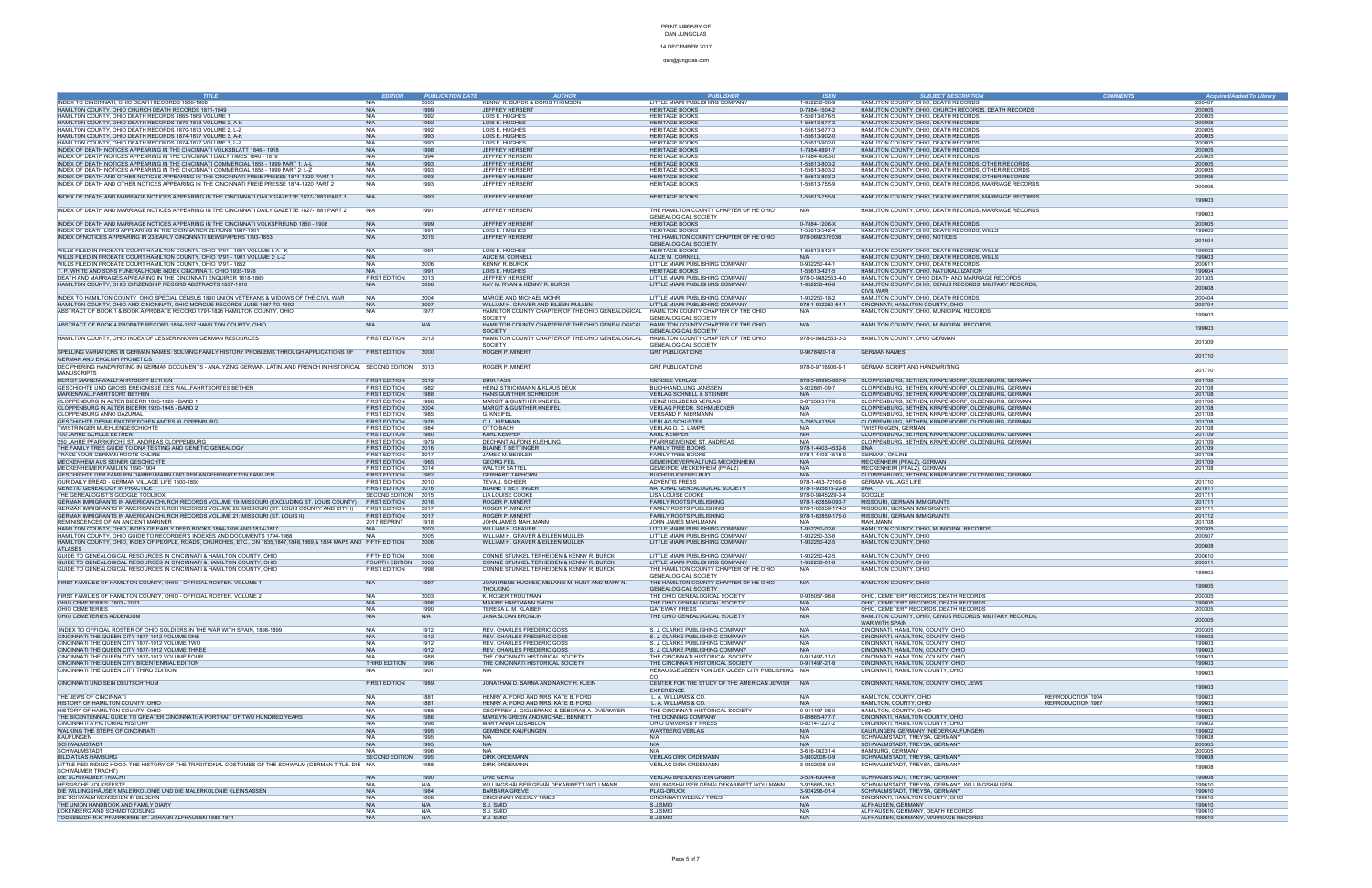### 14 DECEMBER 2017

| <b>TITLE</b>                                                                                                                                                          | <b>EDITION</b>             | <b>PUBLICATION DATE</b> | <b>AUTHOR</b>                                                                 | <b>PUBLISHER</b>                                                 | <b>ISBN</b>          | <b>SUBJECT DESCRIPTION</b>                                                         | <b>COMMENTS</b>                              | <b>Acquired/Added To Library</b> |
|-----------------------------------------------------------------------------------------------------------------------------------------------------------------------|----------------------------|-------------------------|-------------------------------------------------------------------------------|------------------------------------------------------------------|----------------------|------------------------------------------------------------------------------------|----------------------------------------------|----------------------------------|
| TRAUUNSBUCH R.K. PFARRKIRHE ST. JOHANN ALFHAUSEN 1689-1811                                                                                                            | N/A                        | N/A                     | S.J. SMID                                                                     | S.J.SMID                                                         | N/A                  | ALFHAUSEN, GERMANY, BAPTISM RECORDS                                                |                                              | 199610                           |
| TAUFBUCH R.K. PFARRKIRHE ST. JOHANN ALFHAUSEN 1679-1811                                                                                                               | N/A                        | N/A                     | S.J. SMID                                                                     | S.J.SMID                                                         | N/A                  | ALFHAUSEN, GERMANY, BAPTISM RECORDS                                                |                                              | 19961                            |
| BÜCHEREI DEUTSCHER WAPPEN UND HAUSMARTEN IN STÄDTEN UND LANDSCHASTEN GESAMTREIHE BAND 3                                                                               | N/A                        | 1943                    | <b>HERMANN KNODT</b>                                                          | <b>GOERLITZ</b>                                                  | N/A                  | GERMANY, REFERENCE                                                                 | CONTAINS JUNGCLAS FAMILY CREST (WAPPEN) PAGE |                                  |
| RHEIN-MAINIFCHES WAPPENBUCH BAND 1                                                                                                                                    |                            |                         |                                                                               |                                                                  |                      |                                                                                    | 88, TABLE 20 #9                              | 199603                           |
| 100 WHO MADE A DIFFERENCE: GREATER CINCINNATIANS WHO MADE A MARK ON THE 20TH CENTURY                                                                                  | N/A                        | 1999                    | <b>BARRY M. HORSTMAN</b>                                                      | THE CINCINNATI POST                                              | 0-933002-07-6        | CINCINNATI, HAMLITON COUNTY, OHIO, NORTHEN KENTUCKY                                | REFERS TO FATHER ANTHONY DEYE                | 199907                           |
| CARL BANTZER: AUFBRUCH UND TRADITION                                                                                                                                  | N/A                        | 2002                    | BERND KÜSTER UND JURGEN WITTSTOCK                                             | DONAT VERLAG                                                     | 3-934836-61-5        | <b>GERMANY, REFERENCE</b>                                                          | SCHWALM ARTWORK                              | 200208                           |
| HESSISCHE MALER CARL BANTZER                                                                                                                                          | N/A                        | 1988                    | JONAS VERLAG                                                                  | JONAS VERLAG                                                     | N/A                  | <b>GERMANY, REFERENCE</b>                                                          | SCHWALM ARTWORK (PLATES)                     | 199610                           |
| 1880 UNITED STATES CENSUS AND NATIONAL INDEX                                                                                                                          | N/A                        | 2001                    | LDS.                                                                          | LDS.                                                             | N/A                  | OHIO, CENSUS RECORDS, INDEX                                                        |                                              | 200105                           |
| CINCINNATI, OHIO, INDEX TO PROPERTY OWNERS & STREETS IN 1895 & 1897 ATLASES                                                                                           | N/A                        | 2000                    | WILLIAM H. GRAVER                                                             | LITTLE MIAMI PUBLISHING COMPANY                                  | 0-9666489-5-1        | HAMILTON COUNTY, OHIO, MUNICIPAL RECORDS                                           |                                              | 200105                           |
| INDEX TO SELECTED HAMILTON COUNTY, OHIO RECORDER'S BOOKS 1801-1820                                                                                                    | N/A                        | 1966                    | VIRGINIA RAYMOND CUMMINS                                                      | <b>GENERA.L PRINTING CO.</b>                                     | N/A                  | HAMILTON COUNTY, OHIO, COURT RECORDS                                               |                                              | 19961                            |
| HAMILTON COUNTY, OHIO COURT AND OTHER RECORDS VOLUME 1                                                                                                                | N/A                        | 2004                    | WILLIAM H. GRAVER & EILEEN MULLEN                                             | LITTLE MIAMI PUBLISHING COMPANY                                  | 1-932250-19-0        | HAMILTON COUNTY, OHIO, MUNICIPAL RECORDS                                           |                                              | 200408                           |
| DAS NIEDERKAUFUNGER DORFBUCH                                                                                                                                          | N/A                        | 1967                    | <b>WOLFGANG ZEIHE</b>                                                         | GEMEINDE NIEDERKAUFUNGEN                                         | N/A                  | NIEDERKAUFUNGEN, GERMAN                                                            | BROUGHT BACK ON 1ST TRIP TO GERMANY          | 199608                           |
| KAUFUNGEM IN ALTEN ANSICHTEN                                                                                                                                          | N/A                        | 1983                    | <b>WINFRIED WROZ</b>                                                          | EUROPÄISCHE BIBLIOTHEK                                           | 90-288-2254-2        | KAUFUNGEN, NIEDERKAUFUNGEN, GERMAN                                                 |                                              | 199610                           |
| 975 JAHRE KAUFUNGEN 1011-1986                                                                                                                                         | N/A                        | 1985                    | WINFRIED WROZ                                                                 | <b>GEMEINDE KAUFUNGEN</b>                                        | N/A                  | KAUFUNGEN, NIEDERKAUFUNGEN, GERMAN                                                 |                                              | 199610                           |
| SCHWALMSTADT                                                                                                                                                          | N/A                        | 1994                    | MARLIES REITZ & ANNEMONE QUEHL                                                | <b>WARTBERG VERLAG</b>                                           | 3-86134-212-X        | SCHWALMSTADT, TREYSA, GERMAN                                                       | BROUGHT BACK ON 1ST TRIP TO GERMANY          | 199608                           |
| SCHWALMSTADT WIE ES FRÜHER WAR TREYSA UND ZIEGENHAIN                                                                                                                  | N/A                        | 1993                    | <b>UWE SCHMIDT</b>                                                            | <b>WARTBERG VERLAG</b>                                           | 3-86134-160-3        | SCHWALMSTADT, TREYSA, GERMAN                                                       |                                              | 199608                           |
| HANDWERK UND VOLKSKUNST IN DER SCHWALM                                                                                                                                | N/A                        | 1983                    | AUGUST GANDERT & BRUNHILDE MIEHE                                              | SCHWÄLMER HEIMATBUND                                             | N/A                  | SCHWALMSTADT, TREYSA, GERMAN                                                       |                                              | 199608                           |
| 800 JAHRE ZENNERN 1193-1993                                                                                                                                           | N/A                        | 1996                    | ELIZABETH BAUN                                                                | <b>GEMEINDE WABERN</b>                                           | N/A                  | SCHWALMSTADT, TREYSA, GERMAN                                                       |                                              | 199608                           |
| SCHWALM UND KNÜLL                                                                                                                                                     | <b>FIRST EDITION</b>       | 1992                    | JOHANN GOTTFRIED SEUME, LUDWIG EMIL GRIMM, MARTIN OLAF PPLOTZ - TRAUGOTT HEIL |                                                                  | 3-9803231-0-2        | SCHWALMSTADT, TREYSA, GERMAN                                                       |                                              | 199608                           |
|                                                                                                                                                                       |                            |                         | <b>GRIZMEK AND ARTUR E. IMHOFF</b>                                            |                                                                  |                      |                                                                                    |                                              |                                  |
| 900 JAHRE ASCHERODE 1090-990                                                                                                                                          | <b>FIRST EDITION</b>       | 1990                    | PETRA BAMBEY                                                                  | PETRA BAMBEY                                                     | N/A                  | ASCHERODE, SCHWALMSTADT, TREYSA, GERMAN                                            |                                              | 199610                           |
| DANCES OF GERMANY                                                                                                                                                     | FIRST EDITION              | 1951                    | AGNES FYFE                                                                    | MAX PARRISH AND CO LTD                                           | N/A                  | SCHWALMSTADT, TREYSA, GERMAN                                                       |                                              | 201203                           |
| HESSENBUCH                                                                                                                                                            | N/A                        | 1955                    | <b>HERMAN OTTO VAUBEL</b>                                                     | BAERENREITER VERLAG KASSEL                                       | N/A                  | HESSEN, GERMAN                                                                     |                                              | 199905                           |
| BAUERNMOEBEL AUS DER SCHWALM                                                                                                                                          | N/A                        | 1980                    | <b>HANS PRINZ</b>                                                             | <b>VERLAG DIRK ORDEMANN</b>                                      | N/A                  | SCHWALM, GERMAN                                                                    |                                              | 199610                           |
| GESCHICHTE DER EHEMALIGEN HUGENOTTENFIEDLUNG                                                                                                                          | N/A                        | 1951<br>1949            | PFARRER ALFRED GIEBEI                                                         | PFARRER ALFRED GIEBEI                                            | N/A                  | TREYSA, GERMANY                                                                    |                                              | 199610<br>19961                  |
| DIE HUGENOTTEN UN TREYSA<br>DIE GESCHICHTE DER KIRCHEN ZU TREYSA                                                                                                      | N/A<br>N/A                 | N/A                     | PFARRER ALFRED GIEBEI<br>ANGUS FOWLER                                         | PFARRER ALFRED GIEBEI<br>ANGUS FOWLER                            | N/A<br>N/A           | TREYSA, GERMANY<br>TREYSA, GERMANY                                                 |                                              | 199610                           |
| DIE SCHWÄLMER TRACHT IN DER BILDENDEN KUNST                                                                                                                           | <b>FIRST EDITION</b>       | 2010                    | <b>INGO GABOR</b>                                                             |                                                                  | N/A                  | SCHWALM, GERMAN                                                                    |                                              | 201007                           |
| DIE SCHWÄLMER TRACHT                                                                                                                                                  | <b>FIRST EDITION</b>       | 2008                    | <b>INGO GABOR</b>                                                             | <b>INGO GABOR</b><br><b>INGO GABOR</b>                           | N/A                  | SCHWALM, GERMAN                                                                    |                                              | 201007                           |
| NEUE FORSCHUNGEN ZUR STADTGESCHICHTE SCHWALMSTADT 1995                                                                                                                | <b>FIRST EDITION</b>       | 1995                    | SCHWALMSTADT-TREYSA                                                           | SCHWALMSTADT-TREYSA                                              | N/A                  | SCHWALMSTADT, TREYSA, GERMAN                                                       |                                              | 201007                           |
| <b>VENNE IN AMERICA</b>                                                                                                                                               | N/A                        | 2008                    | <b>UDO THOERNER</b>                                                           | FAMILIENFORSCHUNG OSNABRUECK                                     | 1619-7739            | GERMANY, OSNABRUECK AREA                                                           |                                              | 201007                           |
| UNDERSTANDING AND USING BAPTISMAL RECORDS                                                                                                                             | <b>FIRST EDITION</b>       | 1996                    | JOHN T. HUMPHREY                                                              | HUMPHREY PUBLICATIONS                                            | 1-887609-10-5        | <b>GENERAL REFERENCE</b>                                                           |                                              | 201007                           |
| WORLD WAR II MILITARY RECORDS                                                                                                                                         | <b>FIRST EDITION</b>       | 2003                    | DEBRA JOHNSON KNOX                                                            | MIE PUBLISHING                                                   | 1-877639-91-5        | US MILITARY RECORDS                                                                |                                              | 200310                           |
| INDEX TO THE GENERAL ORDERS 82ND AIRBORNE DIVISION                                                                                                                    | FIRST EDITION              | 2003                    | <b>BRANDON T. WIEGAND</b>                                                     | <b>D-DAY MILITARIA</b>                                           | 1-932891-25-0        | 82ND AIRBORNE, US MILITARY RECORDS                                                 | COPY #174                                    | 200311                           |
| OHIO MARRIAGES RECORDED IN COUNTY COURTS THROUGH 1820                                                                                                                 | N/A                        | 1996                    | JEAN NATHAN                                                                   | THE OHIO GENEALOGICAL SOCIETY                                    | N/A                  | OHIO, MARRIAGES                                                                    |                                              | 199610                           |
| OHIO MARRIAGES RECORDED IN COUNTY COURTS 1 JAN 1821 - 31 DEC 1830 - VOLUME 1                                                                                          | N/A                        | 2003                    | <b>JEAN NATHAN</b>                                                            | THE OHIO GENEALOGICAL SOCIETY                                    | 0-935057-99-4        | OHIO, MARRIAGES                                                                    | 2 VOLUMES                                    | 200308                           |
| OHIO MARRIAGES RECORDED IN COUNTY COURTS 1 JAN 1821 - 31 DEC 1830 - VOLUME 2                                                                                          | N/A                        | 2003                    | <b>JEAN NATHAN</b>                                                            | THE OHIO GENEALOGICAL SOCIETY                                    | 0-935057-99-4        | OHIO, MARRIAGES                                                                    | 2 VOLUMES                                    | 200308                           |
| CHEMISTRY WORKBOOK                                                                                                                                                    | N/A                        | 1938                    | WILLIAM MCPHERSON, WILLIAM EDWARDS HENDERSON &                                | <b>GINN AND COMPANY</b>                                          | N/A                  | PERSONAL                                                                           | BELONGED TO COLETTE DUSING                   | 199610                           |
|                                                                                                                                                                       |                            |                         | <b>GEORGE WINEGAR FOWLER</b>                                                  |                                                                  |                      |                                                                                    |                                              |                                  |
| ST. FRANZISKUS SERAPHIKUS GEIMEINDE                                                                                                                                   | N/A                        | 1884                    | ST. FRANZISKUS SERAPHIKUS GEIMEINDE                                           | ST. FRANZISKUS SERAPHIKUS GEIMEINDE                              | N/A                  | PERSONAL                                                                           | REFERS TO NIEMANN & FELDMANN                 | 199610                           |
| THEY BUILT A CITY - 150 YEARS OF INDUSTRIAL CINCINNATI                                                                                                                | N/A                        | 1938                    | THE CINCINNATI POST                                                           | THE CINCINNATI POST                                              | N/A                  | CINCINNATI, HAMILTON COUNTY, OHIO                                                  | MENTIONS JUNGCLAS AUTO COMPANY               | 201302                           |
| MODERN AMERICAN DRAMAS                                                                                                                                                | N/A                        | 1941                    | <b>HARLAN HATCHER</b>                                                         | HARCOURT, BRACE AND COMPANY                                      | N/A                  | PERSONAL                                                                           | BELONGED TO RICHARD LOUIS JUNGCLAS           | 19961                            |
| MEANDERINGS OF A FLV FISHERMAN                                                                                                                                        | N/A                        | 1996                    | <b>SFTH NORMAN</b>                                                            | WILDERNESS ADVENLURES PRESS                                      | 1-885106-34-3        | PERSONAL                                                                           | WRITTEN BY HUSBAND OF LISA JUNGCLAS          | 199610                           |
| ELSMERE AND ERLANGER                                                                                                                                                  | <b>FIRST EDITION</b>       | 2010                    | ELSMERE AND ERLANGER HISTORICAL SOCIETIES                                     | <b>ARCADIA PUBLISHING</b>                                        | 978-0-785-6663-4     | ELSMERE, ERLANGER, KENTUCKY                                                        |                                              | 201009                           |
| NEWPORT                                                                                                                                                               | <b>FIRST EDITION</b>       | 2004                    | JUDY L. NEFF AND PEGGY WIEDEMANN HARRIS                                       | <b>ARCADIA PUBLISHING</b>                                        | 978-0-7385-1728-5    | NEWPORT, KENTUCKY                                                                  |                                              | 200405                           |
| I ATONIA                                                                                                                                                              | <b>FIRST EDITION</b>       | 2009                    | LISA C. GILLHAM                                                               | ARCADIA PUBLISHING                                               | 978-0-7385-5446-4    |                                                                                    |                                              | 200910                           |
| THE KENTUCKY ECYCLOPEDIA                                                                                                                                              | N/A                        |                         | JOHN E. KLEBER                                                                | THE UNIVERSITY PRESS OF KENTUCKY                                 | 0-8131-1772-0        | PERSONAL                                                                           | BELONGED TO FATHER ANTHONY DEYE              | 199610                           |
| HISTORY OF THE DIOCESE OF COVINGTON, KENTUCKY                                                                                                                         | N/A                        | 1954                    | REV. PAUL E. RYAN                                                             | THE DIOCESE OF COVINGTON, KENTUCKY                               | N/A                  | COVINGTON, KENTUCKY, CATHOLIC                                                      | BELONGED TO FATHER ANTHONY DEYE              | 199610                           |
| RELGION AND COMMUNITY: CINCINNATI GERMANS. 1814-1870                                                                                                                  | N/A                        | 1980                    | JOSEPH MICHAEL WHITE                                                          | UNIVERSITY MICROFILMS INTERNATIONAL                              | N/A                  | CINCINNATI, GERMAN                                                                 | BELONGED TO FATHER ANTHONY DEYE              | 199610                           |
| KNIGHTS OF COLUMBUS FOURTH DEGREE ILLINOIS DISTRICT $\cdot$                                                                                                           | N/A                        | 2009                    | KNIGHTS OF COLUMBUS, ILLINOIS DISTRICT 1                                      | KNIGHTS OF COLUMBUS, ILLINOIS DISTRICT 1                         | N/A                  | REFERS TO DANIEL THOMAS JUNGCLAS                                                   | SEE PAGE 67                                  | 200908                           |
| OUR STORY OF FAITH: SAINT ANTHONY CHURCH, MORRIS, INDIANA                                                                                                             | N/A<br>N/A                 | 1982<br>1998            | ST. ANTHONY PARISH                                                            | ST. ANTHONY PARISH                                               | N/A<br>0-7884-1039-3 | REFERENCES TO DEYE                                                                 |                                              | 199610<br>199806                 |
| RESTORED HAMILTON COUNTY, OHIO MARRIAGES, 1808-1849 PART                                                                                                              |                            |                         | <b>JEFFREY HERBERT</b>                                                        | <b>HERITAGE BOOKS</b>                                            | 0-7884-1039-3        | HAMILTON COUNTY, OHIO, MARRIAGE RECORDS                                            |                                              | 199806                           |
| RESTORED HAMILTON COUNTY, OHIO MARRIAGES, 1808-1849 PART 2                                                                                                            | N/A<br>N/A                 | 1998<br>1998            | <b>JEFFREY HERBERT</b><br><b>JEFFREY HERBERT</b>                              | <b>HERITAGE BOOKS</b><br><b>HERITAGE BOOKS</b>                   | 0-7884-1075-X        | HAMILTON COUNTY, OHIO, MARRIAGE RECORDS                                            |                                              | 199806                           |
| RESTORED HAMILTON COUNTY, OHIO MARRIAGES, 1850-1859 PART $^{\circ}$<br>RESTORED HAMILTON COUNTY, OHIO MARRIAGES, 1850-1859 PART 2                                     | N/A                        | 1998                    | <b>JEFFREY HERBERT</b>                                                        | <b>HERITAGE BOOKS</b>                                            | 0-7884-1075-X        | HAMILTON COUNTY, OHIO, MARRIAGE RECORDS<br>HAMILTON COUNTY, OHIO, MARRIAGE RECORDS |                                              | 199806                           |
| RESTORED HAMILTON COUNTY, OHIO MARRIAGES, 1860-1869                                                                                                                   | N/A                        | 1997                    | <b>JEFFREY HERBERT</b>                                                        | <b>HERITAGE BOOKS</b>                                            | 0-7884-0616-7        | HAMILTON COUNTY, OHIO, MARRIAGE RECORDS                                            |                                              | 199806                           |
| RESTORED HAMILTON COUNTY, OHIO MARRIAGES, 1870-1884 PART $^{\circ}$                                                                                                   | N/A                        | 1994                    | <b>JEFFREY HERBERT</b>                                                        | <b>HERITAGE BOOKS</b>                                            | 0-7884-0139-4        | HAMILTON COUNTY, OHIO, MARRIAGE RECORDS                                            |                                              | 199806                           |
| RESTORED HAMILTON COUNTY, OHIO MARRIAGES, 1870-1884 PART 2                                                                                                            | N/A                        | 1994                    | <b>JEFFREY HERBERT</b>                                                        | <b>HERITAGE BOOKS</b>                                            | 0-7884-0139-4        | HAMILTON COUNTY, OHIO, MARRIAGE RECORDS                                            |                                              | 199806                           |
| RESTORED HAMILTON COUNTY, OHIO, MARRIAGE RECORDS, SUPPLEMENTS 1850-1884                                                                                               | N/A                        | 2002                    | <b>JEFFREY HERBERT</b>                                                        | LITTLE MIAMI PUBLISHING COMPANY                                  | 0-9713657-3-3        | HAMILTON COUNTY, OHIO, MARRIAGE RECORDS                                            |                                              | 200203                           |
| MARRIAGES RECORDED IN HAMILTON COUNTY, OHIO 1870-1884                                                                                                                 | N/A                        | 2006                    | <b>KENNY R. BURCK</b>                                                         | LITTLE MIAMI PUBLISHING COMPANY                                  | 978-1-932250-50-3    | HAMILTON COUNTY, OHIO, MARRIAGE RECORDS                                            |                                              | 200610                           |
| MARRIAGES RECORDED IN HAMILTON COUNTY, OHIO 1885-1889 PART 1 - GROOMS                                                                                                 | N/A                        | 2005                    | <b>KENNY R. BURCK</b>                                                         | LITTLE MIAMI PUBLISHING COMPANY                                  | 1-932250-23-9        | HAMILTON COUNTY, OHIO, MARRIAGE RECORDS                                            |                                              | 200504                           |
| MARRIAGES RECORDED IN HAMILTON COUNTY, OHIO 1885-1889 PART 2 - BRIDES                                                                                                 | N/A                        | 2005                    | <b>KENNY R. BURCK</b>                                                         | LITTLE MIAMI PUBLISHING COMPANY                                  | 1-932250-23-9        | HAMILTON COUNTY, OHIO, MARRIAGE RECORDS                                            |                                              | 200504                           |
| MARRIAGES RECORDED IN HAMILTON COUNTY, OHIO 1890-1894                                                                                                                 | N/A                        | 2006                    | <b>KENNY R. BURCK</b>                                                         | LITTLE MIAMI PUBLISHING COMPANY                                  | 1-932250-28-X        | HAMILTON COUNTY, OHIO, MARRIAGE RECORDS                                            |                                              | 200608                           |
| MARRIAGES RECORDED IN HAMILTON COUNTY, OHIO 1895-1899                                                                                                                 | N/A                        | 2006                    | <b>KENNY R. BURCK</b>                                                         | LITTLE MIAMI PUBLISHING COMPANY                                  | 1-932250-40-9        | HAMILTON COUNTY, OHIO, MARRIAGE RECORDS                                            |                                              | 200608                           |
| INDEX OF DEATH, MARRIAGE, AND MISCELLANEOUS NOTICES                                                                                                                   |                            |                         |                                                                               |                                                                  | 978-0615998046       | HAMILTON COUNTY, OHIO, MARRIAGE RECORDS, DEATH RECORDS,                            |                                              |                                  |
|                                                                                                                                                                       | <b>FIRST EDITION</b>       | 2014                    | JEFFREY HERBERT                                                               | <b>HCGS</b>                                                      |                      | <b>MISC NOTICES</b>                                                                |                                              | 201411                           |
| BARRERE FUNERAL HOME RECORDS 1927-1953                                                                                                                                | <b>FIRST EDITION</b>       | 1994                    | <b>MARGIE THOMAS</b>                                                          | <b>HCGS</b>                                                      | N/A                  | HAMILTON COUNTY, OHIO, DEATH RECORDS, BURIAL RECORDS                               |                                              | 19961                            |
| MAP GUIDE TO GERMAN PARISH REGISTERS - BAVARIA II                                                                                                                     | N/A                        | 2007                    | <b>KEVAN M. HANSEN</b>                                                        | <b>FAMILY ROOTS PUBLISHING</b>                                   | 978-1-933194-20-2    | BAVARIA, MITTELFRANKEN, GERMAN                                                     |                                              | 200701                           |
| MAP GUIDE TO GERMAN PARISH REGISTERS - HESSEN-NASSAU I                                                                                                                | N/A                        | 2005                    | <b>KEVAN M. HANSEN</b>                                                        | FAMILY ROOTS PUBLISHING                                          | 1-933194-08-1        | HESSEN-NASSAU, PRUSSIA, GERMAN                                                     |                                              | 200503                           |
| MAP GUIDE TO GERMAN PARISH REGISTERS - RHINELAND III & PALATNATE (PFALZ)                                                                                              | N/A                        | 2007                    | <b>KEVAN M. HANSEN</b>                                                        | FAMILY ROOTS PUBLISHING                                          | 978-1-931194-14-1    | RHINELAND, PRUSSIA, PALATINATE, PFALZ, BAVARIA, GERMAN                             |                                              | 200705                           |
| MAP GUIDE TO GERMAN PARISH REGISTERS - HANNOVER<br>MAP GUIDE TO GERMAN PARISH REGISTERS - HANNOVER III                                                                | N/A                        | 2010                    | KEVAN M. HANSEN                                                               | FAMILY ROOTS PUBLISHING                                          | 978-1-933194-54-7    | HANNOVER, PRUSSIA, GERMAN                                                          |                                              | 201009                           |
|                                                                                                                                                                       | N/A                        | 2010                    | <b>KEVAN M. HANSEN</b>                                                        | <b>FAMILY ROOTS PUBLISHING</b>                                   | 978-1-933194-58-5    | HANNOVER, PRUSSIA, GERMAN                                                          |                                              | 201009                           |
| MAP GUIDE TO GERMAN PARISH REGISTERS - OLDENBURG & SCHLESWIG-HOLSTEIN                                                                                                 | N/A                        | 2004                    | KEVAN M. HANSEN                                                               | <b>FAMILY ROOTS PUBLISHING</b>                                   | 0-9753543-6-1<br>N/A | OLDENBURG, SCHLESWIG-HOLSTEIN, GERMAN                                              |                                              | 200402                           |
| TEN YEAR INDEX ST. LOUIS GENEALOGICAL SOCIETY QUARTERLY VOLUMEST-X 1968 - 1977<br>TEN YEAR INDEX ST. LOUIS GENEALOGICAL SOCIETY QUARTERLY VOLUMES XI - XX 1978 - 1987 | SECOND EDITION 1995<br>N/A | 1988                    | LORRAINE C. CATES<br>EDWARD F. MOCHEL                                         | ST. LOUIS GENEALOGICAL SOCIETY<br>ST. LOUIS GENEALOGICAL SOCIETY | N/A                  | ST. LOUIS, MISSOU<br>ST. LOUIS, MISSOURI                                           |                                              | 199610                           |
| TEN YEAR INDEX ST. LOUIS GENEALOGICAL SOCIETY QUARTERLY VOLUMES XXI - XXX 1988 - 1997                                                                                 | N/A                        | 2001                    | AUDREY FLAVIN, ED MOCHEL, GEORGE WILSON                                       | ST. LOUIS GENEALOGICAL SOCIETY                                   | N/A                  | ST. LOUIS, MISSOURI                                                                |                                              | 200106                           |
| THE ENCYCLOPEDIA OF NORTHERN KENTUCKY                                                                                                                                 | <b>FIRST EDITION</b>       | 2009                    | PAUL A. TENKOTTE & JAMES C. CLAYPOOL                                          | THE UNIVERSITY PRESS OF KENTUCKY                                 | 978-0-8131-2565-7    | <b>KENTUCKY, USA</b>                                                               |                                              | 200903                           |
| CULINARIA GERMANY                                                                                                                                                     | N/A                        | 2007                    | <b>CHRISTINE METZGER</b>                                                      | H.F. ULLMANN                                                     | 978-3-8331-4668-8    | <b>GERMAN COOKING</b>                                                              |                                              | 200702                           |
| FAMILIENBUCH WILLINGSHAUSEN 1713-1940                                                                                                                                 | <b>FIRST EDITION</b>       | 2008                    | HEINRICH CORELL AND KARL HEINZ MERLE                                          | <b>EIGENVERLAG</b>                                               | N/A                  | WILLINGSHAUSEN, GERMAN                                                             |                                              | 200805                           |
| FOLK DANCES OF GERMANY                                                                                                                                                | N/A                        | 1938                    | ELIZABETH BURCHENAL                                                           | G. SCHIRMER, INC.                                                | N/A                  | <b>GERMANY, REFERENCE</b>                                                          |                                              | 199610                           |
| 750 JAHRE TWISTRINGEN                                                                                                                                                 | <b>FIRST EDITION</b>       | 2000                    | STADT TWISTRINGEN                                                             | STADTARCHIV TWISTRINGEN                                          | 3-923965-06-0        | TWISTRINGEN, GERMAN                                                                |                                              | 200009                           |
| LIWWÄT BÖKE 1807-1882 PIONEER                                                                                                                                         | <b>FIRST EDITION</b>       | 1987                    | LUKE B. KNAPKE                                                                | MINSTER HISTORICAL SOCIETY                                       | N/A                  | LIWWÄT BÖKE, ALFHAUSEN, GERMAN                                                     |                                              | 199603                           |
| DER TRACHT TREU GEBLIEBEN                                                                                                                                             | <b>FIRST EDITION</b>       | 1995                    | <b>BRUNHILDE MIEHE</b>                                                        | <b>BRUNHILDE MIEHE</b>                                           | 3-9801197-7-7        | HESSEN, SCHWALM, GERMAN                                                            |                                              | 199603                           |
| DER TRACHT TREU GEBLIEBEN BD. 3                                                                                                                                       | <b>FIRST EDITION</b>       | 2004                    | <b>BRUNHILDE MIEHE</b>                                                        | <b>BRUNHILDE MIEHE</b>                                           | 3-9801197-5-0        | HESSEN, SCHWALM, GERMAN                                                            |                                              | 200407                           |
| MARL 850 JAHRE 1140-1990                                                                                                                                              | <b>FIRST EDITION</b>       | 1990                    | <b>GEMEINDE MARL</b>                                                          | <b>GEMEINDE MARL</b>                                             | N/A                  | MARL, GERMAN                                                                       |                                              | 200405                           |
| LIFE DURING THE CIVIL WAR                                                                                                                                             | N/A                        | 2010                    | DAVID A. NORRIS<br>DAVID A. NORRIS                                            | <b>HISTORY MAGAZINE</b><br><b>HISTORY MAGAZINE</b>               | 978-0-9781592-5-2    | US CIVIL WAR                                                                       |                                              | 201008                           |
| TRACING YOUR CIVIL WAR ANCESTORS                                                                                                                                      | N/A                        | 2010                    |                                                                               |                                                                  | 978-0-9781592-7-6    | US CIVIL WAR                                                                       |                                              | 201008                           |
| THE GREAT WAR - A GUIDE TO THE SERVICE RECORDS OF ALL THE WORLD'S FIGHTING MEN AND VOLUNTEERS                                                                         | N/A                        | 2006                    | CHRISTINA K. SCHAEFER                                                         | GENEALOGICAL PUBLISHING COMPANY                                  | 0-8063-1554-7        | <b>WAR RECORDS</b>                                                                 |                                              | 200610                           |
|                                                                                                                                                                       |                            |                         |                                                                               |                                                                  |                      | <b>HISTORY</b>                                                                     |                                              |                                  |
| HISTORY FOR GENEALOGISTS                                                                                                                                              | N/A                        | 2016                    | JUDY JACOBSON                                                                 | CLEARFIELD PUBLISHING                                            |                      |                                                                                    |                                              | 201605                           |
| SCHWÄLMER JAHRBUCH 1972                                                                                                                                               | <b>FIRST EDITION</b>       | 1972                    | SCHWÄLMER HEIMATBUND E.V.                                                     | SCHWÄLMER HEIMATBUND E.V.                                        | N/A                  | SCHWALM, GERMAN                                                                    |                                              | 201106                           |
| SCHWÄLMER JAHRBUCH 1973                                                                                                                                               | <b>FIRST EDITION</b>       | 1973                    | SCHWÄLMER HEIMATBUND E.V.                                                     | SCHWÄLMER HEIMATBUND E.V.                                        | N/A                  | SCHWALM, GERMAN                                                                    |                                              | 201106                           |
| SCHWÄLMER JAHRBUCH 1974                                                                                                                                               | <b>FIRST EDITION</b>       | 1974                    | SCHWÄLMER HEIMATBUND E.V.                                                     | SCHWÄLMER HEIMATBUND E.V                                         | N/A                  | SCHWALM, GERMAN                                                                    |                                              | 201106                           |
| SCHWÄLMER JAHRBUCH 1975                                                                                                                                               | FIRST EDITION              | 1975                    | SCHWÄLMER HEIMATBUND E.V.                                                     | SCHWÄLMER HEIMATBUND E.V.                                        | N/A                  | SCHWALM, GERMAN                                                                    |                                              | 201106                           |
| SCHWÄLMER JAHRBUCH 1976                                                                                                                                               | <b>FIRST EDITION</b>       | 1976                    | SCHWÄLMER HEIMATBUND E.V.                                                     | SCHWÄLMER HEIMATBUND E.V.                                        | N/A                  | SCHWALM, GERMAN                                                                    |                                              | 201106                           |
| SCHWÄLMER JAHRBUCH 1977                                                                                                                                               | FIRST EDITION              | 1977                    | SCHWÄLMER HEIMATBUND E.V.                                                     | SCHWÄLMER HEIMATBUND E.V.                                        | N/A                  | SCHWALM, GERMAN                                                                    |                                              | 201106                           |
| SCHWÄLMER JAHRBUCH 1978                                                                                                                                               | <b>FIRST EDITION</b>       | 1978                    | SCHWÄLMER HEIMATBUND E.V.                                                     | SCHWÄLMER HEIMATBUND E.V.                                        | N/A                  | SCHWALM, GERMAN                                                                    |                                              | 201106                           |
| SCHWÄLMER JAHRBUCH 1979                                                                                                                                               | FIRST EDITION              | 1979                    | SCHWÄLMER HEIMATBUND E.V.                                                     | SCHWÄLMER HEIMATBUND E.V.                                        | N/A                  | SCHWALM, GERMAN                                                                    |                                              | 201106                           |
| SCHWÄLMER JAHRBUCH 1980                                                                                                                                               | <b>FIRST EDITION</b>       | 1980                    | SCHWÄLMER HEIMATBUND E.V.                                                     | SCHWÄLMER HEIMATBUND E.V.                                        | N/A                  | SCHWALM, GERMAN                                                                    |                                              | 201106                           |
| SCHWÄLMER JAHRBUCH 1981                                                                                                                                               | <b>FIRST EDITION</b>       | 1981                    | SCHWÄLMER HEIMATBUND E.V.                                                     | SCHWÄLMER HEIMATBUND E.V.                                        | N/A                  | SCHWALM, GERMAN                                                                    |                                              | 201106                           |
| SCHWÄLMER JAHRBUCH 1982                                                                                                                                               | <b>FIRST EDITION</b>       | 1982                    | SCHWÄLMER HEIMATBUND E.V.                                                     | SCHWÄLMER HEIMATBUND E.V.                                        | N/A                  | SCHWALM, GERMAN                                                                    |                                              | 201106                           |
| SCHWÄLMER JAHRBUCH 1983                                                                                                                                               | <b>FIRST EDITION</b>       | 1983                    | SCHWÄLMER HEIMATBUND E.V.                                                     | SCHWÄLMER HEIMATBUND E.V.                                        | N/A                  | SCHWALM, GERMAN                                                                    |                                              | 201106                           |
| SCHWÄLMER JAHRBUCH 1984                                                                                                                                               | <b>FIRST EDITION</b>       | 1984                    | SCHWÄLMER HEIMATBUND E.V.                                                     | SCHWÄLMER HEIMATBUND E.V.                                        | N/A                  | SCHWALM, GERMAN                                                                    |                                              | 201106                           |
| SCHWÄLMER JAHRBUCH 1985                                                                                                                                               | <b>FIRST EDITION</b>       | 1985                    | SCHWÄLMER HEIMATBUND E.V.                                                     | SCHWÄLMER HEIMATBUND E.V.                                        | N/A                  | SCHWALM, GERMAN                                                                    |                                              | 201106                           |
| SCHWÄLMER JAHRBUCH 1986                                                                                                                                               | <b>FIRST EDITION</b>       | 1986                    | SCHWÄLMER HEIMATBUND E.V.                                                     | SCHWÄLMER HEIMATBUND E.V.                                        | N/A                  | SCHWALM, GERMAN                                                                    |                                              | 201106                           |
| SCHWÄLMER JAHRBUCH 1987                                                                                                                                               | FIRST EDITION              | 1987                    | SCHWÄLMER HEIMATBUND E.V.                                                     | SCHWÄLMER HEIMATBUND E.V.                                        | N/A                  | SCHWALM, GERMAN                                                                    |                                              | 201106                           |
| SCHWÄLMER JAHRBUCH 1988                                                                                                                                               | FIRST EDITION              | 1988                    | SCHWÄLMER HEIMATBUND E.V.                                                     | SCHWÄLMER HEIMATBUND E.V.                                        | N/A                  | SCHWALM, GERMAN                                                                    |                                              | 201106                           |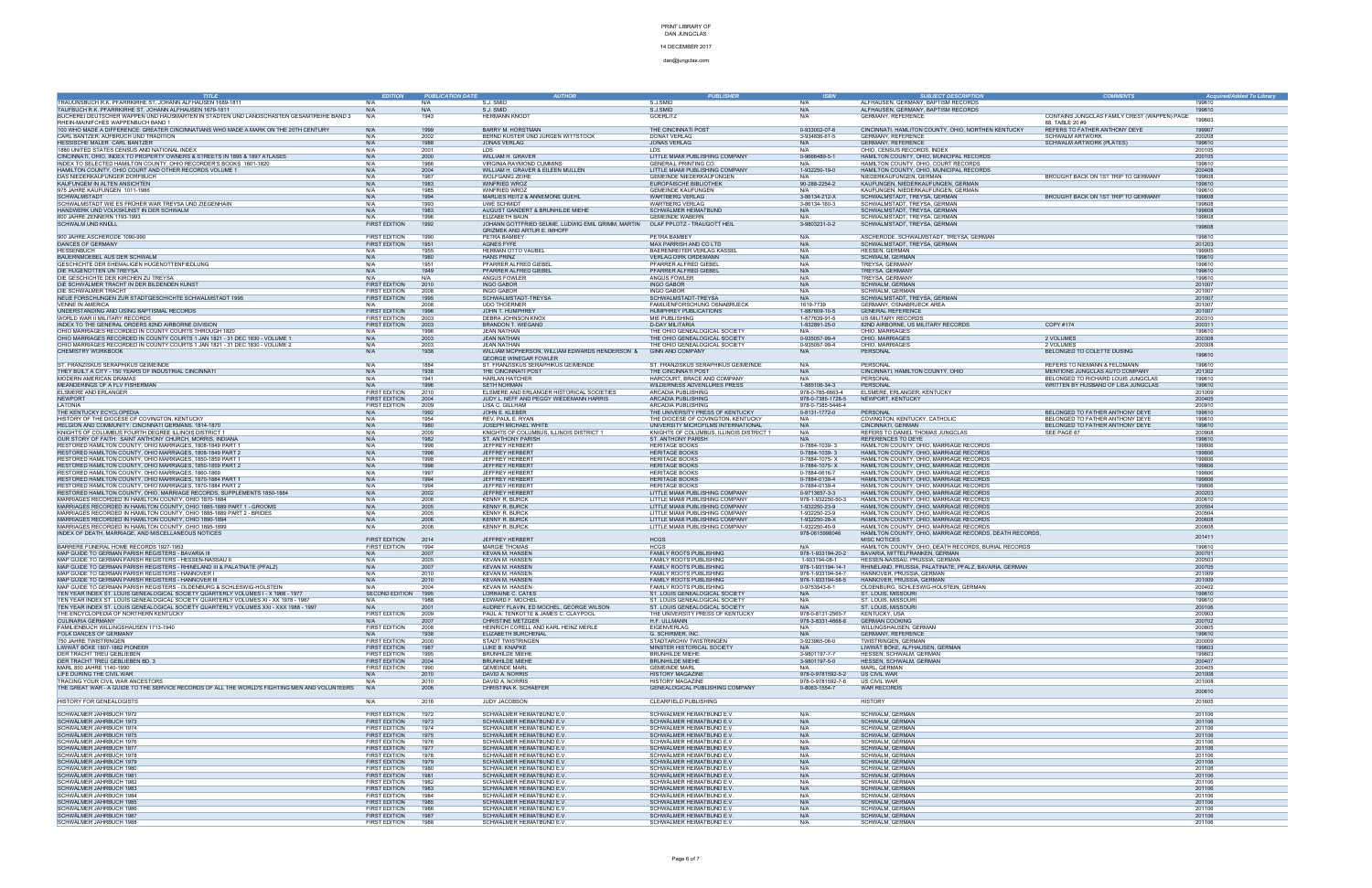### 14 DECEMBER 2017

| <b>TITLE</b>                                                     | <b>EDITION</b>                               | <b>PUBLICATION DATE</b><br><b>AUTHOR</b>                       | <b>PUBLISHER</b>                                     | <b>ISBN</b>                          | <b>SUBJECT DESCRIPTION</b>                         | <b>COMMENTS</b> | <b>Acquired/Added To Library</b> |
|------------------------------------------------------------------|----------------------------------------------|----------------------------------------------------------------|------------------------------------------------------|--------------------------------------|----------------------------------------------------|-----------------|----------------------------------|
| SCHWÄLMER JAHRBUCH 1989                                          | <b>FIRST EDITION</b>                         | SCHWÄLMER HEIMATBUND E.V.<br>1989                              | SCHWÄLMER HEIMATBUND E.V                             | N/A                                  | <b>SCHWALM, GERMAN</b>                             |                 | 201106                           |
| SCHWÄLMER JAHRBUCH 1990                                          | <b>FIRST EDITION</b>                         | SCHWÄLMER HEIMATBUND E.V.<br>1990                              | SCHWÄLMER HEIMATBUND E.V                             | N/A                                  | SCHWALM, GERMAN                                    |                 | 201106                           |
| SCHWÄLMER JAHRBUCH 1991                                          | <b>FIRST EDITION</b>                         | 1991<br>SCHWÄLMER HEIMATBUND E.V.                              | SCHWÄLMER HEIMATBUND E.V.                            | N/A                                  | <b>SCHWALM, GERMAN</b>                             |                 | 201106                           |
| SCHWÄLMER JAHRBUCH 1992                                          | FIRST EDITION                                | SCHWÄLMER HEIMATBUND E.V.<br>1992                              | SCHWÄLMER HEIMATBUND E.V                             | N/A                                  | <b>SCHWALM, GERMAN</b>                             |                 | 201106                           |
| SCHWÄLMER JAHRBUCH 1993                                          | <b>FIRST EDITION</b>                         | 1993<br>SCHWÄLMER HEIMATBUND E.V.                              | SCHWÄLMER HEIMATBUND E.V.                            | N/A                                  | <b>SCHWALM, GERMAN</b>                             |                 | 201106                           |
| SCHWÄLMER JAHRBUCH 1994                                          | <b>FIRST EDITION</b>                         | 1994<br>SCHWÄLMER HEIMATBUND E.V.                              | SCHWÄLMER HEIMATBUND E.V                             | N/A                                  | SCHWALM, GERMAN                                    |                 | 201106                           |
| SCHWÄLMER JAHRBUCH 1995                                          | <b>FIRST EDITION</b>                         | 1995<br>SCHWÄLMER HEIMATBUND E.V.                              | SCHWÄLMER HEIMATBUND E.V                             | N/A                                  | <b>SCHWALM, GERMAN</b>                             |                 | 201106                           |
| SCHWÄLMER JAHRBUCH 1996                                          | <b>FIRST EDITION</b>                         | SCHWÄLMER HEIMATBUND E.V.<br>1996                              | SCHWÄLMER HEIMATBUND E.V                             | N/A                                  | <b>SCHWALM, GERMAN</b>                             |                 | 201106                           |
| SCHWÄLMER JAHRBUCH 1997                                          | <b>FIRST EDITION</b>                         | 1997<br>SCHWÄLMER HEIMATBUND E.V.                              | SCHWÄLMER HEIMATBUND E.V                             | N/A                                  | <b>SCHWALM, GERMAN</b>                             |                 | 201106                           |
| SCHWÄLMER JAHRBUCH 1998                                          | <b>FIRST EDITION</b>                         | 1998<br>SCHWÄLMER HEIMATBUND E.V                               | SCHWÄLMER HEIMATBUND E.V                             | N/A                                  | <b>SCHWALM, GERMAN</b>                             |                 | 201106                           |
| SCHWÄLMER JAHRBUCH 1999                                          | <b>FIRST EDITION</b>                         | 1999<br>SCHWÄLMER HEIMATBUND E.V.                              | SCHWÄLMER HEIMATBUND E.V                             | N/A                                  | <b>SCHWALM, GERMAN</b>                             |                 | 201106                           |
| SCHWÄLMER JAHRBUCH 2000                                          | <b>FIRST EDITION</b>                         | 2000<br>SCHWÄLMER HEIMATBUND E.V.                              | SCHWÄLMER HEIMATBUND E.V                             | N/A                                  | SCHWALM, GERMAN                                    |                 | 201106                           |
| SCHWÄLMER JAHRBUCH 2001                                          | <b>FIRST EDITION</b>                         | 2001<br>SCHWÄLMER HEIMATBUND E.V.                              | SCHWÄLMER HEIMATBUND E.V                             | N/A                                  | <b>SCHWALM, GERMAN</b>                             |                 | 201106                           |
| SCHWÄLMER JAHRBUCH 2002                                          | FIRST EDITION                                | SCHWÄLMER HEIMATBUND E.V.<br>2002                              | SCHWÄLMER HEIMATBUND E.V                             | N/A                                  | <b>SCHWALM, GERMAN</b>                             |                 | 201106                           |
| SCHWÄLMER JAHRBUCH 2003                                          | <b>FIRST EDITION</b>                         | 2003<br>SCHWÄLMER HEIMATBUND E.V.                              | SCHWÄLMER HEIMATBUND E.V                             | N/A                                  | <b>SCHWALM, GERMAN</b>                             |                 | 201106                           |
| SCHWÄLMER JAHRBUCH 2004                                          | <b>FIRST EDITION</b>                         | SCHWÄLMER HEIMATBUND E.V.<br>2004                              | SCHWÄLMER HEIMATBUND E.V                             | N/A                                  | <b>SCHWALM, GERMAN</b>                             |                 | 201106                           |
| SCHWÄLMER JAHRBUCH 2005                                          | <b>FIRST EDITION</b>                         | 2005<br>SCHWÄLMER HEIMATBUND E.V.                              | SCHWÄLMER HEIMATBUND E.V.                            | N/A                                  | <b>SCHWALM, GERMAN</b>                             |                 | 201106                           |
| SCHWÄLMER JAHRBUCH 2006                                          | <b>FIRST EDITION</b>                         | 2006<br>SCHWÄLMER HEIMATBUND E.V.                              | SCHWÄLMER HEIMATBUND E.V                             | N/A                                  | <b>SCHWALM, GERMAN</b>                             |                 | 201106                           |
| SCHWÄLMER JAHRBUCH 2007                                          | <b>FIRST EDITION</b>                         | 2007<br>SCHWÄLMER HEIMATBUND E.V.                              | SCHWÄLMER HEIMATBUND E.V                             | N/A                                  | <b>SCHWALM, GERMAN</b>                             |                 | 201106                           |
| SCHWÄLMER JAHRBUCH 2008                                          | <b>FIRST EDITION</b>                         | 2008<br>SCHWÄLMER HEIMATBUND E.V.                              | SCHWÄLMER HEIMATBUND E.V                             | N/A                                  | SCHWALM, GERMAN                                    |                 | 201106                           |
| SCHWÄLMER JAHRBUCH 2009                                          | <b>FIRST EDITION</b><br><b>FIRST EDITION</b> | 2009<br>SCHWÄLMER HEIMATBUND E.V.                              | SCHWÄLMER HEIMATBUND E.V                             | N/A                                  | <b>SCHWALM, GERMAN</b>                             |                 | 201106                           |
| SCHWÄLMER JAHRBUCH 2010                                          | <b>FIRST EDITION</b>                         | SCHWÄLMER HEIMATBUND E.V.<br>2010<br>SCHWÄLMER HEIMATBUND E.V. | SCHWÄLMER HEIMATBUND E.V<br>SCHWÄLMER HEIMATBUND E.V | N/A<br>N/A                           | <b>SCHWALM, GERMAN</b><br><b>SCHWALM, GERMAN</b>   |                 | 201106<br>201106                 |
| SCHWÄLMER JAHRBUCH 2011<br>SCHWÄLMER JAHRBUCH 2012               | <b>FIRST EDITION</b>                         | 2011<br>2012<br>SCHWÄLMER HEIMATBUND E.V                       | SCHWÄLMER HEIMATBUND E.V                             | N/A                                  |                                                    |                 |                                  |
| SCHWÄLMER JAHRBUCH 2013                                          | <b>FIRST EDITION</b>                         | 2013<br>SCHWÄLMER HEIMATBUND E.V.                              | SCHWÄLMER HEIMATBUND E.V.                            | N/A                                  | SCHWALM, GERMAN<br><b>SCHWALM, GERMAN</b>          |                 | 201202<br>201302                 |
| SCHWÄLMER JAHRBUCH 2014                                          | <b>FIRST EDITION</b>                         | SCHWÄLMER HEIMATBUND E.V.<br>2014                              | SCHWÄLMER HEIMATBUND E.V                             | N/A                                  | SCHWALM, GERMAN                                    |                 | 201402                           |
| SCHWÄLMER JAHRBUCH 2015                                          | <b>FIRST EDITION</b>                         | SCHWÄLMER HEIMATBUND E.V.<br>2015                              | SCHWÄLMER HEIMATBUND E.V                             | N/A                                  | <b>SCHWALM, GERMAN</b>                             |                 | 201502                           |
| SCHWÄLMER JAHRBUCH 2016                                          | <b>FIRST EDITION</b>                         | SCHWÄLMER HEIMATBUND E.V.<br>2016                              | SCHWÄLMER HEIMATBUND E.V                             | N/A                                  | SCHWALM, GERMAN                                    |                 | 201602                           |
| SCHWÄLMER JAHRBUCH 2017                                          | <b>FIRST EDITION</b>                         | 2017<br>SCHWÄLMER HEIMATBUND E.V.                              | SCHWÄLMER HEIMATBUND E.V                             | N/A                                  | <b>SCHWALM, GERMAN</b>                             |                 | 201702                           |
| INDEX OF HAMIILTON COUNTY, OHIO REPORTED COURT RECORDS 1841-1869 | <b>FIRST EDITION</b>                         | 2017<br>JEFFREY HERBERT                                        | HAMILTON COUNTY CHAPTER OF THE OHIO                  | 13-978-1542542685                    | <b>HAMILTON COUNTY, OHIO</b>                       |                 |                                  |
|                                                                  |                                              |                                                                | <b>GENEALOGICAL SOCIETY</b>                          |                                      |                                                    |                 | 201706                           |
| INDEX OF DEATH NOTICES APPEARING IN DER CHRISTLICHE APOLOGETE    | <b>FIRST EDITION</b>                         | 2016<br><b>JEFFREY HERBERT</b>                                 | HAMILTON COUNTY CHAPTER OF THE OHIO                  | 13-978-0692679630                    | HAMILTON COUNTY, OHIO                              |                 |                                  |
|                                                                  |                                              |                                                                | <b>GENEALOGICAL SOCIETY</b>                          |                                      |                                                    |                 | 201608                           |
| GERMAN CENSUS RECORDS 1816-1916                                  | <b>FIRST EDITION</b>                         | 2016<br>ROGER P. MINERT                                        | FAMILY ROOTS PUBLISHING                              | 13-978-1-62859-078-4 GERMANY, CENSUS |                                                    |                 | 201608                           |
| <b>MERIAN - HESSEN 1655</b>                                      | <b>FIRST EDITION</b>                         | 1655<br><b>MERIAN</b>                                          | <b>MERIAN</b>                                        | N/A                                  | HESSEN, SCHWALM, GERMAN                            |                 | 201005                           |
| MERIAN - FRANKEN 1656                                            | <b>FIRST EDITION</b>                         | 1656<br><b>MERIAN</b>                                          | <b>MERIAN</b>                                        | N/A                                  | <b>FRANKEN, GERMAN</b>                             |                 | 201005                           |
| MERIAN - RHEINPFALZ 1672                                         | <b>FIRST EDITION</b>                         | 1672<br><b>MERIAN</b>                                          | <b>MERIAN</b>                                        | N/A                                  | RHEINPFALZ, GERMAN                                 |                 | 201005                           |
| MERIAN - SCHWABEN 1643                                           | <b>FIRST EDITION</b>                         | <b>MERIAN</b><br>1643                                          | MERIAN                                               | N/A                                  | SCHWABEN, GERMAN                                   |                 | 201005                           |
| ST. MARIEN WALLFAHRTSORT BETHEN                                  | <b>FIRST EDITION</b>                         | 1998<br><b>BERNHARD BEERING</b>                                | <b>BERNHARD BEERING</b>                              | N/A                                  | CLOPPENBURG, BETHEN, KRAPENDORF, OLDENBURG, GERMAN |                 | 201709                           |
| BEITRAGE ZUR GESCHICHTE DER STADT CLOPPENBURG - BAND 1           | <b>FIRST EDITION</b>                         | 1985<br>HELMUT OTTENJANN                                       | BUCHHANDLUNG WOLFGANG JANSSEN                        | 3-922861-12-0                        | CLOPPENBURG, BETHEN, KRAPENDORF, OLDENBURG, GERMAN |                 | 201709                           |
| BEITRAGE ZUR GESCHICHTE DER STADT CLOPPENBURG - BAND 2           | <b>FIRST EDITION</b>                         | 1988<br><b>HELMUT OTTENJANN</b>                                | BUCHHANDLUNG WOLFGANG JANSSEN                        | 3-922861-13-0                        | CLOPPENBURG, BETHEN, KRAPENDORF, OLDENBURG, GERMAN |                 | 201708                           |
| RUND UM DEN HOOGEN KARTKTAORN - BAND 1                           | <b>FIRST EDITION</b>                         | HEINZ STRICKMANN & HANS HOCHGARTZ<br>1984                      | <b>VERLAG GEBR. TERWELP</b>                          | 3-925019-04-9                        | CLOPPENBURG, BETHEN, KRAPENDORF, OLDENBURG, GERMAN |                 | 201708                           |
| <b>CLOPPENBURG</b>                                               | <b>FIRST EDITION</b>                         | 1982<br><b>HEINZ KRAMER-HINTE</b>                              | <b>VERLAG H. SOLTAU</b>                              | 3-922365-30-2                        | CLOPPENBURG, BETHEN, KRAPENDORF, OLDENBURG, GERMAN |                 | 201708                           |
| CLOPPENBURG - HEIMATCHRONIK DES KREISES                          | <b>FIRST EDITION</b>                         | <b>HELMUT OTTENJANN</b><br>1971                                | DEUTSCHE HEIMATPFLEGE                                | N/A                                  | CLOPPENBURG, BETHEN, KRAPENDORF, OLDENBURG, GERMAN |                 | 201708                           |
| GESCHICHTE DER STADT CLOPPENBURG                                 | FIRST EDITION                                | 1903<br><b>STADT CLOPPENBURG</b>                               | <b>STADT CLOPPENBURG</b>                             | N/A                                  | CLOPPENBURG, BETHEN, KRAPENDORF, OLDENBURG, GERMAN |                 | 201708                           |
|                                                                  |                                              |                                                                |                                                      |                                      |                                                    |                 |                                  |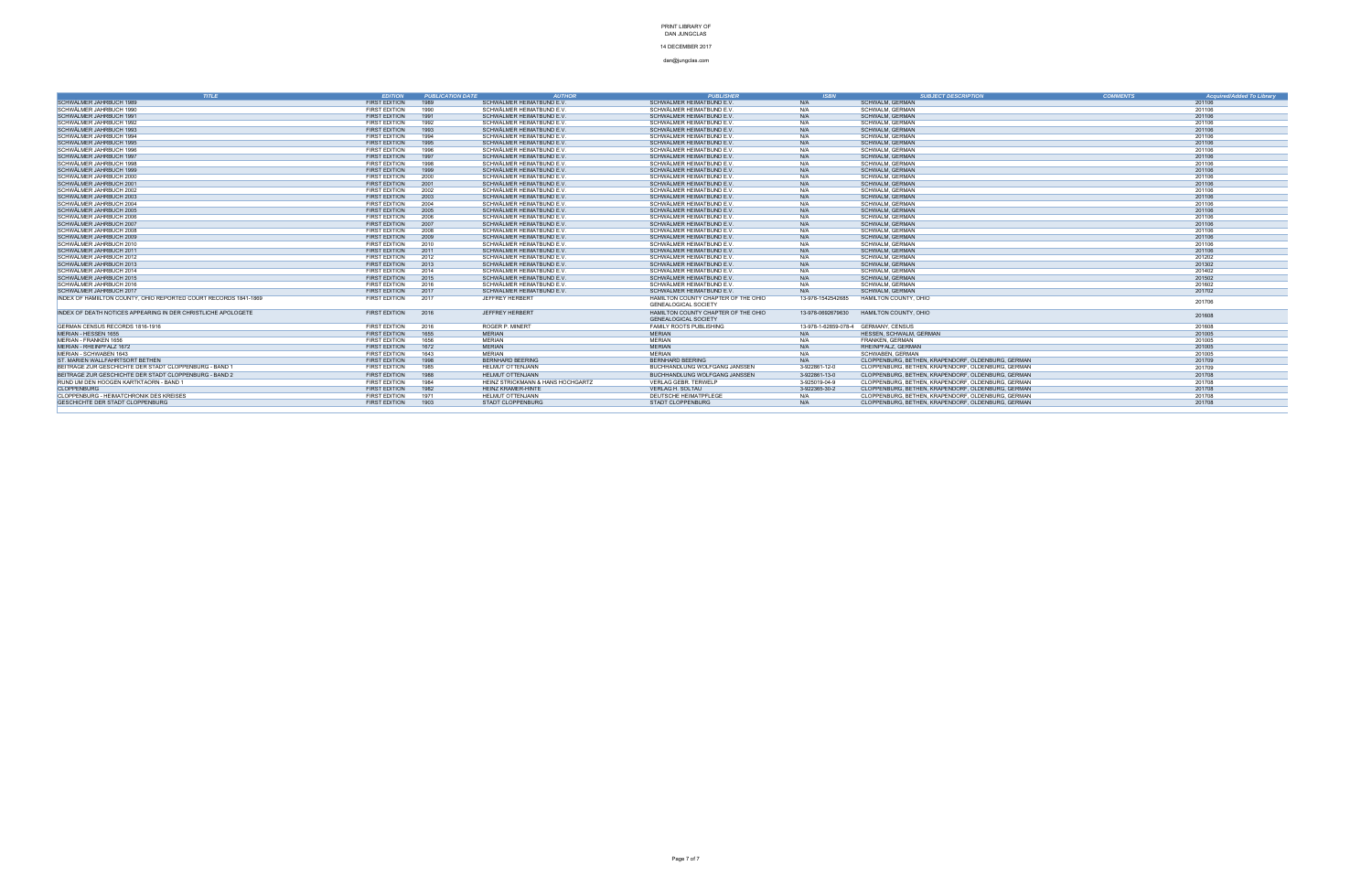### 14 DECEMBER 2017

|     |                                                                                              | ת וחמו ו <b>א</b><br><i><b>AUTHOR</b></i> | <i><b>PUBLISHER</b></i>       | - ISBI        | <b>COMMMENTS</b><br><b>ADDITIONAL NOTES</b> | ACQUIRED/ADDED TO LIBRARY |
|-----|----------------------------------------------------------------------------------------------|-------------------------------------------|-------------------------------|---------------|---------------------------------------------|---------------------------|
|     | MARRIAGE INDEX: IL, IN, KY, OH, TN, 1720-1926 (#2)                                           | <b>FTM</b>                                | <b>FTM</b>                    | 1-886914-07-9 |                                             | 199610                    |
| 15  | FAMILY PEDIGREES: EVERTON PUBLISHERS, 1500-1990 (#15)                                        | <b>FTM</b>                                | <b>FTM</b>                    | 1-56797-136-4 |                                             | 199610                    |
| 20  | CENSUS INDEX: OHIO, 1880 (#20)                                                               | AUTOMATED ARCHIVES - AAI                  | AUTOMATED ARCHIVES - AAI      | 1-56787-020-1 |                                             | 199610                    |
| 34  | 1870 US CENSUS INDEX: VA, WV, NC, KY (#34)                                                   | AUTOMATED ARCHIVES - AAI                  | AUTOMATED ARCHIVES - AAI      | 1-56787-034-1 |                                             | 199610                    |
| 110 | VITAL RECORDS: SOCIAL SECURITY DEATH INDEX, 1937-1999 (#110)                                 | <b>FTM</b>                                | <b>FTM</b>                    | 1-56787-110-0 |                                             | 199610                    |
| 113 | 217 FAMILY HISTORY BOOKS (#113)                                                              | STARTER 2 FTM                             | <b>FTM</b>                    | 1-886914-89-3 |                                             | 199610                    |
|     | THE GENEALOGIST'S ALL-IN-ONE ADDRESS BOOK (#115)                                             |                                           | <b>FTM</b>                    | N/A           |                                             |                           |
| 115 |                                                                                              | STARTER 2 FTM                             |                               |               |                                             | 199610                    |
| 118 | CANADIAN GENEALOGY INDEX, 1600S-1900S (#118)                                                 | FTM                                       | <b>FTM</b>                    | 1-886914-92-3 |                                             | 199610                    |
|     | VETERANS' SCHEDULES: U.S. SELECTED STATES, 1890 (#131)                                       | <b>FTM</b>                                | <b>FTM</b>                    | 1-886914-96-6 |                                             | 199610                    |
| 157 | EARLY NEW YORK FAMILIES, 1600S-1900S (#157)                                                  | <b>FTM</b>                                | <b>FTM</b>                    | 1-57944-243-9 |                                             | 199610                    |
| 164 | MORTALITY INDEX: UNITED STATES, 1850-1880 (#164)                                             | <b>FTM</b>                                | <b>FTM</b>                    | 1-886914-23-0 |                                             | 199610                    |
| 170 | IMMIGRANTS TO THE NEW WORLD, 1600S-1800S (#170)                                              | <b>FTM</b>                                | <b>FTM</b>                    | 1-57944-001-0 |                                             | 199610                    |
| 175 | OHIO VITAL RECORDS #1, 1790S-1870S (#175)                                                    | <b>FTM</b>                                | <b>FTM</b>                    | 1-57944-012-6 |                                             | 199610                    |
| 177 | OHIO VITAL RECORDS #2, 1750S-1880S (#177)                                                    | <b>FTM</b>                                | <b>FTM</b>                    | 1-57944-015-0 |                                             | 199610                    |
| 199 | GERMAN GENEALOGY RESEARCH GUIDE (#199)                                                       | <b>FTM</b>                                | <b>FTM</b>                    | 1-57944-141-6 |                                             | 199610                    |
| 210 | THE NATIONAL GENEALOGICAL SOCIETY QUARTERLY. VOLUMES 1-85, 1600S-1900S (#210)                | <b>FTM</b>                                | <b>FTM</b>                    | 1-57944-082-7 |                                             | 199610                    |
| 214 | VITAL RECORDS: NEW YORK DEATHS 1700S-1900S                                                   | <b>FTM</b>                                | <b>FTM</b>                    | 1-57944-216-1 |                                             | 199610                    |
| 216 | VITAL RECORDS: INDIANA DEATHS, 1882-1920 (#216)                                              | <b>FTM</b>                                | <b>FTM</b>                    | N/A           |                                             | 199610                    |
| 229 | MARRIAGE INDEX: KY. NC, TN, VA, WV, 1728-1850 (#229)                                         | <b>FTM</b>                                | <b>FTM</b>                    | 1-886914-29-X |                                             | 199610                    |
| 233 | MARRIAGE INDEX: KENTUCKY, 1851-1900 (#233)                                                   | <b>FTM</b>                                | <b>FTM</b>                    | 1-57944-068-1 |                                             | 199610                    |
|     |                                                                                              |                                           |                               |               |                                             |                           |
| 235 | MARRIAGE INDEX: TENNESSEE, 1851-1900 (#235)                                                  | <b>FTM</b>                                | <b>FTM</b>                    | N/A           |                                             | 199610                    |
| 236 | MARRIAGE INDEX: OHIO, 1851-1900 (#236)                                                       | <b>FTM</b>                                | <b>FTM</b>                    | 1-57944-097-5 |                                             | 199610                    |
| 238 | GENEALOGICAL RECORDS: NEW YORK, 1675-1920 (#238)                                             | <b>FTM</b>                                | <b>FTM</b>                    | 1-57944-105-X |                                             | 199610                    |
| 250 | MARRIAGE INDEX: ILLINOIS, 1851-1900 (#250)                                                   | <b>FTM</b>                                | <b>FTM</b>                    | N/A           |                                             | 199610                    |
| 255 | LAND RECORDS: AL, AR L LA, MI, MN, OH, WI, 17901907 (#255)                                   | <b>FTM</b>                                | <b>FTM</b>                    | 1-886914-82-6 |                                             | 199610                    |
| 256 | PASSENGER AND IMMIGRATION LISTS: BOSTON, 1821-1850 (#256)                                    | <b>FTM</b>                                | <b>FTM</b>                    | N/A           |                                             | 199610                    |
| 258 | NATURALIZATION RECORDS: PHILADELPHIA, 1789-1880 (#258)                                       | <b>FTM</b>                                | <b>FTM</b>                    | 1-57944-167-X |                                             | 199610                    |
| 259 | BALTIMORE PASSENGER AND IMMIGRATION LISTS, 1820-1850 (#259                                   | <b>FTM</b>                                | <b>FTM</b>                    | 1-57944-218-8 |                                             | 199610                    |
| 260 | BALTIMORE PASSENGER AND IMMIGRATION LISTS, 1851-1872 (#260)                                  | <b>FTM</b>                                | <b>FTM</b>                    | N/A           |                                             | 199610                    |
| 273 | PASSENGER AND IMMIGRATION LISTS: NEW YORK, 1820-1850 (#273)                                  | <b>FTM</b>                                | <b>FTM</b>                    | 1-57944-201-3 |                                             | 199610                    |
| 304 | CENSUS RECORDS: INDIANA, 1860 (#304)                                                         | <b>FTM</b>                                | <b>FTM</b>                    | N/A           |                                             | 199610                    |
| 316 | CENSUS INDEX: U.S. SELECTED COUNTIES, 1840 (#316)                                            | <b>FTM</b>                                | <b>FTM</b>                    | 1-886914-45-1 |                                             | 199610                    |
| 317 | CENSUS INDEX: U.S. SELECTED COUNTIES, 1850 (#317)                                            | <b>FTM</b>                                | <b>FTM</b>                    | 1-886914-46-X |                                             | 199610                    |
|     |                                                                                              | <b>FTM</b>                                | <b>FTM</b>                    |               |                                             | 199610                    |
| 318 | CENSUS INDEX: U.S. SELECTED STATES/COUNTIES, 1860 (#318)                                     |                                           |                               | 1-886914-47-8 |                                             |                           |
| 319 | CENSUS INDEX: U.S. SELECTED STATES/COUNTIES, 1870 (#319)                                     | <b>FTM</b>                                | <b>FTM</b>                    | 1-886914-48-6 |                                             | 199610                    |
| 320 | CENSUS INDEX: U.S. SELECTED STATES/COUNTIES, 1880 (#320)                                     | <b>FTM</b>                                | <b>FTM</b>                    | 1-886914-49-4 |                                             | 199610                    |
| 351 | ROLL OF HONOR: CIVIL WAR UNION SOLDIERS (#351)                                               | <b>FTM</b>                                | <b>FTM</b>                    | 1-886914-76-1 |                                             | 199610                    |
| 352 | IMMIGRATION RECORDS: IMMIGRANTS TO AMERICA, 1600S-1800S (#352)                               | <b>FTM</b>                                | <b>FTM</b>                    | N/A           |                                             | 199610                    |
| 354 | PASSENGER AND IMMIGRATION LISTS INDEX, 1538-1940 (#354)                                      | <b>FTM</b>                                | <b>FTM</b>                    | 1-57944-071-1 |                                             | 199610                    |
| 354 | PASSENGER AND IMMIGRATION LISTS INDEX, 1500S-1900S (#354) 2001 EDITION                       | <b>FTM</b>                                | <b>FTM</b>                    | N/A           |                                             | 199610                    |
| 355 | PASSENGER AND IMMIGRATION LISTS: GERMANS TO AMERICA, 1850-1874 (#355)                        | <b>FTM</b>                                | <b>FTM</b>                    | 1-57944-188-2 |                                             | 199610                    |
| 356 | PASSENGER AND IMMIGRATION LISTS: GERMANS TO AMERICA, 1875-1888 (#356)                        | <b>FTM</b>                                | <b>FTM</b>                    | 1-57944-147-5 |                                             | 199610                    |
| 358 | PASSENGER AND IMMIGRATION LISTS: NEW ORLEANS 1820-1850 (#358                                 | <b>FTM</b>                                | <b>FTM</b>                    | 1-57944-209-9 |                                             | 199610                    |
| 359 | PASSENGER AND IMMIGRATION LISTS: PHILADELPHIA 1800-1850 (#359)                               | <b>FTM</b>                                | <b>FTM</b>                    | 1-57944-229-3 |                                             | 199610                    |
| 368 | BRITISH AND AMERICAN COATS OF ARMS (#368)                                                    | <b>FTM</b>                                | <b>FTM</b>                    | 1-57944-258-7 |                                             | 199610                    |
| 400 | MARRIAGE INDEX: SELECTED COUNTIES OF OHIO. 1789-1850 (#400)                                  | <b>FTM</b>                                | <b>FTM</b>                    | 1-886914-54-0 |                                             | 199610                    |
| 450 | COUNTY AND FAMILY HISTORIES: OHIO 1780-1970 (#450)                                           | <b>FTM</b>                                | <b>FTM</b>                    | 1-57944-094-0 |                                             | 199610                    |
|     |                                                                                              | <b>FTM</b>                                | <b>FTM</b>                    | 1-57944-234-X |                                             | 199610                    |
| 511 | EARLY TENNESSEE SETTLERS, 1700S-1900S (#511)                                                 |                                           |                               |               |                                             |                           |
| 519 | EARLY KENTUCKY SETTLERS, 1700S-1800S (#519)                                                  | <b>FTM</b>                                | <b>FTM</b>                    | 1-57944-247-1 |                                             | 199610                    |
| 549 | OHIO SOLDIERS IN WORLD WAR I MILITARY RECORDS (#549)                                         | <b>FTM</b>                                | <b>FTM</b>                    | N/A           |                                             | 199610                    |
| 590 | PASSENGER AND IMMIGRATION LISTS INDEX, 1538-1940 1999 SUPPLEMENT (#590)                      | <b>FTM</b>                                | <b>FTM</b>                    | 1-57944-160-2 |                                             | 199610                    |
| 650 | LAND RECORDS: KENTUCKY, 1774-1924 (#650)                                                     | <b>FTM</b>                                | <b>FTM</b>                    | 1-57944-182-3 |                                             | 199610                    |
|     | 651 LAND AND TAX RECORDS: OHIO, 1787-1840 (#651)                                             | <b>FTM</b>                                | <b>FTM</b>                    | 1-57944-222-6 |                                             | 199610                    |
|     |                                                                                              |                                           |                               |               |                                             |                           |
|     |                                                                                              |                                           |                               |               |                                             |                           |
|     | LDS FAMILY HISTORY SUITE - FOLIO INFOBASE                                                    | <b>INFOBASES</b>                          | <b>INFOBASES</b>              | N/A           |                                             | 199610                    |
|     | AGLL MICROFORM CATALOG                                                                       | <b>AGLL</b>                               | <b>AGLL</b>                   | N/A           |                                             | 199610                    |
|     | GENEALOGICAL LIBRARY MASTER CATALOG VOLUME 1 - FAMILY HISTORIES                              | <b>RICK CRUME</b>                         | <b>RICK CRUME</b>             | N/A           |                                             | 199610                    |
|     | GENEALOGICAL LIBRARY MASTER CATALOG VOLUME 1 - GENEALOGICAL SOURCES                          | <b>RICK CRUME</b>                         | <b>RICK CRUME</b>             |               |                                             | 199610                    |
|     | GENEALOGICAL LIBRARY MASTER CATALOG VOLUME 1 - LOCAL HISTORIES                               | <b>RICK CRUME</b>                         | <b>RICK CRUME</b>             |               |                                             | 199610                    |
|     | CIVIL WAR CD-ROM V1.5                                                                        | <b>GUILD PRESS OF INDIANA</b>             | <b>GUILD PRESS OF INDIANA</b> |               |                                             | 199610                    |
|     | 1274 CIVIL WAR VOLUME 1 - HERITAGE BOOKS                                                     | <b>HERITAGE BOOKS</b>                     | <b>HERITAGE BOOKS</b>         | 0-7884-1274-4 |                                             | 199610                    |
|     | THE CIVIL WAR THROUGH THE CAMERA VOLUME 1 - THE OPENING BATTLES                              | <b>FRANCIS TREVELYAN MILLER</b>           | <b>HERITAGE BOOKS</b>         |               |                                             | 199610                    |
|     |                                                                                              |                                           |                               | 1-58549-903-X |                                             |                           |
|     | THE CIVIL WAR THROUGH THE CAMERA VOLUME 2 - THE CAVALRY                                      | <b>FRANCIS TREVELYAN MILLER</b>           | <b>HERITAGE BOOKS</b>         | 1-58549-904-8 |                                             | 199610                    |
|     | THE CIVIL WAR THROUGH THE CAMERA VOLUME 3 - THE DECISIVE BATTLES                             | <b>FRANCIS TREVELYAN MILLER</b>           | <b>HERITAGE BOOKS</b>         | 1-58549-905-6 |                                             | 199610                    |
|     | THE CIVIL WAR THROUGH THE CAMERA VOLUME 4 - TWO YEARS OF GRIM WAR                            | <b>FRANCIS TREVELYAN MILLER</b>           | <b>HERITAGE BOOKS</b>         | 1-58549-906-4 |                                             | 199610                    |
|     | THE CIVIL WAR THROUGH THE CAMERA VOLUME 5 - FORTS AND ARTILLERY                              | <b>FRANCIS TREVELYAN MILLER</b>           | <b>HERITAGE BOOKS</b>         | 1-58549-907-2 |                                             | 199610                    |
|     | THE CIVIL WAR THROUGH THE CAMERA VOLUME 6 - THE NAVIES                                       | <b>FRANCIS TREVELYAN MILLER</b>           | <b>HERITAGE BOOKS</b>         | 1-58549-908-0 |                                             | 199610                    |
|     | THE CIVIL WAR THROUGH THE CAMERA VOLUME 7 - PRISONS AND HOSPITALS                            | <b>FRANCIS TREVELYAN MILLER</b>           | <b>HERITAGE BOOKS</b>         | 1-58549-909-9 |                                             | 199610                    |
|     | THE CIVIL WAR THROUGH THE CAMERA VOLUME 8 - SOLDIER LIFE / SECRET SERVICE                    | <b>FRANCIS TREVELYAN MILLER</b>           | <b>HERITAGE BOOKS</b>         | 1-58549-910-2 |                                             | 199610                    |
|     | THE CIVIL WAR THROUGH THE CAMERA VOLUME 9 - POETRY AND ELOQUENCE OF BLUE AND GRAY            | <b>FRANCIS TREVELYAN MILLER</b>           | <b>HERITAGE BOOKS</b>         | 1-58549-911-0 |                                             | 199610                    |
|     | THE CIVIL WAR THROUGH THE CAMERA VOLUME 10 - ARMIES AND LEADERS                              | FRANCIS TREVELYAN MILLER                  | <b>HERITAGE BOOKS</b>         | 1-58549-912-9 |                                             | 199610                    |
|     | OFFICIAL ROSTER OF THE SOLDIERS OF THE STATE OF OHIO IN THE WAR OF THE REBELLION (CIVIL WAR) |                                           |                               |               |                                             |                           |
|     | VOLUME 1 REGIMENTS 1-22 OVI 3 MONTH SERVICE AND OTHER MISC. REGIMENTS                        | OHIO FAMILY ROOTS                         | OHIO FAMILY ROOTS             | N/A           |                                             | 199610                    |
|     | OFFICIAL ROSTER OF THE SOLDIERS OF THE STATE OF OHIO IN THE WAR OF THE REBELLION (CIVIL WAR) |                                           |                               |               |                                             |                           |
|     |                                                                                              |                                           | OHIO FAMILY ROOTS             |               |                                             |                           |
|     | VOLUME 2 REGIMENTS 1-20 OVI 3 YEAR SERVICE                                                   | OHIO FAMILY ROOTS                         |                               | N/A           |                                             | 199610                    |
|     | OFFICIAL ROSTER OF THE SOLDIERS OF THE STATE OF OHIO IN THE WAR OF THE REBELLION (CIVIL WAR) |                                           |                               |               |                                             |                           |
|     | VOLUME 3 REGIMENTD 21-36 OVI                                                                 | OHIO FAMILY ROOTS                         | OHIO FAMILY ROOTS             | N/A           |                                             | 199610                    |
|     | OFFICIAL ROSTER OF THE SOLDIERS OF THE STATE OF OHIO IN THE WAR OF THE REBELLION (CIVIL WAR) |                                           |                               |               |                                             |                           |
|     | VOLUME 4 REGIMENTS 37-53 OVI                                                                 | OHIO FAMILY ROOTS                         | OHIO FAMILY ROOTS             | N/A           |                                             | 199610                    |
|     | OFFICIAL ROSTER OF THE SOLDIERS OF THE STATE OF OHIO IN THE WAR OF THE REBELLION (CIVIL WAR) |                                           |                               |               |                                             |                           |
|     | VOLUME 5 REGIMENTS 54-69 OVI                                                                 | OHIO FAMILY ROOTS                         | OHIO FAMILY ROOTS             | N/A           |                                             | 199610                    |
|     | OFFICIAL ROSTER OF THE SOLDIERS OF THE STATE OF OHIO IN THE WAR OF THE REBELLION (CIVIL WAR) |                                           |                               |               |                                             |                           |
|     | VOLUME 6 REGIMENTS 70-86 OVI                                                                 | OHIO FAMILY ROOTS                         | OHIO FAMILY ROOTS             | N/A           |                                             | 199610                    |
|     | OFFICIAL ROSTER OF THE SOLDIERS OF THE STATE OF OHIO IN THE WAR OF THE REBELLION (CIVIL WAR) |                                           |                               |               |                                             |                           |
|     | VOLUME 7 REGIMENTS 87-108 OVI                                                                | OHIO FAMILY ROOTS                         | OHIO FAMILY ROOTS             | N/A           |                                             | 199610                    |
|     |                                                                                              |                                           |                               |               |                                             |                           |

| <b>ADDITIONAL NOTES</b> | <b>ACQUIRED/ADDED TO LIBRARY</b> |
|-------------------------|----------------------------------|
|                         | 199610                           |
|                         | 199610                           |
|                         | 199610                           |
|                         | 199610                           |
|                         | 199610<br>199610                 |
|                         | 199610                           |
|                         | 199610                           |
|                         | 199610                           |
|                         | 199610                           |
|                         | 199610                           |
|                         | 199610                           |
|                         | 199610<br>199610                 |
|                         | 199610                           |
|                         | 199610                           |
|                         | 199610                           |
|                         | 199610                           |
|                         | 199610                           |
|                         | 199610                           |
|                         | 199610                           |
|                         | 199610<br>199610                 |
|                         | 199610                           |
|                         | 199610                           |
|                         | 199610                           |
|                         | 199610                           |
|                         | 199610                           |
|                         | 199610                           |
|                         | 199610                           |
|                         | 199610<br>199610                 |
|                         | 199610                           |
|                         | 199610                           |
|                         | 199610                           |
|                         | 199610                           |
|                         | 199610                           |
|                         | 199610                           |
|                         | 199610                           |
|                         | 199610<br>199610                 |
|                         | 199610                           |
|                         | 199610                           |
|                         | 199610                           |
|                         | 199610                           |
|                         | 199610                           |
|                         | 199610                           |
|                         | 199610                           |
|                         | 199610<br>199610                 |
|                         | 199610                           |
|                         | 199610                           |
|                         | 199610                           |
|                         |                                  |
|                         |                                  |
|                         | 199610                           |
|                         | 199610<br>199610                 |
|                         | 199610                           |
|                         | 199610                           |
|                         | 199610                           |
|                         | 199610                           |
|                         | 199610                           |
|                         | 199610<br>199610                 |
|                         | 199610                           |
|                         | 199610                           |
|                         | 199610                           |
|                         | 199610                           |
|                         | 199610                           |
|                         | 199610                           |
|                         | 199610                           |
|                         | 199610                           |
|                         |                                  |
|                         | 199610                           |
|                         |                                  |
|                         | 199610                           |
|                         |                                  |
|                         | 199610                           |
|                         | 199610                           |
|                         |                                  |
|                         | 199610                           |
|                         |                                  |
|                         | 199610                           |
|                         |                                  |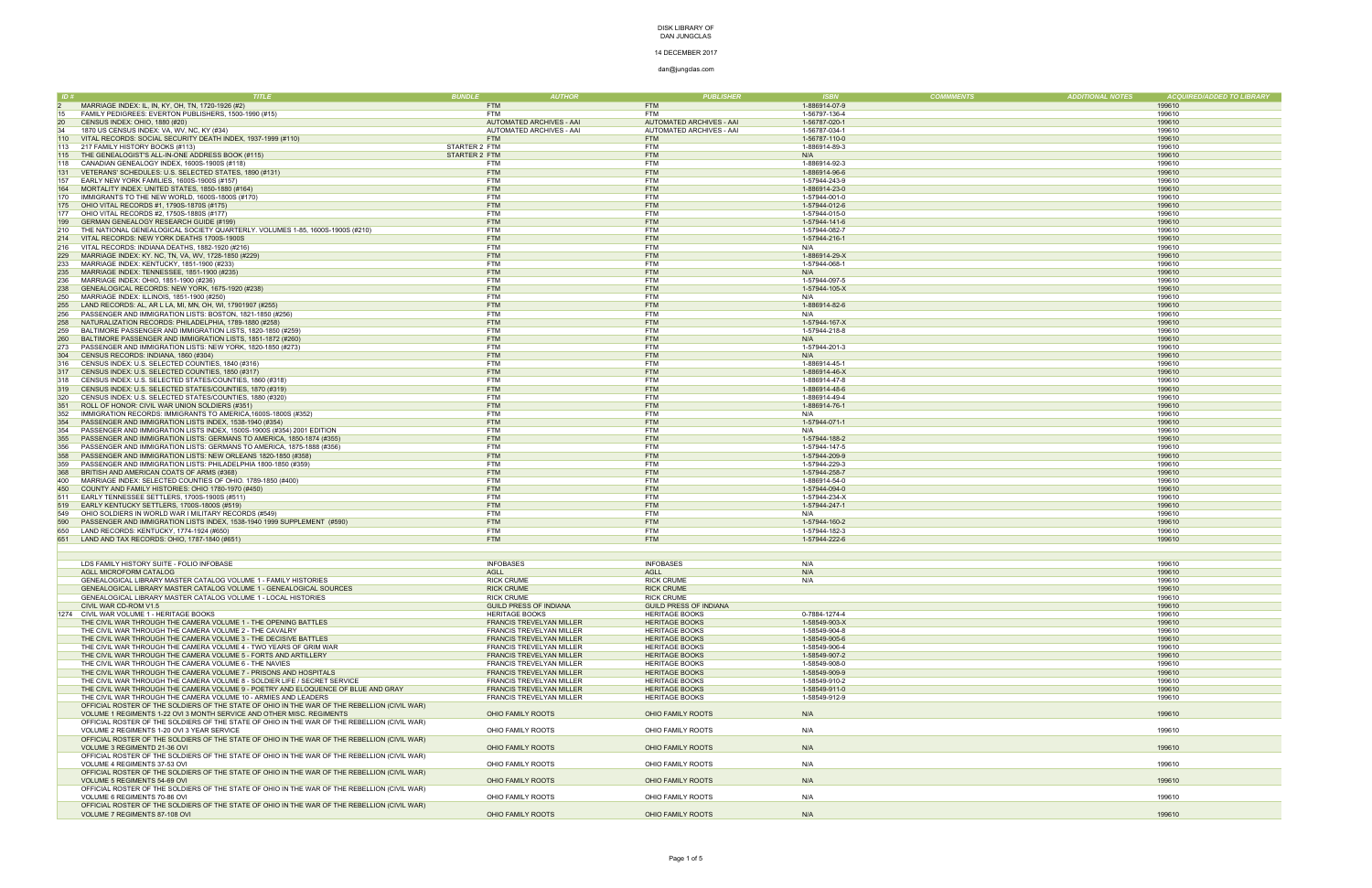## 14 DECEMBER 2017

| ID#        | <b>TITLE</b>                                                                                                                      | <b>BUNDLE</b>                             | <b>AUTHOR</b>          | <b>PUBLISHER</b>                                                            | <b>ISBN</b>          | <b>COMMMENTS</b>    | <b>ADDITIONAL NOTES</b> | <b>ACQUIRED/ADDED TO LIBRARY</b> |
|------------|-----------------------------------------------------------------------------------------------------------------------------------|-------------------------------------------|------------------------|-----------------------------------------------------------------------------|----------------------|---------------------|-------------------------|----------------------------------|
|            | OFFICIAL ROSTER OF THE SOLDIERS OF THE STATE OF OHIO IN THE WAR OF THE REBELLION (CIVIL WAR)                                      |                                           |                        |                                                                             |                      |                     |                         |                                  |
|            | VOLUME 8 REGIMENTS 110-140 OVI                                                                                                    | OHIO FAMILY ROOTS                         |                        | OHIO FAMILY ROOTS                                                           | N/A                  |                     |                         | 199610                           |
|            | OFFICIAL ROSTER OF THE SOLDIERS OF THE STATE OF OHIO IN THE WAR OF THE REBELLION (CIVIL WAR)                                      |                                           |                        |                                                                             |                      |                     |                         |                                  |
|            | VOLUME 9 REGIMENTS 141-184 OVI                                                                                                    | OHIO FAMILY ROOTS                         |                        | OHIO FAMILY ROOTS                                                           | N/A                  |                     |                         | 199610                           |
|            | OFFICIAL ROSTER OF THE SOLDIERS OF THE STATE OF OHIO IN THE WAR OF THE REBELLION (CIVIL WAR)                                      |                                           |                        |                                                                             |                      |                     |                         |                                  |
|            | VOLUME 10 REGIMENTS 185-198 OVI AND OTHER ARTILLERY REGIMENTS                                                                     | OHIO FAMILY ROOTS                         |                        | OHIO FAMILY ROOTS                                                           | N/A                  |                     |                         | 199610                           |
|            | OFFICIAL ROSTER OF THE SOLDIERS OF THE STATE OF OHIO IN THE WAR OF THE REBELLION (CIVIL WAR)                                      |                                           |                        |                                                                             |                      |                     |                         |                                  |
|            | VOLUME 11 REGIMENTS 1-13 OH VOLUNTEER CAVALRY AND OTHER CAVALRY REGIMENTS                                                         | OHIO FAMILY ROOTS                         |                        | OHIO FAMILY ROOTS                                                           | N/A                  |                     |                         | 199610                           |
|            | OFFICIAL ROSTER OF THE SOLDIERS OF THE STATE OF OHIO IN THE WAR OF THE REBELLION (CIVIL WAR) AND                                  |                                           |                        |                                                                             |                      |                     |                         |                                  |
|            | THE WAR WITH MEXICO VOLUME 12 US NAY, WV AND KY REGIMENTS, MISC UNITS, MEXICAN WAR UNITS                                          |                                           |                        |                                                                             |                      |                     |                         |                                  |
|            |                                                                                                                                   | OHIO FAMILY ROOTS                         |                        | OHIO FAMILY ROOTS                                                           | N/A                  |                     |                         | 199610                           |
| 7549       | GERMAN-AMERICAN BIOGRAPHICAL INDEX - HERITAGE BOOKS                                                                               | <b>HERITAGE BOOKS</b>                     |                        | <b>HERITAGE BOOKS</b>                                                       | 0-7884-1126-8        |                     |                         | 199610                           |
| 7549       | GERMAN-AMERICAN BIOGRAPHICAL INDEX - HERITAGE BOOKS                                                                               | <b>HERITAGE BOOKS</b>                     |                        | <b>HERITAGE BOOKS</b>                                                       | 0-7884-1126-8        |                     |                         | 199610                           |
|            | 1497 GERMANS VOLUME 2                                                                                                             | DON HEINRICHTOLZMANN                      |                        | <b>HERITAGE BOOKS</b>                                                       | 0-7884-1497-6        |                     |                         | 199610                           |
|            | GERMAN RESEARCH OUTLINES: BADEN, HANNOVER, HESSEN, MECKLENBURG, PFALZ, POMMERN, RHEINLAND,<br>SACHSEN, WESTFALEN, AND WÜRTTEMBERG |                                           |                        | MARGARET A. CHESLEY                                                         | N/A                  |                     |                         | 199610                           |
|            | RESTORED HAMILTON COUNTY, OHIO MARRIAGES 1860-1869                                                                                | MARGARET A. CHESLEY<br>JEFFRET G. HERBERT |                        | <b>HERITAGE BOOKS</b>                                                       | 0-7884-2262-6        |                     |                         | 199610                           |
|            | HA12 HAMILTON COUNTY, OHIO BURIAL RECORDS, VOLUMES 1-9 - HERITAGE BOOKS                                                           | <b>HERITAGE BOOKS</b>                     |                        | <b>HERITAGE BOOKS</b>                                                       | 0-7884-0869-0        |                     |                         | 199610                           |
|            | CITY DIRECTORIES: SOUTHERN MIDWEST 1882-1898                                                                                      | ANCESTRY                                  | ANCESTRY               |                                                                             | 1-931279-35-7        |                     |                         | 199610                           |
|            | MILITARY RECORDS: CIVIL WAR SERVICE RECORDS                                                                                       | ANCESTRY                                  | <b>ANCESTRY</b>        |                                                                             | 1-931279-39-X        |                     |                         | 199610                           |
|            | MILITARY RECORDS: REVOLUTIONARY WAR MUSTER ROLLS                                                                                  | ANCESTRY                                  | <b>ANCESTRY</b>        |                                                                             | 1-888486-45-7        |                     |                         | 199610                           |
|            | MILITARY RECORDS: WAR OF 1812 MUSTER ROLLS                                                                                        | ANCESTRY                                  | <b>ANCESTRY</b>        |                                                                             | 1-888486-46-5        |                     |                         | 199610                           |
|            | MILITARY RECORDS: WORLD WAR II & KOREAN CONFLICT OVERSEAS INTERMENTS                                                              | <b>ANCESTRY</b>                           | <b>ANCESTRY</b>        |                                                                             | 1-888486-48-1        |                     |                         | 199610                           |
|            | MILITARY RECORDS: OHIO ENLISTMENTS 1908-1928                                                                                      | ANCESTRY                                  | <b>ANCESTRY</b>        |                                                                             | 1-888486-66-X        |                     |                         | 199610                           |
|            | WUERTTEMBERG EMIGRATION INDEX: VOLUMES 1-7                                                                                        | <b>ANCESTRY</b>                           | <b>ANCESTRY</b>        |                                                                             | 1-888486-65-1        |                     |                         | 199610                           |
|            | 1870 OHIO U.S. FEDERAL CENSUS INDEX                                                                                               | <b>HERITAGEQUEST</b>                      |                        | <b>HERITAGEQUEST</b>                                                        | 1-59178-047-0        |                     |                         | 199610                           |
|            | 1870 KENTUCKY U.S. FEDERAL CENSUS INDEX                                                                                           | <b>HERITAGEQUEST</b>                      |                        | <b>HERITAGEQUEST</b>                                                        | 1-59178-049-7        |                     |                         | 199610                           |
|            | 1870 INDIANA U.S. FEDERAL CENSUS INDEX                                                                                            | <b>HERITAGEQUEST</b>                      |                        | <b>HERITAGEQUEST</b>                                                        | 1-59178-046-2        |                     |                         | 199610                           |
|            | 1870 GERMANS IN THE U.S. FEDERAL CENSUS INDEX                                                                                     | <b>HERITAGEQUEST</b>                      |                        | <b>HERITAGEQUEST</b>                                                        | N/A                  |                     |                         | 199610                           |
|            | 1910 MIRADODE INDEX: OHIO, CUYAHOGA & HAMILTON COUNTIES                                                                           | ANCESTRY                                  | <b>ANCESTRY</b>        |                                                                             | 1-888486-91-0        |                     |                         | 199610                           |
|            | 1910 MIRADODE INDEX: OHIO, CENTRAL REGION                                                                                         | <b>ANCESTRY</b>                           | <b>ANCESTRY</b>        |                                                                             | 1-888486-94-5        |                     |                         | 199610                           |
|            | 1910 MIRADODE INDEX: OHIO, WESTERN REGION                                                                                         | ANCESTRY                                  | <b>ANCESTRY</b>        |                                                                             | 1-888486-92-9        |                     |                         | 199610                           |
|            | 1910 MIRADODE INDEX: OHIO, EASTERN REGION                                                                                         | ANCESTRY                                  | <b>ANCESTRY</b>        |                                                                             | 1-888486-93-7        |                     |                         | 199610                           |
|            | 1910 MIRADODE INDEX: KENTUCKY, WESTERN COUNTIES                                                                                   | ANCESTRY                                  | <b>ANCESTRY</b>        |                                                                             | 1-888486-96-1        |                     |                         | 199610                           |
|            | 1910 MIRADODE INDEX: KENTUCKY, EASTERN COUNTIES                                                                                   | <b>ANCESTRY</b>                           | ANCESTRY               |                                                                             | 1-888486-95-3        |                     |                         | 199610                           |
|            | 1910 GERMANS IN THE U.S. FEDERAL CENSUS INDEX                                                                                     | <b>HERITAGEQUEST</b>                      |                        | <b>HERITAGEQUEST</b>                                                        | 1-59178-132-9        |                     |                         | 199610                           |
|            | 1920 U.S. FEDERAL CENSUS INDEX OHIO WEST                                                                                          | ANCESTRY                                  | <b>ANCESTRY</b>        |                                                                             | 1-932167-50-1        |                     |                         | 199610                           |
|            | 1920 U.S. FEDERAL CENSUS INDEX OHIO EAST                                                                                          | ANCESTRY                                  | ANCESTRY               |                                                                             | 1-932167-48-X        |                     |                         | 199610                           |
|            | 1920 U.S. FEDERAL CENSUS INDEX KENTUCKY                                                                                           | <b>ANCESTRY</b>                           | <b>ANCESTRY</b>        |                                                                             | 1-932167-68-4        |                     |                         | 199610                           |
|            | 1930 U.S. FEDERAL CENSUS INDEX OHIO SOUTHEAST                                                                                     | ANCESTRY                                  | ANCESTRY               |                                                                             | 1-59331-068-4        |                     |                         | 199610                           |
|            | 1930 U.S. FEDERAL CENSUS INDEX OHIO SOUTH OF LAKE SHORE                                                                           | <b>ANCESTRY</b>                           | ANCESTRY               |                                                                             | 1-59331-070-6        |                     |                         | 199610                           |
|            | 1930 U.S. FEDERAL CENSUS INDEX LAKE SHORE                                                                                         | ANCESTRY                                  | <b>ANCESTRY</b>        |                                                                             | 1-59331-066-8        |                     |                         | 199610                           |
|            | 1930 U.S. FEDERAL CENSUS INDEX OHIO SOUTHWEST                                                                                     | <b>ANCESTRY</b>                           | ANCESTRY               |                                                                             | 1-59331-064-1        |                     |                         | 199610                           |
|            | 1930 U.S. FEDERAL CENSUS INDEX OHIO NORTHWEST                                                                                     | ANCESTRY                                  | <b>ANCESTRY</b>        |                                                                             | 1-59331-062-5        |                     |                         | 199610                           |
|            | 1930 U.S. FEDERAL CENSUS INDEX KENTUCKY EAST                                                                                      | <b>ANCESTRY</b>                           | <b>ANCESTRY</b>        |                                                                             | 1-59331-196-6        |                     |                         | 199610                           |
|            | <b>INDIANA VITAL RECORDS</b>                                                                                                      | <b>HERITAGEQUEST</b><br><b>FTM</b>        |                        | <b>HERITAGEQUEST</b>                                                        | 0-945433-22-0        |                     |                         | 199610                           |
| 802<br>101 | WORLD FAMILY TREE EUROPEAN ORIGINS VOLUME E1<br>ST. LOUIS CATHOLIC BURIALS                                                        | ST. LOUIS GENEALOGICAL SOCIETY            | <b>FTM</b>             | ST. LOUIS GENEALOGICAL SOCIETY                                              | N/A<br>0-9715129-2-2 |                     |                         | 199610<br>201104                 |
| 102        | ST. LOUIS BURIALS VOLUME 2                                                                                                        | ST. LOUIS GENEALOGICAL SOCIETY            |                        | ST. LOUIS GENEALOGICAL SOCIETY                                              | 0-9715129-4-9        |                     |                         | 201104                           |
| 103        | ST. LOUIS DEATH REGISTERS 1850-1908                                                                                               | ST. LOUIS GENEALOGICAL SOCIETY            |                        | ST. LOUIS GENEALOGICAL SOCIETY                                              | 0-9715129-5-7        |                     |                         | 201104                           |
|            | ST. LOUIS MARRIAGES 1766-1880                                                                                                     | ST. LOUIS GENEALOGICAL SOCIETY            |                        | ST. LOUIS GENEALOGICAL SOCIETY                                              |                      |                     |                         | 201104                           |
|            | 112A ST. LOUIS GENEALOGICAL SOCIETY QUARTERLY JOURNAL VOLUMES 1-20, 1968-1987                                                     | ST. LOUIS GENEALOGICAL SOCIETY            |                        | ST. LOUIS GENEALOGICAL SOCIETY                                              |                      |                     |                         | 201104                           |
|            | 12B ST. LOUIS GENEALOGICAL SOCIETY QUARTERLY JOURNAL VOLUMES 21-40, 1988-2007                                                     | ST. LOUIS GENEALOGICAL SOCIETY            |                        | ST. LOUIS GENEALOGICAL SOCIETY                                              |                      |                     |                         | 201104                           |
| 113        | ST. LOUIS BURIALS VOLUME 3                                                                                                        | ST. LOUIS GENEALOGICAL SOCIETY            |                        | ST. LOUIS GENEALOGICAL SOCIETY                                              |                      |                     |                         | 201104                           |
|            | 114 ST. LOUIS BURIALS VOLUME 4                                                                                                    | ST. LOUIS GENEALOGICAL SOCIETY            |                        | ST. LOUIS GENEALOGICAL SOCIETY                                              |                      |                     |                         | 201104                           |
|            | INDEXES A AND B DER BLUMENBAUM 1984-2009                                                                                          |                                           |                        | SACRAMENTO GERMAN GENEALOGY SOCIETY SACRAMENTO GERMAN GENEALOGY SOCIETY N/A |                      |                     |                         | 201008                           |
|            | TOTENZETTEL UND STERBEBILDER                                                                                                      | RUTH DECKER AND MONIKA VON HAMMEL         |                        | HEIMATBUND OLDENBURGER MUNSTERLAND                                          |                      |                     |                         | 199610                           |
|            | GERMAN GENEALOGICAL DIGEST VOLUMES 1-10 DISK 1                                                                                    | <b>GERMAN GENEALOGICAL DIGEST</b>         |                        | <b>GERMAN GENEALOGICAL DIGEST</b>                                           |                      |                     |                         | 199610                           |
|            | GERMAN GENEALOGICAL DIGEST VOLUMES 11-20 DISK 2                                                                                   | <b>GERMAN GENEALOGICAL DIGEST</b>         |                        | <b>GERMAN GENEALOGICAL DIGEST</b>                                           |                      |                     |                         | 199610                           |
|            | CLOOZ                                                                                                                             | ANCESTOR DETECTIVE                        |                        | ANCESTOR DETECTIVE                                                          | 0-9667962-2-5        |                     |                         | 199610                           |
|            | FAMILY HISTORY SOURCE GUIDE                                                                                                       | <b>LDS</b>                                | <b>LDS</b>             |                                                                             | N/A                  |                     |                         | 199610                           |
|            | FAMILY HISTORY LIBRARY CATALOG 2002                                                                                               | LDS                                       | LDS                    |                                                                             | N/A                  |                     |                         | 200209                           |
|            | LOHNE & DINKLAGE, DEUTSCHLAND: LOHNRT FAMILIEN VON PAGENSTERT - KIRCHENBUCHREGISTER 1683-                                         |                                           |                        |                                                                             |                      |                     | <b>ORIGINAL SOURCE</b>  |                                  |
|            | 1811 - GESCHICHTE DES NIEDERSTIFTS MÜNSTER - VON C.H. NIEDERDING 1840 - DINKLAGER FAMILIEN                                        | <b>WERNER HONKOMP</b>                     |                        | <b>WERNER HONKOMP</b>                                                       | N/A                  | CD                  |                         | 199610                           |
|            | LOHNE & DINKLAGE, DEUTSCHLAND: LOHNRT FAMILIEN VON PAGENSTERT - KIRCHENBUCHREGISTER 1683-                                         |                                           |                        |                                                                             |                      |                     | <b>DAN'S SOURCE</b>     |                                  |
|            | 1811 - GESCHICHTE DES NIEDERSTIFTS MÜNSTER - VON C.H. NIEDERDING 1840 - DINKLAGER FAMILIEN                                        | <b>WERNER HONKOMP</b>                     |                        | <b>WERNER HONKOMP</b>                                                       | N/A                  | CD                  |                         | 199610                           |
|            | LOHNE & DINKLAGE, DEUTSCHLAND: LOHNRT FAMILIEN VON PAGENSTERT - KIRCHENBUCHREGISTER 1683-                                         |                                           |                        |                                                                             |                      |                     | <b>DAN'S SOURCE</b>     |                                  |
|            | 1811 - GESCHICHTE DES NIEDERSTIFTS MÜNSTER - VON C.H. NIEDERDING 1840 - DINKLAGER FAMILIEN                                        | <b>WERNER HONKOMP</b>                     |                        | <b>WERNER HONKOMP</b>                                                       | N/A                  | <b>DVD</b>          |                         | 199610                           |
|            | ALFHAUSEN DVD 1679-1903                                                                                                           | S.J. SMID                                 | S.J. SMID              |                                                                             | N/A                  | <b>DVD</b>          |                         | 199610                           |
|            | ALFHAUSEN ST. JOHANN BAPTISMS 1689-1812 (CD1) & MARRIAGES 1689-1812 & DEATHS/BURIALS 1689-1812                                    |                                           |                        |                                                                             |                      |                     | CD 1 & 2                |                                  |
|            | (CD2)<br>ALFHAUSEN ST. JOHANN BAPTISMS 1812-1854 (CD3) & 1855-1903 (CD4)                                                          | S.J. SMID<br>S.J. SMID                    | S.J. SMID<br>S.J. SMID |                                                                             | N/A<br>N/A           | $CD -2$<br>$CD - 2$ | CD 3 & 4                | 199610<br>199610                 |
|            | ALFHAUSEN ST. JOHANN MARRIAGES 1812-1903                                                                                          | S.J. SMID                                 | S.J. SMID              |                                                                             | N/A                  | CD                  | CD <sub>5</sub>         | 199610                           |
|            | ALFHAUSEN ST. JOHANN DEATHS/BURIALS 1812-1903                                                                                     | S.J. SMID                                 | S.J. SMID              |                                                                             | N/A                  | <b>CD</b>           | CD <sub>6</sub>         | 199610                           |
|            | MAPS OF ALFHAUSEN & SURROUNDINGS                                                                                                  | S.J. SMID                                 | S.J. SMID              |                                                                             | N/A                  | C <sub>D</sub>      |                         | 199610                           |
|            | ALFHAUSEN DVD 1679-1903 - ALL RECORDS - JPG VERSION                                                                               | S.J. SMID                                 | S.J. SMID              |                                                                             | N/A                  | <b>DVD</b>          | SOURCE                  | 199610                           |
|            | ALFHAUSEN DVD 1679-1903 - ALL RECORDS - JPG VERSION                                                                               | S.J. SMID                                 | S.J. SMID              |                                                                             | N/A                  | <b>DVD</b>          | SOURCE                  | 199610                           |
|            | ALFHAUSEN DVD 1679-1903 - ALL RECORDS - PDF VERSION                                                                               | S.J. SMID                                 |                        | <b>DAN JUNGCLAS</b>                                                         | N/A                  | <b>DVD</b>          | SOURCE                  | 199610                           |
|            | HAMILTON COUNTY, OHIO GENEALOGICAL SOCIETY (HCGS) - THE TRACER 1979-2008 ARCHIVE & THE GAZETTE                                    |                                           |                        |                                                                             |                      |                     |                         |                                  |
|            | 1987-2008 ARCHIVE                                                                                                                 | <b>HCGS</b>                               |                        | <b>DAN JUNGCLAS</b>                                                         | N/A                  | <b>DVD</b>          | 2 SETS - SOURCE         | 200811                           |
|            | HAMILTON COUNTY, OHIO GENEALOGICAL SOCIETY (HCGS) - THE TRACER 1979-2008 ARCHIVE & THE GAZETTE                                    |                                           |                        |                                                                             |                      |                     |                         |                                  |
|            | 1987-2008 ARCHIVE                                                                                                                 | <b>HCGS</b>                               |                        | DAN JUNGCLAS                                                                | N/A                  | $CD - 2$            | 2 SETS - SOURCE         | 200811                           |
|            | HAMILTON COUNTY, OHIO GENEALOGICAL SOCIETY (HCGS) - ABSTRACTS OF PROBATE COURT RECORDS 1791-                                      |                                           |                        |                                                                             |                      |                     |                         |                                  |
|            | 1826, 1829-1837                                                                                                                   | <b>HCGS</b>                               |                        | <b>DAN JUNGCLAS</b>                                                         | N/A                  | CD                  | <b>SOURCE</b>           | 200811                           |
|            | HAMILTON COUNTY, OHIO GENEALOGICAL SOCIETY (HCGS) - BURIAL RECORDS VOLUME 3 VINE STREET HILL                                      |                                           |                        |                                                                             |                      |                     | SOURCE                  |                                  |
|            | CEMETERY & VOLUME 16 WALNUT HILLS CEMETERY                                                                                        | <b>HCGS</b>                               |                        | <b>DAN JUNGCLAS</b>                                                         | N/A                  | CD                  |                         | 200811                           |
|            |                                                                                                                                   |                                           |                        |                                                                             |                      |                     |                         |                                  |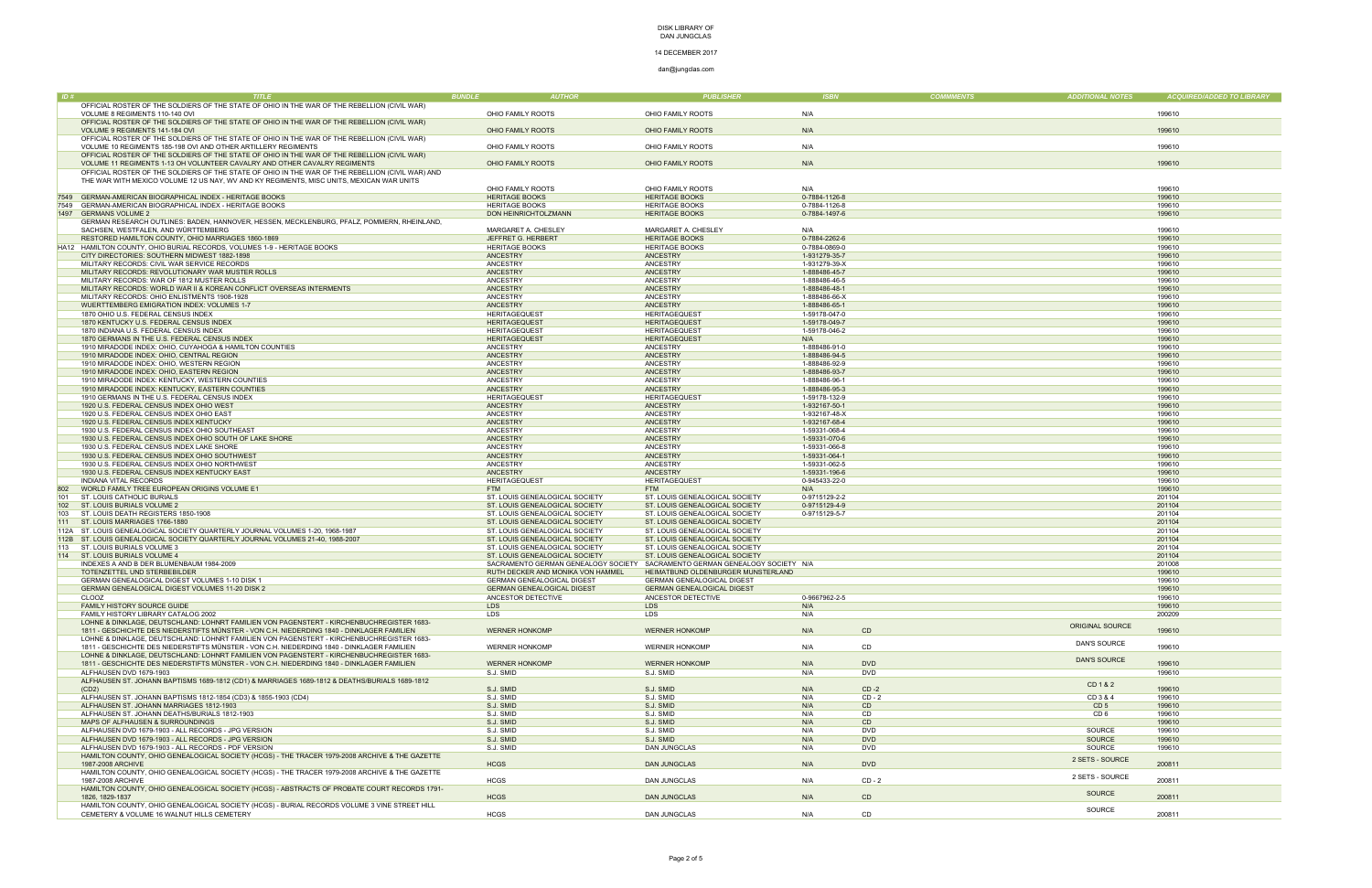### 14 DECEMBER 2017

dan@jungclas.com

| <b>ADDITIONAL NOTES</b> | <b>ACQUIRED/ADDED TO LIBRARY</b> |
|-------------------------|----------------------------------|
|                         |                                  |
|                         | 200811                           |
|                         | 201605                           |
|                         |                                  |
| <b>DUPLICATE</b>        | 201605                           |
|                         | 201605                           |
|                         | 201605                           |
|                         | 201605                           |
| <b>BLANK</b>            |                                  |
| SOURCE                  | 201411                           |
| <b>SOURCE</b>           | 201411                           |
| SOURCE                  | 201411                           |
|                         | 201411                           |
| SOURCE                  | 201411                           |
|                         | 201411                           |
| SOURCE                  | 201411                           |
|                         | 201411                           |
| SOURCE                  | 201411                           |
|                         | 201411<br>201411                 |
| SOURCE                  | 201411                           |
| <b>SOURCE</b>           | 201411                           |
| <b>SOURCE</b>           | 201411                           |
|                         | 201411                           |
|                         | 201411                           |
|                         | 201411                           |
|                         | 201411                           |
|                         | 201411                           |
| <b>SOURCE</b>           | 201411                           |
| <b>SOURCE</b>           | 201411                           |
| SET OF 2 - SOURCE       | 201411                           |
| SOURCE                  | 201411                           |
| <b>SOURCE</b>           | 201411                           |
|                         | 201411                           |
| <b>SOURCE</b>           | 201411                           |
|                         | 201411                           |
| <b>SOURCE</b>           | 201411                           |
| SOURCE                  |                                  |
| <b>SOURCE</b>           | 201411<br>201411                 |
|                         | 201411                           |
|                         | 201411                           |
|                         | 201411                           |
|                         | 201411                           |
|                         | 201411                           |
|                         | 201411                           |
| SOURCE                  | 201411                           |
|                         | 201411                           |
|                         | 201708                           |
|                         | 201710                           |
|                         | 201710                           |
|                         |                                  |

| ID# | <b>TITLE</b>                                                                                    | <b>BUNDLE</b> | <b>AUTHOR</b>                                                   | <b>PUBLISHER</b>                    | <b>ISBN</b>                     | <b>COMMMENTS</b>                                                  | <b>ADDITIONAL NOTES</b>       | <b>ACQUIRED/ADDED TO LIBRARY</b> |
|-----|-------------------------------------------------------------------------------------------------|---------------|-----------------------------------------------------------------|-------------------------------------|---------------------------------|-------------------------------------------------------------------|-------------------------------|----------------------------------|
|     | HAMILTON COUNTY, OHIO GENEALOGICAL SOCIETY (HCGS) - BURIAL RECORDS VOLUME 3 VINE STREET HILL    |               |                                                                 |                                     |                                 |                                                                   |                               |                                  |
|     | CEMETERY & VOLUME 16 WALNUT HILLS CEMETERY                                                      |               | <b>HCGS</b>                                                     | <b>DAN JUNGCLAS</b>                 | N/A                             | CD                                                                |                               | 200811                           |
|     | INDEX OF DEATH, MARRIAGE, AND MISCELLANEOUS NOTICES APPEARING IN THE LIBERTY ALL AND CINCINNATI |               |                                                                 |                                     |                                 |                                                                   |                               |                                  |
|     | GAZETTE 1804-1857                                                                               |               | JEFFRET G. HERBERT                                              | <b>HCGS</b>                         | N/A                             | CD                                                                |                               | 201605                           |
|     | INDEX OF DEATH, MARRIAGE, AND MISCELLANEOUS NOTICES APPEARING IN THE LIBERTY ALL AND CINCINNATI |               |                                                                 |                                     |                                 |                                                                   | <b>DUPLICATE</b>              |                                  |
|     | GAZETTE 1804-1857                                                                               |               | JEFFRET G. HERBERT                                              | <b>HCGS</b>                         | N/A                             | C <sub>D</sub>                                                    |                               | 201605                           |
|     | INDEX OF DEATH AND MARRIAGE NOTICES APPEARING IN THE CONCINNATI ENQUIRER 1818-1869              |               | JEFFRET G. HERBERT                                              | <b>HCGS</b>                         | N/A                             | CD.                                                               |                               | 201605                           |
|     | INTERNATIONAL GENEALOGY PASSPORT                                                                |               | <b>FAMILYTREE MAGAZINE</b>                                      | <b>FAMILYTREE MAGAZINE</b>          | N/A                             | CD                                                                |                               | 201605                           |
|     | 10 YEARS OF FAMILY TREE MAGAZINE 2000-2009                                                      |               | <b>FAMILYTREE MAGAZINE</b>                                      | <b>FAMILYTREE MAGAZINE</b>          | N/A                             | CD                                                                |                               | 201605                           |
|     |                                                                                                 |               |                                                                 |                                     | N/A                             | CD                                                                | <b>BLANK</b><br><b>SOURCE</b> | 201411                           |
|     | WE WERE THE NINTH - DIE NEUNER                                                                  |               | <b>DAN JUNGCLAS</b>                                             | <b>DAN JUNGCLAS</b>                 | N/A                             | CD                                                                | <b>SOURCE</b>                 | 201411                           |
|     | THE 5TH OHIO VOLUNTEER CALVARY<br>SURROUNDED BY HEROES                                          |               | <b>DAN JUNGCLAS</b><br><b>LEN LEBENSON</b>                      | <b>DAN JUNGCLAS</b><br>DAN JUNGCLAS | N/A                             | CD                                                                | SOURCE                        | 201411                           |
|     | SURROUNDED BY HEROES                                                                            |               | <b>LEN LEBENSON</b>                                             | <b>DAN JUNGCLAS</b>                 | N/A                             | CD                                                                |                               | 201411                           |
|     | NOTHING LESS THAN VICTORY                                                                       |               | <b>RUSSELL MILLER</b>                                           | <b>DAN JUNGCLAS</b>                 | N/A                             | CD                                                                | SOURCE                        | 201411                           |
|     | NOTHING LESS THAN VICTORY                                                                       |               | <b>RUSSELL MILLER</b>                                           | <b>DAN JUNGCLAS</b>                 | N/A                             | CD                                                                |                               | 201411                           |
|     | NIEDERKAUFUNGER DORFBUCH                                                                        |               | NEIDERKAUFUNGEN                                                 | DAN JUNGCLAS                        | N/A                             | CD                                                                | SOURCE                        | 201411                           |
|     | NIEDERKAUFUNGER DORFBUCH                                                                        |               | NEIDERKAUFUNGEN                                                 | <b>DAN JUNGCLAS</b>                 | N/A                             | CD                                                                |                               | 201411                           |
|     | 1000 JAHRE TREYSA                                                                               |               | <b>DAN JUNGCLAS</b>                                             | <b>DAN JUNGCLAS</b>                 | N/A                             | CD                                                                | SOURCE                        | 201411                           |
|     | 1000 JAHRE TREYSA                                                                               |               | <b>DAN JUNGCLAS</b>                                             | <b>DAN JUNGCLAS</b>                 | N/A                             | CD                                                                |                               | 201411                           |
|     | LITTLE RED RIDINGHOOD - DIE SCHWAELMER TRACHT                                                   |               | <b>DAN JUNGCLAS</b>                                             | DAN JUNGCLAS                        | N/A                             | CD                                                                | SOURCE                        | 201411                           |
|     | LITTLE RED RIDINGHOOD - DIE SCHWAELMER TRACHT                                                   |               | <b>DAN JUNGCLAS</b>                                             | <b>DAN JUNGCLAS</b>                 | N/A                             | CD                                                                |                               | 201411                           |
|     | THEY BUILT A CITY - 150 YEARS OF INDUSTRIAL CINCINNATI                                          |               | THE CINCINNATI POST                                             | THE CINCINNATI POST                 | N/A                             | CD.                                                               | SOURCE                        | 201411                           |
|     | THEY BUILT A CITY - 150 YEARS OF INDUSTRIAL CINCINNATI                                          |               | THE CINCINNATI POST                                             | THE CINCINNATI POST                 | N/A                             | CD                                                                | SOURCE                        | 201411                           |
|     | ORGELMUSIK ZU ST. CATHARINA, DINKLAGE                                                           |               | <b>WERNER HASELIER</b>                                          | <b>WERNER HASELIER</b>              | N/A                             | <b>MUSIC CD</b>                                                   |                               | 201411                           |
|     | HEIMATFLÄNGE AUS DER SCHWALM                                                                    |               | <b>GEROLD STIEBELING</b>                                        | <b>ZUN RECORDS</b>                  | N/A                             | <b>MUSIC CD</b>                                                   |                               | 201411                           |
|     | WEIHNACHTEN IN DER SCHWALM                                                                      |               | <b>GEROLD STIEBELING</b>                                        | <b>ZUN RECORDS</b>                  | N/A                             | <b>MUSIC CD</b>                                                   |                               | 201411                           |
|     | BLECHBLÄSER ZINZINNATI OVER THE RHINE                                                           |               | TRUMPET SOUND RESOURCES                                         | TRUMPET SOUND RESOURCES             | N/A                             | <b>MUSIC CD</b>                                                   |                               | 201411                           |
|     | REMINISCENCES OF AN ANCIENT MARINER                                                             |               | JOHN JAMES MAHLMANN                                             | <b>DAN JUNGCLAS</b>                 | N/A                             | DVD                                                               |                               | 201411                           |
|     | GESCHICHTE(N) AUD DEM KIRCHSPIEL ALFHAUSEN                                                      |               | <b>KLAUS STARMANN</b>                                           | <b>KLAUS STARMANN</b>               |                                 | 978-3-8442-3180-9 ALFHAUSEN, GERMAN                               | <b>SOURCE</b>                 | 201411                           |
|     | GESCHICHTE(N) AUD DEM KIRCHSPIEL ALFHAUSEN                                                      |               | <b>KLAUS STARMANN</b>                                           | <b>KLAUS STARMANN</b>               |                                 | 978-3-8442-3180-9 ALFHAUSEN, GERMAN                               | <b>SOURCE</b>                 | 201411                           |
|     | ALFHAUSEN AND SURROUNDING COMMUNITIES, DEUTSCHLAND                                              |               | <b>DAN JUNGCLAS</b>                                             | <b>DAN JUNGCLAS</b>                 | N/A                             | $CD -2$                                                           | SET OF 2 - SOURCE             | 201411                           |
|     | ALFHAUSEN, DEUTSCHLAND                                                                          |               | DAN JUNGCLAS                                                    | <b>DAN JUNGCLAS</b>                 | N/A                             | <b>DVD</b>                                                        | SOURCE                        | 201411                           |
|     | ALFHAUSEN AND SURROUNDING COMMUNITIES, DEUTSCHLAND                                              |               | <b>DAN JUNGCLAS</b>                                             | <b>DAN JUNGCLAS</b>                 | N/A                             | <b>DVD</b>                                                        | <b>SOURCE</b>                 | 201411                           |
|     | DINKLAGER FAMILIEN - BAND 1,2, & 3                                                              |               | <b>CLEMENS HEITMANN</b>                                         | <b>DAN JUNGCLAS</b>                 | N/A                             | CD.                                                               |                               | 201411                           |
|     | ST. CATHARINA DINKLAGE                                                                          |               | <b>CLEMENS HEITMANN</b>                                         | <b>DAN JUNGCLAS</b>                 | N/A                             | CD                                                                | SOURCE                        | 201411                           |
|     | ST. CATHARINA DINKLAGE                                                                          |               | <b>CLEMENS HEITMANN</b>                                         | <b>DAN JUNGCLAS</b>                 | N/A                             | CD                                                                |                               | 201411                           |
|     | VON HEUERLEUTEN UN FARMERN                                                                      |               | WALTER D. KAMPHOEFNER, PETER                                    |                                     |                                 |                                                                   |                               |                                  |
|     |                                                                                                 |               | MARSCHALCK AND BIRGIT NOLTE-SCHUSTER DAN JUNGCLAS               |                                     | N/A                             | CD                                                                | SOURCE                        | 201411                           |
|     | VON HEUERLEUTEN UN FARMERN                                                                      |               | WALTER D. KAMPHOEFNER, PETER                                    |                                     |                                 |                                                                   |                               |                                  |
|     |                                                                                                 |               | MARSCHALCK AND BIRGIT NOLTE-SCHUSTER                            | <b>DAN JUNGCLAS</b>                 | N/A                             | CD                                                                | SOURCE                        | 201411                           |
|     | <b>LOHNER FAMILIEN</b>                                                                          |               | <b>DAN JUNGCLAS</b>                                             | <b>DAN JUNGCLAS</b>                 | N/A                             | CD                                                                | <b>SOURCE</b>                 | 201411                           |
|     | LOHNER FAMILIEN, DINKLAGER FAMILIEN & ST. CATHARINA DINKLAGE                                    |               | <b>DAN JUNGCLAS</b>                                             | <b>DAN JUNGCLAS</b>                 | N/A                             | $CD-3$                                                            |                               | 201411                           |
|     | WHERE THE RIVER BENDS: A HISTORY OF NORTHERN KENTUCKY                                           |               | <b>KET</b>                                                      | KET                                 | N/A                             | $DVD - 2$                                                         |                               | 201411                           |
|     | LOHNE                                                                                           |               | GANSEFORTH                                                      | GANSEFORTH                          | N/A                             | <b>DVD</b>                                                        |                               | 201411                           |
|     | THE GERMAN AMERICANS                                                                            |               | <b>WLIW NEW YORK</b>                                            | <b>ACORN MEDIA</b>                  | 1-56938-753-2                   | <b>DVD</b>                                                        |                               | 201411                           |
|     | THE JEWISH AMERICANS                                                                            |               | <b>DAVID GRUBIN</b>                                             | PBS HOME MEDIA                      | 1-4157-3844-0                   | DVD                                                               |                               | 201411                           |
|     | CIVIL WAR MONUMENTS IN OHIO                                                                     |               | <b>HAROLD A. GEORGE</b>                                         | <b>HAROLD A. GEORGE</b>             | 978-0-9728183-7-7 DVD           |                                                                   |                               | 201411                           |
|     | MIDDENDORF 2007 & 2014 EDITIONS                                                                 |               | <b>CLEMENS HEITMANN</b>                                         | DAN JUNGCLAS                        | N/A                             | <b>DVD</b>                                                        | SOURCE                        | 201411                           |
|     | MIDDENDORF 2007 & 2014 EDITIONS                                                                 |               | <b>CLEMENS HEITMANN</b>                                         | DAN JUNGCLAS                        | N/A                             | <b>DVD</b>                                                        |                               | 201411                           |
|     | ALTE BILDER VON MECKENHEIM (PFALZ)                                                              |               | <b>GEMEINDE MECKENHEIM</b>                                      | <b>GEMEINDE MECKENHEIM</b>          | N/A                             | DVD (MULTIMEDIA FOR A COMPUTER)                                   |                               | 201708                           |
|     | MECKENHEIM PFALZ - MECKENHEIM AUS SEINER GESCHICHTE & MECKENHEIMER FAMILIEN                     |               | <b>GEMEINDE MECKENHEIM</b>                                      | <b>GEMEINDE MECKENHEIM</b>          | N/A                             | $CD-2$                                                            |                               | 201710                           |
|     | OUR DAILY BREAD - GERMAN VILLAGE LIFE 1500-1850                                                 |               | TEVA J. SCHEER                                                  | <b>ADVENTIS PRESS</b>               |                                 | 978-1-453-72169-8 CD - 2 COPIES                                   |                               | 201710                           |
|     |                                                                                                 |               |                                                                 |                                     |                                 |                                                                   |                               |                                  |
|     |                                                                                                 |               |                                                                 |                                     |                                 |                                                                   |                               |                                  |
|     | ALFHAUSEN, GERMANY CHURCH RECORDS COLLECTION                                                    | 2 DVD'S       | Church Book Duplicate, 1810-1874                                |                                     | Kirchenbuchduplikat, 1810-1874  |                                                                   |                               |                                  |
|     |                                                                                                 |               | Catholic Church Alfhausen (Kr. Bersenbrück) (St. Johannis)      |                                     |                                 | Katholische Kirche Alfhausen (Kr. Bersenbrück)                    |                               |                                  |
|     |                                                                                                 |               | Death 1810 Baptism, Marriage, Death 1853-1868 1272905 Items 2-4 |                                     |                                 | Tote 1810 Taufen, Heiraten, Tote 1853-1868 1272905 Items 2-4      |                               |                                  |
|     |                                                                                                 |               | Baptism, Marriage, Death 1868-1874 1272906 Item 1               |                                     |                                 | Taufen, Heiraten, Tote 1868-1874 1272906 Item 1                   |                               |                                  |
|     |                                                                                                 |               |                                                                 |                                     |                                 |                                                                   |                               |                                  |
|     | DINKLAGE, GERMANY CHURCH RECORDS COLLECTION                                                     | 5 DVD'S       | Church Book, 1668-1875                                          |                                     | Kirchenbuch, 1668-1875          |                                                                   |                               |                                  |
|     |                                                                                                 |               | Catholic Church Dinklage (AG. Vechta)                           |                                     |                                 | Katholische Kirche Dinklage (AG. Vechta)                          |                               |                                  |
|     |                                                                                                 |               | Baptism, Marriage, Death 1668-1725 909917                       |                                     |                                 | Taufen, Heiraten, Tote 1668-1725 909917                           |                               |                                  |
|     |                                                                                                 |               | Baptism, Marriage, Death 1726-1811 909918                       |                                     |                                 | Taufen, Heiraten, Tote 1726-1811 909918                           |                               |                                  |
|     |                                                                                                 |               | Baptism, Marriage, Death 1811-1835 Baptism 1832-1859 909919     |                                     |                                 | Taufen, Heiraten, Tote 1811-1835 Taufen 1832-1859 909919          |                               |                                  |
|     |                                                                                                 |               | Marriage, Death 1835-1859 Baptism 1860-1875 909920              |                                     |                                 | Heiraten, Tote 1835-1859 Taufen 1860-1875 909920                  |                               |                                  |
|     |                                                                                                 |               | Marriage, Death 1860-1875 909921                                |                                     | Heiraten, Tote 1860-1875 909921 |                                                                   |                               |                                  |
|     |                                                                                                 |               |                                                                 |                                     |                                 |                                                                   |                               |                                  |
|     | LOHNE, GERMANY CHURCH RECORDS COLLECTION                                                        | 4 DVD'S       | Church Book, 1683-1875                                          |                                     | Kirchenbuch, 1683-1875          |                                                                   |                               |                                  |
|     |                                                                                                 |               | Catholic Church Lohne (AG. Vechta)                              |                                     |                                 | Katholische Kirche Lohne (AG. Vechta)                             |                               |                                  |
|     |                                                                                                 |               | Baptism 1683-1701 Confirmation 1694, 1700 Marriage, Death 1683- |                                     |                                 | Taufen 1683-1701 Firmungen 1694, 1700 Heiraten, Tote 1683-1701    |                               |                                  |
|     |                                                                                                 |               | 1701 Baptism 1700-1738 Confirmation 1721 Baptism, Death 1700-   |                                     |                                 | Taufen 1700-1738 Firmungen 1721 Taufen, Tote 1700-1775 Taufen     |                               |                                  |
|     |                                                                                                 |               | 1775 Baptism 1739-1763                                          |                                     | 1739-1763                       |                                                                   |                               |                                  |
|     |                                                                                                 |               | 909922                                                          |                                     | 909922                          |                                                                   |                               |                                  |
|     |                                                                                                 |               | Baptism 1764-1800 Marriage, Death 1776-1811 Baptism 1800-1847   |                                     |                                 | Taufen 1764-1800 Heiraten, Tote 1776-1811 Taufen 1800-1847        |                               |                                  |
|     |                                                                                                 |               | Marriage 1811-1848                                              |                                     | Heiraten 1811-1848              |                                                                   |                               |                                  |
|     |                                                                                                 |               | 909923                                                          |                                     | 909923                          |                                                                   |                               |                                  |
|     |                                                                                                 |               | Death 1811-1852 909924                                          |                                     | Tote 1811-1852 909924           |                                                                   |                               |                                  |
|     |                                                                                                 |               | Baptism 1848-1875 Marriage 1849-1875 Death 1853-1875 909925     |                                     |                                 | Taufen 1848-1875 Heiraten 1849-1875 Tote 1853-1875 909925         |                               |                                  |
|     |                                                                                                 |               |                                                                 |                                     |                                 |                                                                   |                               |                                  |
|     | MECKENHEIM (PFALZ), GERMANY CHURCH RECORDS COLLECTION                                           | 4 DVD'S       | Church Book Duplicate, 1778-1789                                |                                     | Kirchenbuchduplikat, 1778-1789  |                                                                   |                               |                                  |
|     |                                                                                                 |               | Catholic Church Meckenheim (BA. Neustadt)                       |                                     |                                 | Katholische Kirche Meckenheim (BA. Neustadt)                      |                               |                                  |
|     |                                                                                                 |               | Everyone: Baptism 1778 -- Meckenheim: Baptism 1785-1789 --      |                                     |                                 | Alle: Taufen 1778 -- Meckenheim: Taufen 1785-1789 -- Heiraten     |                               |                                  |
|     |                                                                                                 |               | Marriage 1787-1789 -- Death 1785-1789 -- Confirmation 1786 --   |                                     |                                 | 1787-1789 -- Tote 1785-1789 -- Firmungen 1786 -- Filiale: Taufen, |                               |                                  |
|     |                                                                                                 |               | Branch: Baptism, Marriage 1785-1789 -- Death 1785-1788 --       |                                     |                                 | Heiraten 1785-1789 -- Tote 1785-1788 -- Firmungen 1786            |                               |                                  |
|     |                                                                                                 |               | Confirmation 1786                                               |                                     | 247730                          |                                                                   |                               |                                  |
|     |                                                                                                 |               | 247730                                                          |                                     |                                 |                                                                   |                               |                                  |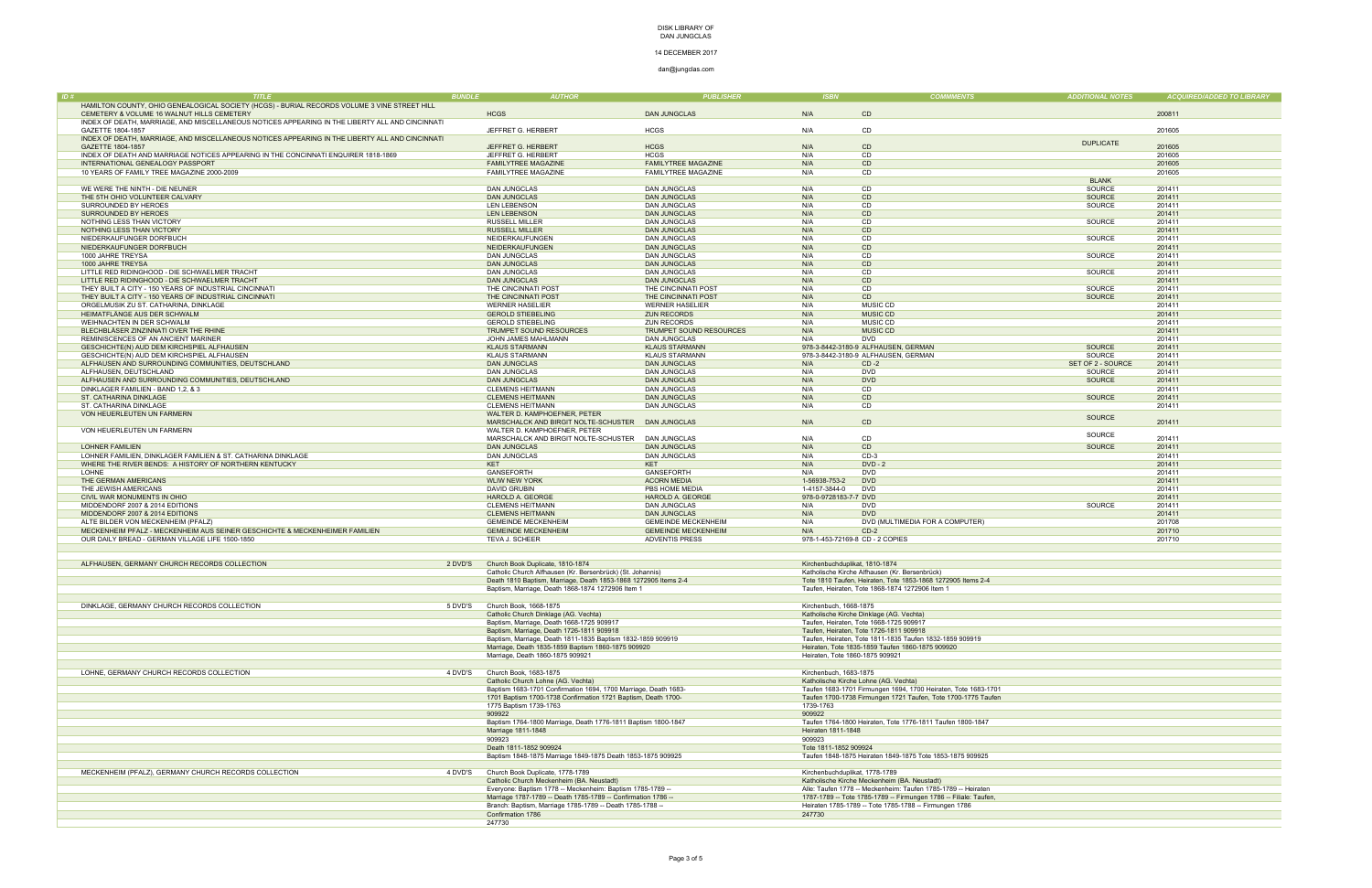#### 14 DECEMBER 2017

| ID#                                              | <b>TITLE</b>                                                     | <b>BUNDLE</b> | <b>AUTHOR</b>                                                                                                                            | <b>PUBLISHER</b> | <b>ISBN</b>                                                                                     | <b>COMMMENTS</b>                                                                                                                      | <b>ADDITIONAL NOTES</b> | <b>ACQUIRED/ADDED TO LIBRARY</b> |
|--------------------------------------------------|------------------------------------------------------------------|---------------|------------------------------------------------------------------------------------------------------------------------------------------|------------------|-------------------------------------------------------------------------------------------------|---------------------------------------------------------------------------------------------------------------------------------------|-------------------------|----------------------------------|
|                                                  |                                                                  |               |                                                                                                                                          |                  |                                                                                                 |                                                                                                                                       |                         |                                  |
|                                                  |                                                                  |               | Church Book, 1778-1885                                                                                                                   |                  | Kirchenbuch, 1778-1885                                                                          |                                                                                                                                       |                         |                                  |
|                                                  |                                                                  |               | Catholic Church Meckenheim (BA. Neustadt)<br>Baptism 1699-1798 Marriage, Confirmation 1699-1777 Death 1699-                              |                  | Katholische Kirche Meckenheim (BA. Neustadt)                                                    | Taufen 1699-1798 Heiraten, Konfirmationen 1699-1777 Tote 1699-                                                                        |                         |                                  |
|                                                  |                                                                  |               | 1797                                                                                                                                     |                  | 1797                                                                                            |                                                                                                                                       |                         |                                  |
|                                                  |                                                                  |               | 247638                                                                                                                                   |                  | 247638                                                                                          |                                                                                                                                       |                         |                                  |
|                                                  |                                                                  |               | Baptism 1778-1875 Marriage 1778-1786; 1798-1835 Death 1773-<br>1786; 1798-1835 Confirmation 1778-1786                                    |                  | 1798-1835 Konfirmationen 1778-1786                                                              | Taufen 1778-1875 Heiraten 1778-1786; 1798-1835 Tote 1773-1786;                                                                        |                         |                                  |
|                                                  |                                                                  |               | 367715                                                                                                                                   |                  | 367715                                                                                          |                                                                                                                                       |                         |                                  |
|                                                  |                                                                  |               | Marriage 1836-1885 (with Friedelsheim) Death 1836-1871 (with                                                                             |                  |                                                                                                 | Heiraten 1836-1885 (mit Friedelsheim) Tote 1836-1871 (mit                                                                             |                         |                                  |
|                                                  |                                                                  |               | Gönnheim) Soul (Death) Book 1810-1875                                                                                                    |                  | Gönnheim) Seelenbuch 1810-1875                                                                  |                                                                                                                                       |                         |                                  |
|                                                  |                                                                  |               | 367716                                                                                                                                   |                  | 367716                                                                                          |                                                                                                                                       |                         |                                  |
| TREYSA, GERMANY CHURCH RECORDS COLLECTION        |                                                                  | 5 DVD'S       | Church Book, 1567-1883                                                                                                                   |                  | Kirchenbuch, 1567-1883                                                                          |                                                                                                                                       |                         |                                  |
|                                                  |                                                                  |               | Evangelical Church Treysa (Near/District Ziegenhain)                                                                                     |                  | Evangelische Kirche Treysa (Kr. Ziegenhain)                                                     |                                                                                                                                       |                         |                                  |
|                                                  |                                                                  |               | Baptism 1568-1605 Confirmation 1576-1597 Death 1567-1596 Baptism<br>1605-1607 Marriage 1567-1576 Confirmation 1593 Marriage 1576-        |                  |                                                                                                 | Taufen 1568-1605 Konfirmationen 1576-1597 Toten 1567-1596 Taufen<br>1605-1607 Heiraten 1567-1576 Konfirmationen 1593 Heiraten 1576-   |                         |                                  |
|                                                  |                                                                  |               | 1627 Confirmation 1603-1624 Baptism 1598-1631 Communion 1631-                                                                            |                  |                                                                                                 | 1627 Konfirmationen 1603-1624 Taufen 1598-1631 Kommunionen                                                                            |                         |                                  |
|                                                  |                                                                  |               | 1633 Death 1598-1635 Visitations 1603-1618                                                                                               |                  | 1631-1633 Toten 1598-1635 Visitations 1603-1618                                                 |                                                                                                                                       |                         |                                  |
|                                                  |                                                                  |               | 865104                                                                                                                                   |                  | 865104                                                                                          |                                                                                                                                       |                         |                                  |
|                                                  |                                                                  |               | List of Priests 1533-1747 Inhabitants (Parishioners) 1639 Baptism,<br>Confirmation, Marriage, Death 1641-1722 People who left the Church |                  |                                                                                                 | Pfarrerliste 1533-1747 Einwohner 1639 Taufen, Konf., Heiraten, Toten<br>1641-1722 Gelöste Kirchenstände 1642-1710 Hochzeitshaus 1542- |                         |                                  |
|                                                  |                                                                  |               | 1642-1710 Marriage House 1542-1635                                                                                                       |                  | 1635                                                                                            |                                                                                                                                       |                         |                                  |
|                                                  |                                                                  |               | 865104                                                                                                                                   |                  | 865104                                                                                          |                                                                                                                                       |                         |                                  |
|                                                  |                                                                  |               | Baptism, Marriage, Death, Confirmation. 1722-1731 Baptism 1731-<br>1762 Confirmation 1732-1761 Marriage 1731-1761 Death 1731-1763        |                  |                                                                                                 | Taufen, Heiraten, Toten, Konf. 1722-1731 Taufen 1731-1762<br>Konfirmationen 1732-1761 Heiraten 1731-1761 Toten 1731-1763              |                         |                                  |
|                                                  |                                                                  |               | Baptism 1763-1800 Marriage 1761-1800 Confirmation, Death 1763-                                                                           |                  |                                                                                                 | Taufen 1763-1800 Heiraten 1761-1800 Konfirmationen, Toten 1763-                                                                       |                         |                                  |
|                                                  |                                                                  |               | 1800                                                                                                                                     |                  | 1800                                                                                            |                                                                                                                                       |                         |                                  |
|                                                  |                                                                  |               | 865105                                                                                                                                   |                  | 865105                                                                                          |                                                                                                                                       |                         |                                  |
|                                                  |                                                                  |               | Baptism, Marriage, Death, Confirmation. 1772 TREYSA AND<br>ASCHERODE: Baptism 1801-1830 Confirmation 1870-1915 Marriage,                 |                  |                                                                                                 | Taufen, Heiraten, Toten, Konf. 1772 TREYSA UND ASCHERODE:<br>Taufen 1801-1830 Konfirmationen 1870-1915 Heiraten, Konf., Toten         |                         |                                  |
|                                                  |                                                                  |               | Confirmation, Death 1801-1830 Communion 1830-1877 Baptism 1833,                                                                          |                  |                                                                                                 | 1801-1830 Kommunionen 1830-1877 Taufen 1833, 1844, 1830-1850                                                                          |                         |                                  |
|                                                  |                                                                  |               | 1844, 1830-1850                                                                                                                          |                  | 865106                                                                                          |                                                                                                                                       |                         |                                  |
|                                                  |                                                                  |               | 865106                                                                                                                                   |                  |                                                                                                 | Taufen 1851-1870, 1870-1875 Konfirmationen 1831-1867 Heiraten                                                                         |                         |                                  |
|                                                  |                                                                  |               | Baptism 1851-1870, 1870-1875 Confirmation 1831-1867 Marriage<br>1830-1864 Confirmation 1870-1915 Marriage 1864-1875 865107               |                  |                                                                                                 | 1830-1864 Konfirmationen 1870-1915 Heiraten 1864-1875 865107<br>ASCHERODE: Heiraten 1831-1876 Taufen 1830-1872 Konfirmationen         |                         |                                  |
|                                                  |                                                                  |               | ASCHERODE: Marriage 1831-1876 Baptism 1830-1872 Confirmation                                                                             |                  | 1831-1876 Toten 1830-1883, 1830-1875 865108                                                     |                                                                                                                                       |                         |                                  |
|                                                  |                                                                  |               | 1831-1876 Death 1830-1883, 1830-1875 865108                                                                                              |                  |                                                                                                 |                                                                                                                                       |                         |                                  |
| TWISTRINGEN, GERMANY CHURCH RECORDS COLLECTION   |                                                                  | 1 DVD         | Church Book, 1750                                                                                                                        |                  | Kirchenbuch, 1750                                                                               |                                                                                                                                       |                         |                                  |
|                                                  |                                                                  |               | Catholic Church Twistringen (Kr. Syke)                                                                                                   |                  | Katholische Kirche Twistringen (Kr. Syke)                                                       |                                                                                                                                       |                         |                                  |
|                                                  |                                                                  |               | List 1750 - Baptism, Marriage, Death 1750 920122                                                                                         |                  | Mitgliederliste 1750 -- Taufen, Heiraten, Tote 1750 920122                                      |                                                                                                                                       |                         |                                  |
| NORTHERN KENTUCKY, USA CHURCH RECORDS COLLECTION |                                                                  | 1 DVD         | 1977781                                                                                                                                  |                  |                                                                                                 |                                                                                                                                       |                         |                                  |
|                                                  |                                                                  |               | Items 1-2 Church records, 1870-1935 Catholic Church. St. Joseph (Cold Spring, Kentucky)                                                  |                  |                                                                                                 |                                                                                                                                       |                         |                                  |
|                                                  |                                                                  |               | Items 3-4 Church records, 1860-1924 Catholic Church. St. Mary of the Assumption                                                          |                  |                                                                                                 |                                                                                                                                       |                         |                                  |
|                                                  |                                                                  |               | (Alexandria, Kentucky)<br>Items 5-6 Church records, 1859-1924 Catholic Church. St. John the Baptist (Wilder,                             |                  |                                                                                                 |                                                                                                                                       |                         |                                  |
|                                                  |                                                                  |               | Kentucky)                                                                                                                                |                  |                                                                                                 |                                                                                                                                       |                         |                                  |
|                                                  |                                                                  |               | Items 7-8 Church records, 1843-1924 Catholic Church. St. Joseph (Camp Springs,                                                           |                  |                                                                                                 |                                                                                                                                       |                         |                                  |
|                                                  |                                                                  |               | Kentucky)                                                                                                                                |                  |                                                                                                 |                                                                                                                                       |                         |                                  |
|                                                  |                                                                  |               | Items 9-11 Church records, 1862-1924 Catholic Church. St. Paul (Florence, Kentucky)                                                      |                  |                                                                                                 |                                                                                                                                       |                         |                                  |
|                                                  |                                                                  |               | Church records, 1870-1935                                                                                                                |                  |                                                                                                 |                                                                                                                                       |                         |                                  |
|                                                  |                                                                  |               | Catholic Church. St. Joseph (Cold Spring, Kentucky)                                                                                      |                  |                                                                                                 |                                                                                                                                       |                         |                                  |
|                                                  |                                                                  |               | Baptisms 1870-1924 - Includes marriage information for those who<br>married in the parish Communion 1874-1935 / Confirmations 1874-      |                  |                                                                                                 |                                                                                                                                       |                         |                                  |
|                                                  |                                                                  |               | 1925 Marriages 1872-1924 / Deaths 1870-1929 - Part of deaths are in                                                                      |                  |                                                                                                 |                                                                                                                                       |                         |                                  |
|                                                  |                                                                  |               | English                                                                                                                                  |                  |                                                                                                 |                                                                                                                                       |                         |                                  |
|                                                  |                                                                  |               | 1977781 Items 1-2                                                                                                                        |                  |                                                                                                 |                                                                                                                                       |                         |                                  |
|                                                  |                                                                  |               | Church records, 1860-1924                                                                                                                |                  |                                                                                                 |                                                                                                                                       |                         |                                  |
|                                                  |                                                                  |               | Catholic Church. St. Mary of the Assumption (Alexandria, Kentucky)                                                                       |                  |                                                                                                 |                                                                                                                                       |                         |                                  |
|                                                  |                                                                  |               | Register 1860-1916 - no index Baptisms 1917-1924 Communions<br>1918-1924 - no index - English Confirmation 1922 - no index -             |                  |                                                                                                 |                                                                                                                                       |                         |                                  |
|                                                  |                                                                  |               | English Marriages 1917-1924 Interments 1917-1924 - English                                                                               |                  |                                                                                                 |                                                                                                                                       |                         |                                  |
|                                                  |                                                                  |               | 1977781 Items 3-4                                                                                                                        |                  |                                                                                                 |                                                                                                                                       |                         |                                  |
|                                                  |                                                                  |               | Church records, 1859-1924                                                                                                                |                  |                                                                                                 |                                                                                                                                       |                         |                                  |
|                                                  |                                                                  |               | Catholic Church. St. John the Baptist (Wilder, Kentucky)                                                                                 |                  |                                                                                                 |                                                                                                                                       |                         |                                  |
|                                                  |                                                                  |               | Register 1859-1909 - no index Register 1907-1924 1977781 Items 5-6                                                                       |                  |                                                                                                 |                                                                                                                                       |                         |                                  |
|                                                  |                                                                  |               | Church records, 1843-1924                                                                                                                |                  |                                                                                                 |                                                                                                                                       |                         |                                  |
|                                                  |                                                                  |               | Catholic Church. St. Joseph (Camp Springs, Kentucky)                                                                                     |                  |                                                                                                 |                                                                                                                                       |                         |                                  |
|                                                  |                                                                  |               | Baptisms 1843-1924 Register 1907-1924 1977781 Items 7-8                                                                                  |                  |                                                                                                 |                                                                                                                                       |                         |                                  |
|                                                  |                                                                  |               |                                                                                                                                          |                  |                                                                                                 |                                                                                                                                       |                         |                                  |
|                                                  |                                                                  |               | Church records, 1862-1924<br>Catholic Church. St. Paul (Florence, Kentucky)                                                              |                  |                                                                                                 |                                                                                                                                       |                         |                                  |
|                                                  |                                                                  |               | Baptisms 1862-1871 - no index Register 1878-1890 - no index -                                                                            |                  |                                                                                                 |                                                                                                                                       |                         |                                  |
|                                                  |                                                                  |               | English & Latin Register 1891-1924 - Baptisms to 1916 only                                                                               |                  |                                                                                                 |                                                                                                                                       |                         |                                  |
|                                                  |                                                                  |               | Baptisms 1917-1924                                                                                                                       |                  |                                                                                                 |                                                                                                                                       |                         |                                  |
|                                                  |                                                                  |               | 1977781 Items 9-11                                                                                                                       |                  |                                                                                                 |                                                                                                                                       |                         |                                  |
|                                                  | BETHEN-CLOPPENBURG-CRAPENDORF, GERMANY CHURCH RECORDS COLLECTION | 4 DVD'S       | Kirchenbuch, 1613-1875                                                                                                                   |                  | Kirchenbuch, 1613-1875                                                                          |                                                                                                                                       |                         |                                  |
|                                                  |                                                                  |               | 909936                                                                                                                                   |                  | 909936                                                                                          |                                                                                                                                       |                         |                                  |
|                                                  |                                                                  |               | Baptisms 1613-1684 Marriages 1642-1683 Deaths 1665-1684<br>Baptisms 1671-1734 Confirmations 1720 Marriages,                              |                  | Taufen 1613-1684 Heiraten 1642-1683 Tote 1665-1684<br>Taufen 1671-1734 Firmungen 1720 Heiraten, |                                                                                                                                       |                         |                                  |
|                                                  |                                                                  |               |                                                                                                                                          |                  |                                                                                                 |                                                                                                                                       |                         |                                  |